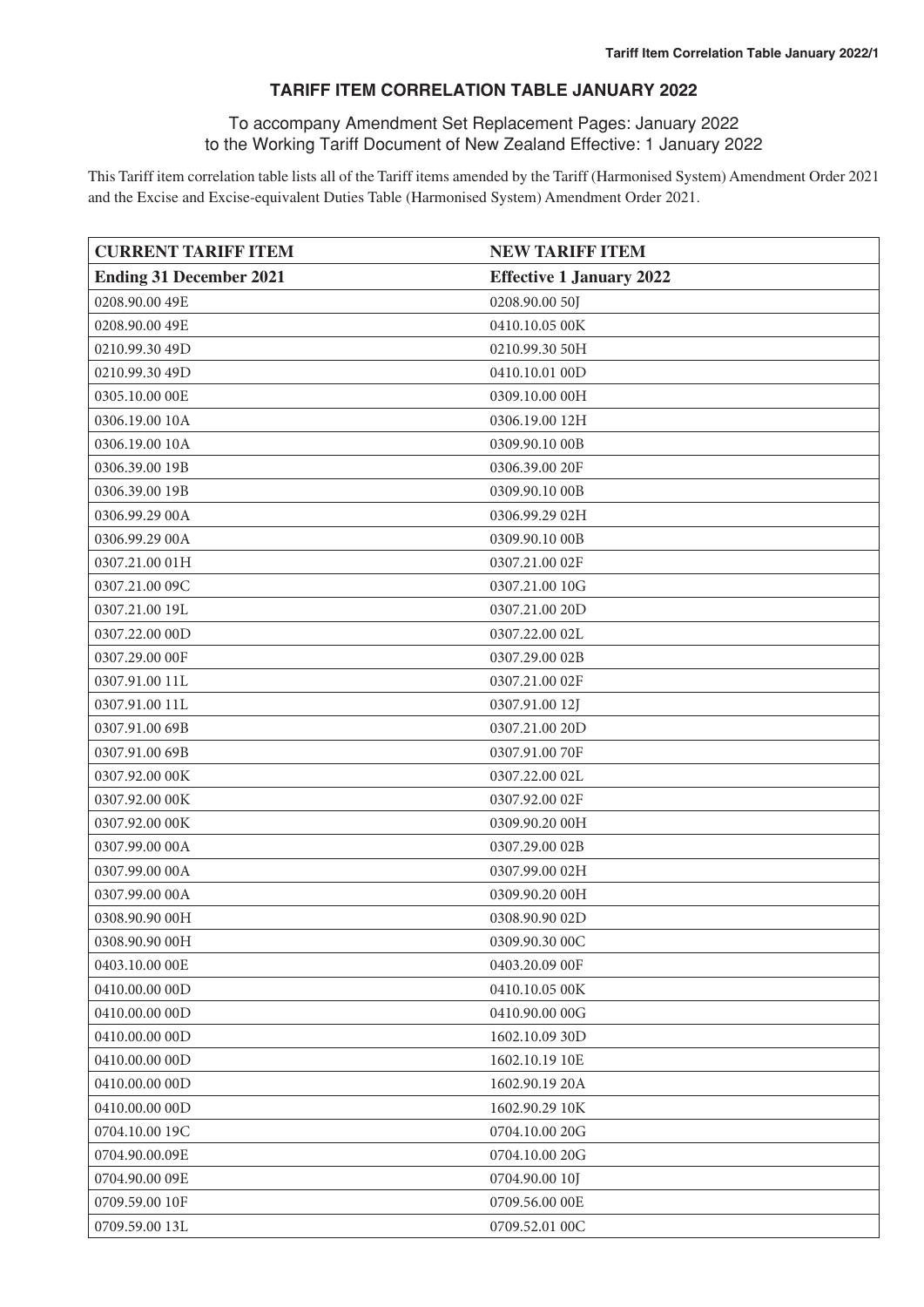| <b>CURRENT TARIFF ITEM</b>     | <b>NEW TARIFF ITEM</b>          |
|--------------------------------|---------------------------------|
| <b>Ending 31 December 2021</b> | <b>Effective 1 January 2022</b> |
| 0709.59.00 13L                 | 0709.53.00 00A                  |
| 0709.59.00 13L                 | 0709.54.00 00F                  |
| 0709.59.00 13L                 | 0709.55.00 00L                  |
| 0709.59.00 13L                 | 0709.59.00 20C                  |
| 0712.39.19 00D                 | 0712.34.00 00J                  |
| 0712.39.19 00D                 | 0712.39.19 10A                  |
| 0802.90.00 10J                 | 0802.91.00 00F                  |
| 0802.90.00 10J                 | 0802.99.00 10K                  |
| 0802.90.00 29K                 | 0802.92.00 00L                  |
| 0802.90.00 29K                 | 0802.99.00 20G                  |
| 1211.90.10 49F                 | 1211.60.00 00G                  |
| 1211.90.10 49F                 | 1211.90.10 50K                  |
| 1509.10.00 00F                 | 1509.20.00 00K                  |
| 1509.10.00 00F                 | 1509.30.00 00C                  |
| 1509.10.00 00F                 | 1509.40.00 00G                  |
| 1510.00.00 00F                 | 1510.10.00 00K                  |
| 1510.00.00 00F                 | 1510.90.00 00J                  |
| 1515.90.00 23J                 | 1515.60.10 00D                  |
| 1515.90.00 23J                 | 1515.90.00 30A                  |
| 1516.20.01 00J                 | 1516.20.01 10F                  |
| 1516.20.01 00J                 | 1516.30.10 00A                  |
| 1516.20.09 00K                 | 1516.20.09 10G                  |
| 1516.20.09 00K                 | 1516.30.20 00G                  |
| 1516.20.19 OOE                 | 1516.20.19 10B                  |
| 1516.20.19 OOE                 | 1516.30.30 00B                  |
| 1601.00.00 29A                 | 1601.00.00 30E                  |
| 1602.10.01 00A                 | 1602.10.01 10J                  |
| 1602.10.09 29L                 | 1602.10.09 30D                  |
| 1602.10.09 29L                 | 1602.10.09 40A                  |
| 1602.10.19 00H                 | 1602.10.19 10E                  |
| 1602.90.11 00F                 | 1602.90.11 10C                  |
| 1602.90.19 19H                 | 1602.90.19 20A                  |
| 1602.90.19 19H                 | 1602.90.19 30J                  |
| 1602.90.29 00B                 | 1602.90.29 10K                  |
| 1704.90.00 00G                 | 1704.90.00 10D                  |
| 1704.90.00 00G                 | 3006.93.01 00K                  |
| 1901.90.01 00A                 | 0403.20.01 00E                  |
| 1901.90.01 00A                 | 1901.90.01 10J                  |
| 1901.90.09 28B                 | 0403.20.05 00L                  |
| 1901.90.09 28B                 | 1901.90.09 30D                  |
| 2009.89.10 15K                 | 2009.89.10 16H                  |
| 2009.89.10 15K                 | 2009.89.10 25G                  |
| 2009.89.20 29E                 | 2009.89.20 30J                  |
| 2009.89.20 29E                 | 2009.89.20 45G                  |
| 2009.89.30 19C                 | 2009.89.30 20G                  |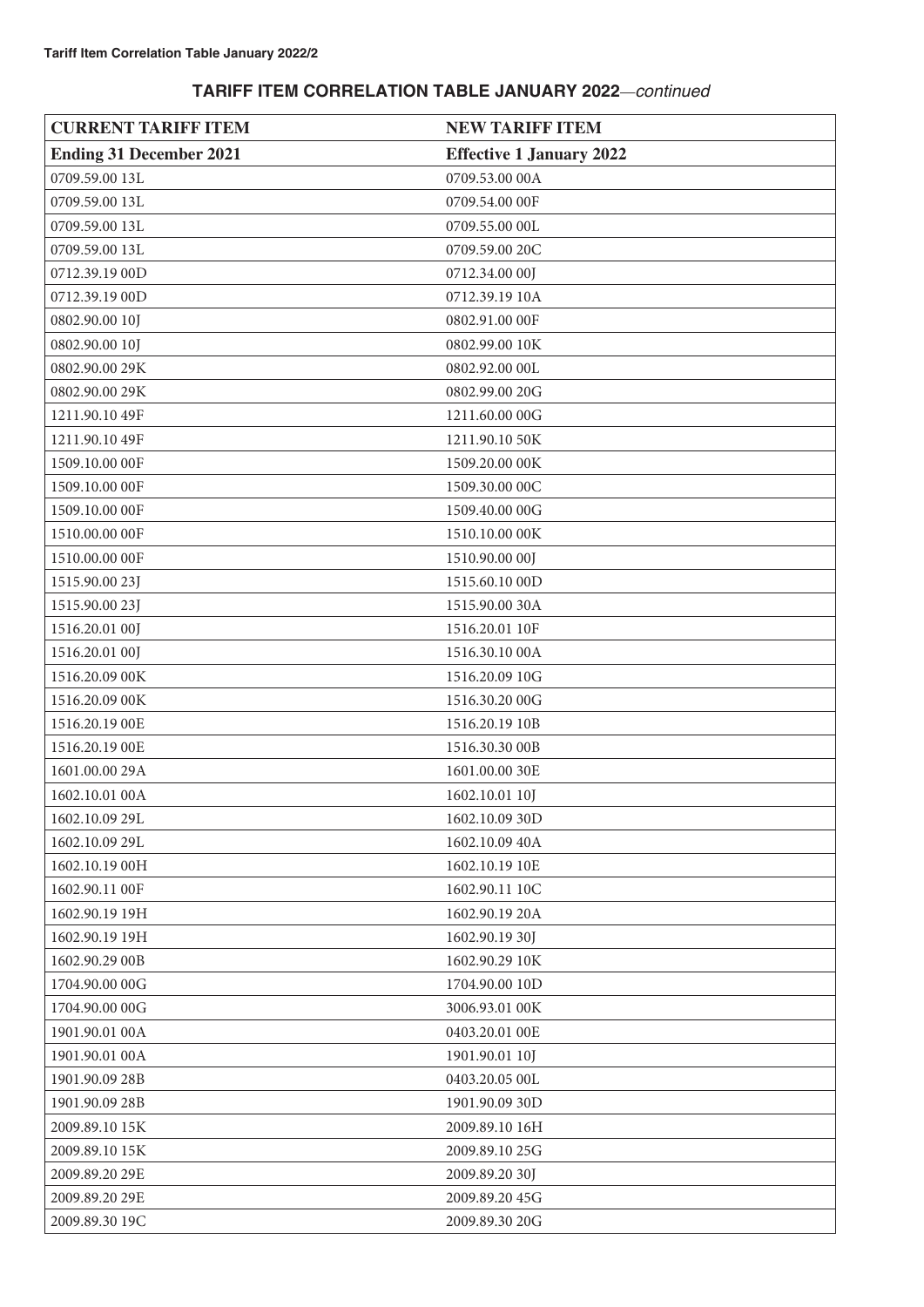| <b>CURRENT TARIFF ITEM</b>     | <b>NEW TARIFF ITEM</b>          |
|--------------------------------|---------------------------------|
| <b>Ending 31 December 2021</b> | <b>Effective 1 January 2022</b> |
| 2009.89.30 19C                 | 2009.89.92 10E                  |
| 2009.89.30 39H                 | 2009.89.30 40A                  |
| 2009.89.30 39H                 | 2009.89.92 20B                  |
| 2009.90.01 01C                 | 2009.90.01 02A                  |
| 2009.90.01 01C                 | 2009.90.01 15C                  |
| 2009.90.09 01D                 | 2009.90.09 02B                  |
| 2009.90.09 01D                 | 2009.90.09 15D                  |
| 2009.90.11 01J                 | 2009.90.11 02G                  |
| 2009.90.11 01J                 | 2009.90.11 15J                  |
| 2106.90.99 79A                 | 1602.10.01 10J                  |
| 2106.90.99 79A                 | 1602.90.11 10C                  |
| 2106.90.99 79A                 | 2106.90.99 80E                  |
| 2106.90.99 79A                 | 2404.91.00 00H                  |
| 2106.90.99 79A                 | 3006.93.03 00B                  |
| 2202.99.90 19E                 | 2202.99.90 20J                  |
| 2202.99.90 19E                 | 3006.93.05 00E                  |
| 2403.91.90 09B                 | 2403.91.90 10F                  |
| 2403.91.90 09B                 | 2404.11.01 00E                  |
| 2403.99.11 00H                 | 2403.99.11 10E                  |
| 2403.99.11 00H                 | 2404.19.01 00A                  |
| 2403.99.90 09J                 | 2403.99.90 10B                  |
| 2403.99.90 09J                 | 2404.11.05 00L                  |
| 2518.30.10 00C                 | 3816.00.10 00L                  |
| 2844.40.00 01H                 | 2844.41.00 10A                  |
| 2844.40.00 01H                 | 2844.42.00 10F                  |
| 2844.40.00 01H                 | 2844.43.00 10L                  |
| 2844.40.00 01H                 | 2844.44.00 10E                  |
| 2844.40.00 02F                 | 2844.41.00 20J                  |
| 2844.40.00 02F                 | 2844.42.00 20C                  |
| 2844.40.00 02F                 | 2844.43.00 20H                  |
| 2844.40.00 02F                 | 2844.44.00 20B                  |
| 2845.90.00 00F                 | 2845.20.00 OOL                  |
| 2845.90.00 00F                 | 2845.30.00 00D                  |
| 2845.90.00 00F                 | 2845.40.00 00H                  |
| 2845.90.00 00F                 | 2845.90.00 10C                  |
| 2903.31.00 00K                 | 2903.62.01 00A                  |
| 2903.39.00 10C                 | 2903.45.01 02D                  |
| 2903.39.00 15D                 | 2903.43.01 06H                  |
| 2903.39.00 19G                 | 2903.61.01 00G                  |
| 2903.39.00 27H                 | 2903.49.01 10C                  |
| 2903.39.00 41C                 | 2903.43.01 02E                  |
| 2903.39.00 43K                 | 2903.42.01 00D                  |
| 2903.39.00 45F                 | 2903.41.01 00K                  |
| 2903.39.00 47B                 | 2903.43.01 04A                  |
| 2903.39.00 49J                 | 2903.44.01 04F                  |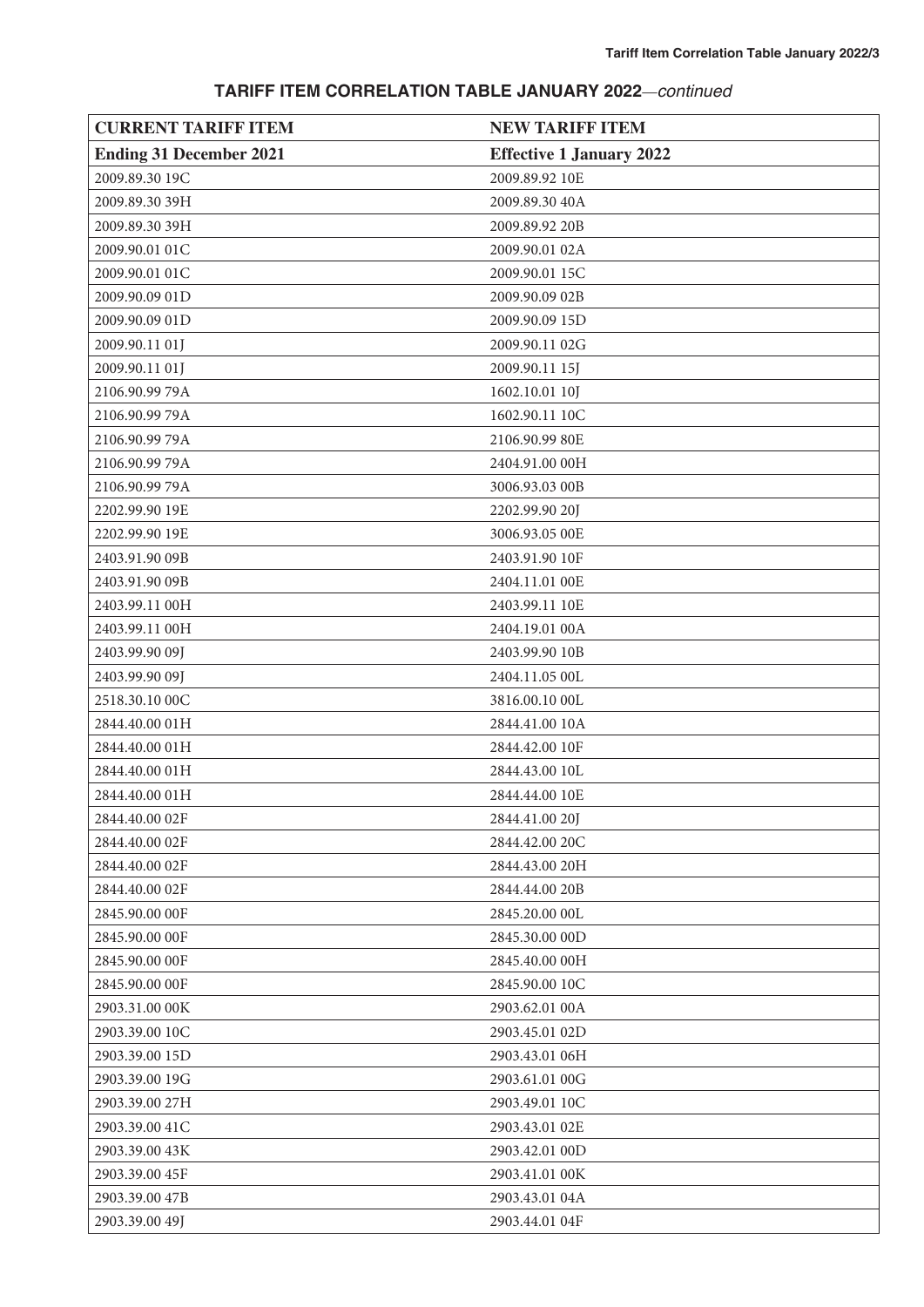| <b>CURRENT TARIFF ITEM</b>     | <b>NEW TARIFF ITEM</b>          |
|--------------------------------|---------------------------------|
| <b>Ending 31 December 2021</b> | <b>Effective 1 January 2022</b> |
| 2903.39.00 51L                 | 2903.44.01 06B                  |
| 2903.39.00 53G                 | 2903.45.01 04L                  |
| 2903.39.00 55C                 | 2903.44.01 02K                  |
| 2903.39.00 57K                 | 2903.47.01 02C                  |
| 2903.39.00 59F                 | 2903.47.01 04K                  |
| 2903.39.00 61H                 | 2903.46.01 04E                  |
| 2903.39.00 63D                 | 2903.46.01 06A                  |
| 2903.39.00 65L                 | 2903.46.01 08H                  |
| 2903.39.00 67G                 | 2903.46.01 02J                  |
| 2903.39.00 69C                 | 2903.48.01 02H                  |
| 2903.39.00 71E                 | 2903.48.01 04D                  |
| 2903.39.00 73A                 | 2903.49.01 20L                  |
| 2903.39.00 75H                 | 2903.62.01 00A                  |
| 2903.39.00 79L                 | 2903.49.01 20L                  |
| 2903.39.00 79L                 | 2903.51.01 02K                  |
| 2903.39.00 79L                 | 2903.51.01 04F                  |
| 2903.39.00 79L                 | 2903.51.01 06B                  |
| 2903.39.00 79L                 | 2903.59.01 00K                  |
| 2903.39.00 79L                 | 2903.69.01 00C                  |
| 2903.71.00 10A                 | 2903.71.00 20J                  |
| 2903.71.00 19E                 | 2903.78.00 10C                  |
| 2903.71.00 19E                 | 2903.79.00 26D                  |
| 2903.71.00 19E                 | 2903.79.00 38H                  |
| 2903.72.00 10F                 | 2903.72.00 20C                  |
| 2903.72.00 19K                 | 2903.78.00 10C                  |
| 2903.72.00 19K                 | 2903.79.00 26D                  |
| 2903.72.00 19K                 | 2903.79.00 38H                  |
| 2903.73.00 10L                 | 2903.73.00 30E                  |
| 2903.73.00 19D                 | 2903.73.00 20H                  |
| 2903.73.00 19D                 | 2903.78.00 10C                  |
| 2903.73.00 19D                 | 2903.79.00 26D                  |
| 2903.73.00 19D                 | 2903.79.00 38H                  |
| 2903.74.00 10E                 | 2903.74.00 30K                  |
| 2903.74.00 19J                 | 2903.74.00 20B                  |
| 2903.74.00 19J                 | 2903.78.00 10C                  |
| 2903.74.00 19J                 | 2903.79.00 26D                  |
| 2903.74.00 19J                 | 2903.79.00 38H                  |
| 2903.75.00 00B                 | 2903.75.00 10K                  |
| 2903.75.00 00B                 | 2903.75.00 20G                  |
| 2903.75.00 00B                 | 2903.75.00 30D                  |
| 2903.76.00 10D                 | 2903.76.00 20A                  |
| 2903.76.00 15E                 | 2903.76.00 30J                  |
| 2903.76.00 19H                 | 2903.76.00 40F                  |
| 2903.78.00 00F                 | 2903.78.00 10C                  |
| 2903.79.00 10H                 | 2903.79.00 12D                  |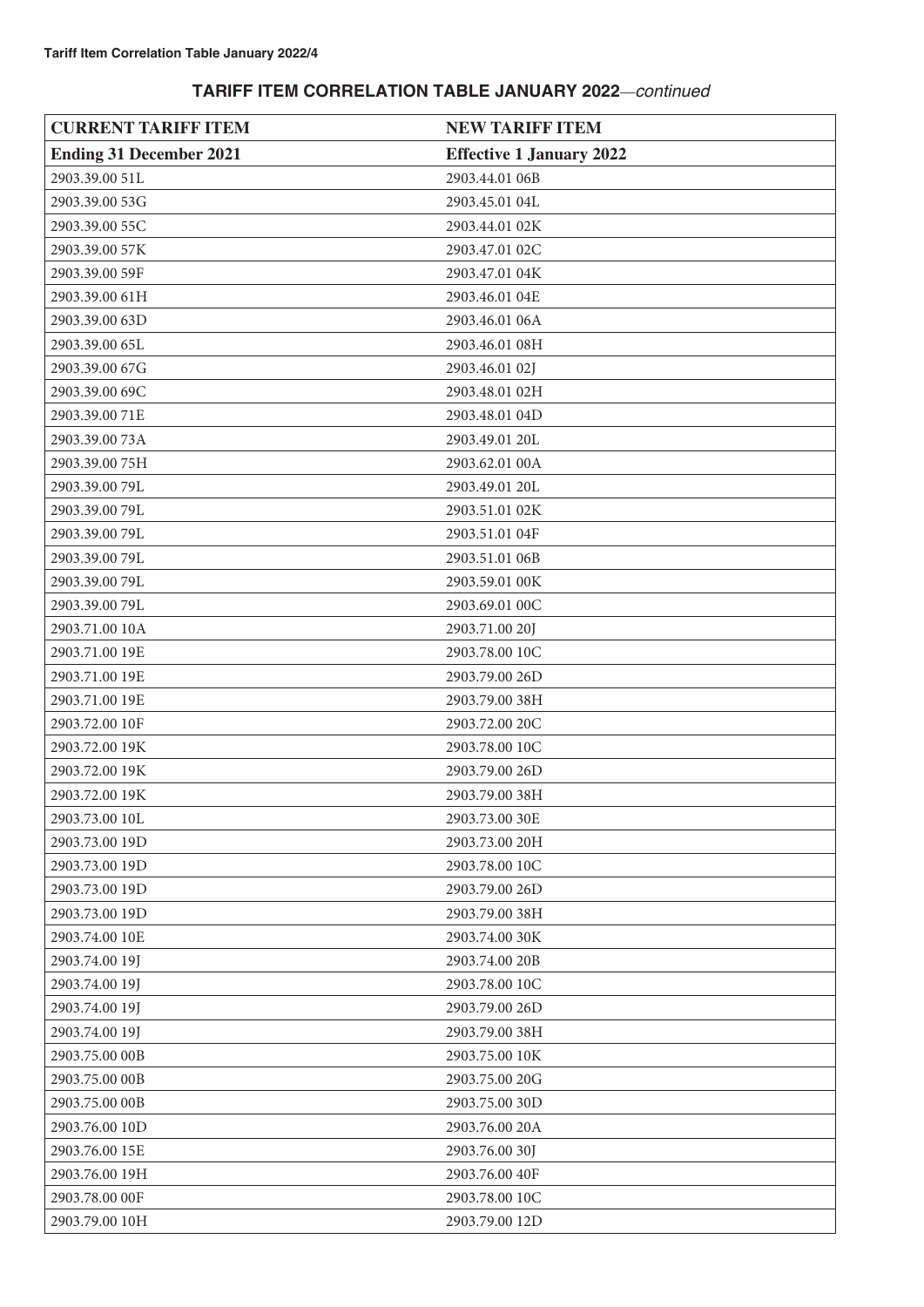| <b>CURRENT TARIFF ITEM</b>     | <b>NEW TARIFF ITEM</b>          |
|--------------------------------|---------------------------------|
| <b>Ending 31 December 2021</b> | <b>Effective 1 January 2022</b> |
| 2903.79.00 15J                 | 2903.79.00 16G                  |
| 2903.79.00 19A                 | 2903.79.00 22A                  |
| 2903.79.00 19A                 | 2903.79.00 26D                  |
| 2903.79.00 29J                 | 2903.79.00 38H                  |
| 2909.60.00 00E                 | 2909.60.00 10B                  |
| 2911.00.00 00E                 | 2909.60.00 10B                  |
| 2911.00.00 00E                 | 2911.00.00 10B                  |
| 2930.90.00 69A                 | 2930.10.01 00A                  |
| 2930.90.00 69A                 | 2930.90.00 70E                  |
| 2931.31.00 10B                 | 2931.41.00 00J                  |
| 2931.32.00 10G                 | 2931.42.00 00C                  |
| 2931.33.00 10A                 | 2931.43.00 00H                  |
| 2931.34.00 10F                 | 2931.49.00 10B                  |
| 2931.35.00 10L                 | 2931.46.00 00A                  |
| 2931.36.00 10E                 | 2931.47.00 00F                  |
| 2931.37.00 10K                 | 2931.49.00 20K                  |
| 2931.38.00 10D                 | 2931.45.00 00G                  |
| 2931.39.00 10J                 | 2931.44.00 00B                  |
| 2931.39.00 10J                 | 2931.48.00 00L                  |
| 2931.39.00 10J                 | 2931.49.00 30G                  |
| 2931.39.00 10J                 | 2931.51.00 00B                  |
| 2931.39.00 10J                 | 2931.52.00 00G                  |
| 2931.39.00 10J                 | 2931.53.00 00A                  |
| 2931.39.00 10J                 | 2931.54.00 00F                  |
| 2931.39.00 10J                 | 2931.59.00 00J                  |
| 2932.99.10 10D                 | 2932.96.00 00H                  |
| 2932.99.10 10D                 | 2932.99.10 12L                  |
| 2933.33.00 00L                 | 2933.33.00 10H                  |
| 2933.39.10 19D                 | 2933.33.00 10H                  |
| 2933.39.10 19D                 | 2933.34.00 OOE                  |
| 2933.39.10 19D                 | 2933.35.00 00K                  |
| 2933.39.10 19D                 | 2933.36.00 00D                  |
| 2933.39.10 19D                 | 2933.37.00 00J                  |
| 2933.39.10 19D                 | 2933.39.10 20H                  |
| 2934.99.00 49L                 | 2934.92.00 00F                  |
| 2934.99.00 49L                 | 2934.99.00 50D                  |
| 2936.24.00 00F                 | 2936.24.00 10C                  |
| 2936.24.00 00F                 | 2936.29.00 10F                  |
| 2936.29.00 00J                 | 2936.29.00 10F                  |
| 2939.41.00 00D                 | 2939.41.00 10A                  |
| 2939.42.00 00J                 | 2939.42.00 10F                  |
| 2939.43.00 00C                 | 2939.43.00 10L                  |
| 2939.44.00 00H                 | 2939.44.00 10E                  |
| 2939.49.10 10C                 | 2939.49.10 20L                  |
| 2939.71.00 10B                 | 2939.45.00 00B                  |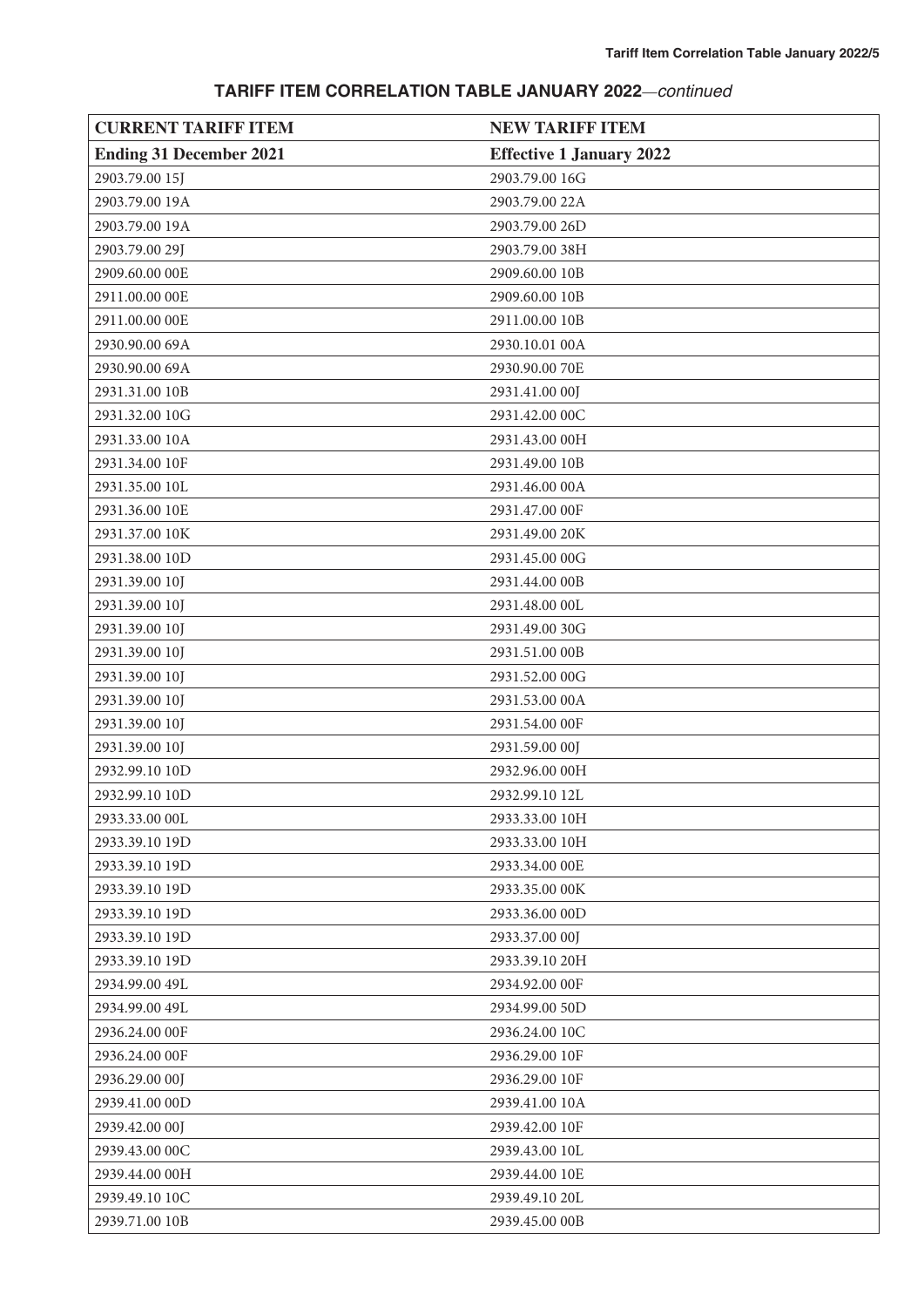| <b>CURRENT TARIFF ITEM</b>     | <b>NEW TARIFF ITEM</b>          |
|--------------------------------|---------------------------------|
| <b>Ending 31 December 2021</b> | <b>Effective 1 January 2022</b> |
| 2939.71.00 10B                 | 2939.49.10 20L                  |
| 2939.71.00 10B                 | 2939.72.00 00K                  |
| 2939.79.00 10J                 | 2939.49.10 20L                  |
| 2939.79.00 10J                 | 2939.79.10 00G                  |
| 3002.11.00 10K                 | 3822.11.00 00H                  |
| 3002.13.00 10J                 | 3002.13.00 20F                  |
| 3002.13.00 10J                 | 3822.11.00 00H                  |
| 3002.13.00 10J                 | 3822.12.00 00B                  |
| 3002.13.00 10J                 | 3822.19.00 00D                  |
| 3002.14.00 10C                 | 3002.14.00 20L                  |
| 3002.14.00 10C                 | 3822.11.00 00H                  |
| 3002.14.00 10C                 | 3822.12.00 00B                  |
| 3002.14.00 10C                 | 3822.19.00 00D                  |
| 3002.15.00 10H                 | 3002.15.00 20E                  |
| 3002.15.00 10H                 | 3822.11.00 00H                  |
| 3002.15.00 10H                 | 3822.12.00 00B                  |
| 3002.15.00 10H                 | 3822.19.00 00D                  |
| 3002.19.00 10F                 | Empty code & deleted            |
| 3002.20.00 01K                 | 3002.41.00 10L                  |
| 3002.20.00 19B                 | 3002.41.00 20H                  |
| 3002.30.00 01C                 | 3002.42.00 10E                  |
| 3002.30.00 09J                 | 3002.42.00 20B                  |
| 3002.90.00 07D                 | 3002.51.00 00G                  |
| 3002.90.00 07D                 | 3002.59.00 00C                  |
| 3002.90.00 07D                 | 3002.90.00 08B                  |
| 3002.90.00 29E                 | 3002.49.00 00K                  |
| 3002.90.00 29E                 | 3002.59.00 00C                  |
| 3002.90.00 29E                 | 3002.90.00 30J                  |
| 3004.10.09 00A                 | 3004.10.09 10J                  |
| 3004.10.09 00A                 | 3006.93.09 00L                  |
| 3004.20.00 19J                 | 3004.20.00 20B                  |
| 3004.20.00 19J                 | 3006.93.09 00L                  |
| 3004.31.00 00F                 | 3004.31.00 10C                  |
| 3004.31.00 00F                 | 3006.93.09 00L                  |
| 3004.32.00 19A                 | 3004.32.00 20E                  |
| 3004.32.00 19A                 | 3006.93.09 00L                  |
| 3004.39.00 19C                 | 3004.39.00 20G                  |
| 3004.39.00 19C                 | 3006.93.09 00L                  |
| 3004.41.00 19L                 | 3004.41.00 20D                  |
| 3004.41.00 19L                 | 3006.93.09 00L                  |
| 3004.42.00 19E                 | 3004.42.00 20J                  |
| 3004.42.00 19E                 | 3006.93.09 00L                  |
| 3004.43.00 19K                 | 3004.43.00 20C                  |
| 3004.43.00 19K                 | 3006.93.09 00L                  |
| 3004.49.00 19G                 | 3004.49.00 20L                  |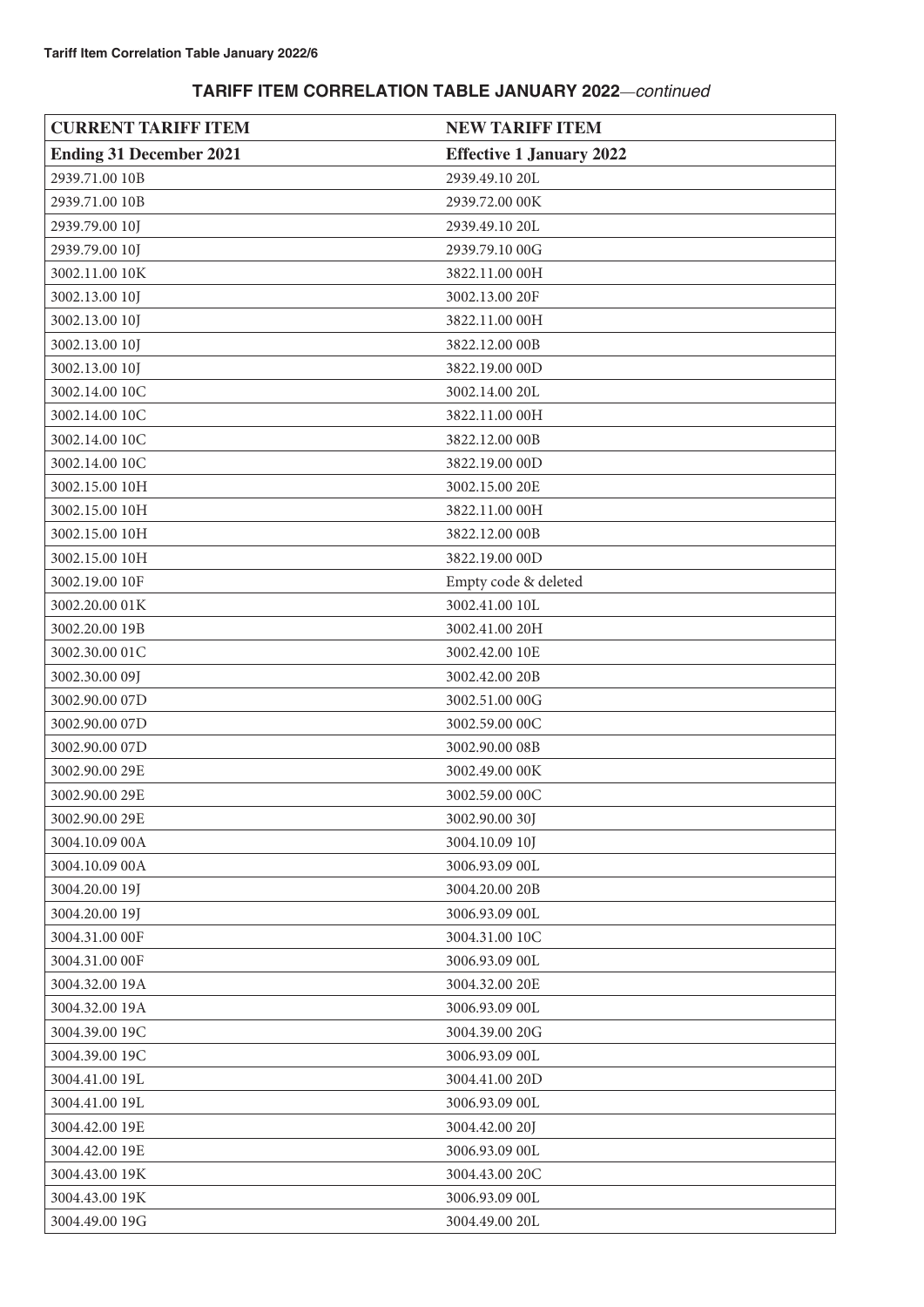| <b>CURRENT TARIFF ITEM</b>     | <b>NEW TARIFF ITEM</b>          |
|--------------------------------|---------------------------------|
| <b>Ending 31 December 2021</b> | <b>Effective 1 January 2022</b> |
| 3004.49.00 19G                 | 3006.93.09 00L                  |
| 3004.50.00 19K                 | 3004.50.00 20C                  |
| 3004.50.00 19K                 | 3006.93.09 00L                  |
| 3004.60.00 00B                 | 3004.60.00 10K                  |
| 3004.60.00 00B                 | 3006.93.09 00L                  |
| 3004.90.11 00E                 | 3004.90.11 10B                  |
| 3004.90.11 00E                 | 3006.93.09 00L                  |
| 3004.90.19 02B                 | 3004.90.19 04J                  |
| 3004.90.19 02B                 | 3006.93.09 00L                  |
| 3004.90.19 08A                 | 3004.90.19 12K                  |
| 3004.90.19 08A                 | 3006.93.09 00L                  |
| 3004.90.19 29D                 | 3004.90.19 30H                  |
| 3004.90.19 29D                 | 3006.93.09 00L                  |
| 3006.20.00 00D                 | 3822.13.00.00G                  |
| 3204.19.00 00H                 | 3204.18.00 00C                  |
| 3204.19.00 00H                 | 3204.19.00 10E                  |
| 3402.11.00 00H                 | 3402.31.00 OOE                  |
| 3402.11.00 00H                 | 3402.39.00 00A                  |
| 3402.12.00 00B                 | 3402.41.00 00J                  |
| 3402.13.00 00G                 | 3402.42.00 00C                  |
| 3402.19.00 00D                 | 3402.49.00 OOE                  |
| 3402.20.00 01E                 | 3402.50.00 10E                  |
| 3402.20.00 12L                 | 3402.50.00 20B                  |
| 3402.20.00 18K                 | 3402.50.00 22J                  |
| 3402.20.00 29E                 | 3402.50.00 30K                  |
| 3603.00.00 10H                 | 3603.10.00 00D                  |
| 3603.00.00 11F                 | 3603.20.00 00H                  |
| 3603.00.00 13B                 | 3603.30.00 00A                  |
| 3603.00.00 15J                 | 3603.40.00 00E                  |
| 3603.00.00 17E                 | 3603.50.00 00J                  |
| 3603.00.00 19A                 | 3603.60.00 00B                  |
| 3808.59.10 10F                 | 3808.59.10 12B                  |
| 3808.59.10 15G                 | 3808.59.10 16E                  |
| 3808.59.10 19K                 | 3808.59.10 20C                  |
| 3808.59.20 10A                 | 3808.59.20 12H                  |
| 3808.59.20 15B                 | 3808.59.20 16L                  |
| 3808.59.20 19E                 | 3808.59.20 20J                  |
| 3808.59.20 31D                 | 3808.59.20 32B                  |
| 3808.59.20 35G                 | 3808.59.20 36E                  |
| 3808.59.20 39K                 | 3808.59.20 40C                  |
| 3808.59.30 10G                 | 3808.59.30 12C                  |
| 3808.59.30 15H                 | 3808.59.30 16F                  |
| 3808.59.30 19L                 | 3808.59.30 20D                  |
| 3808.59.30 29H                 | 3808.59.30 30A                  |
| 3808.59.30 31K                 | 3808.59.30 32H                  |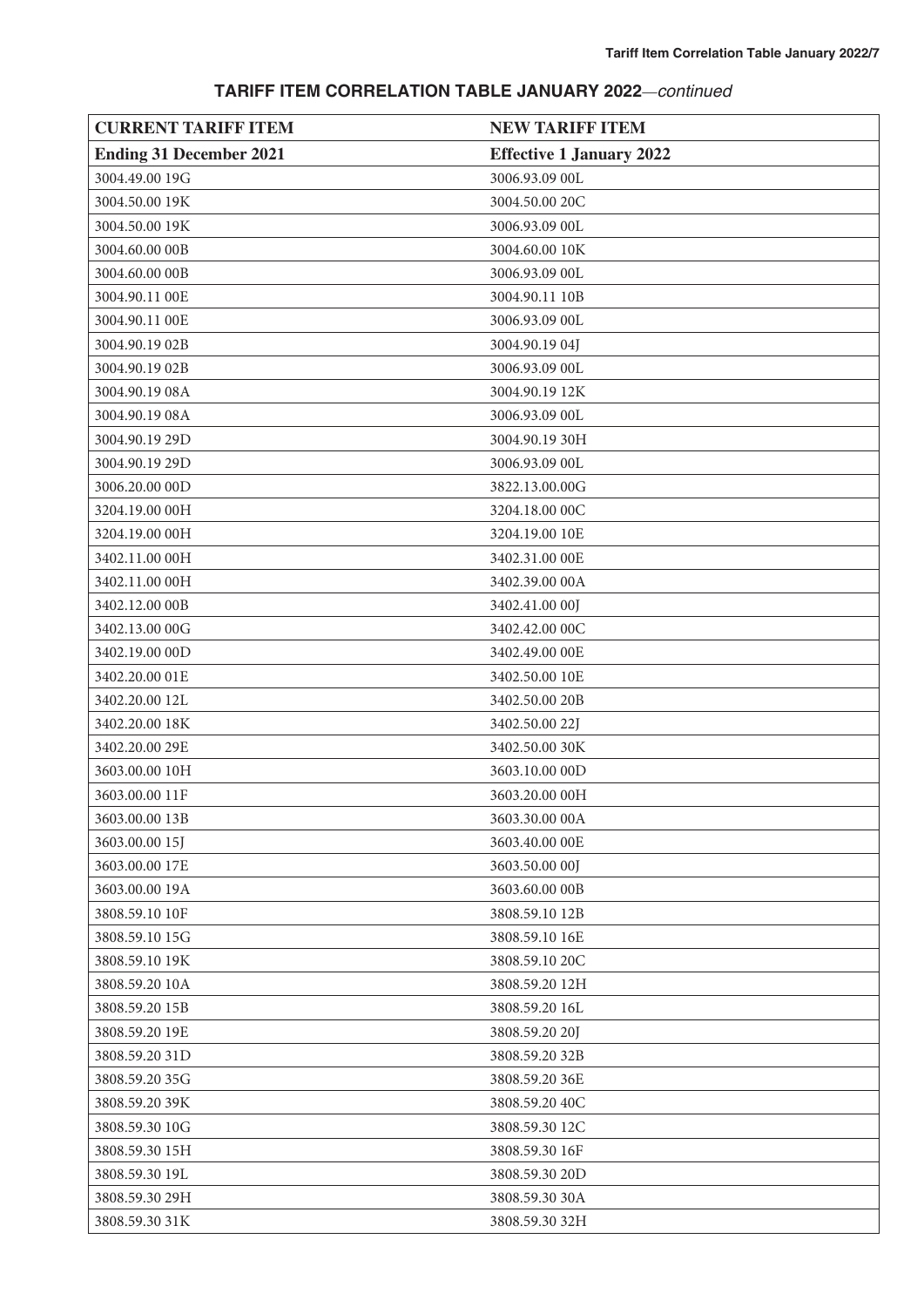| <b>CURRENT TARIFF ITEM</b>     | <b>NEW TARIFF ITEM</b>          |
|--------------------------------|---------------------------------|
| <b>Ending 31 December 2021</b> | <b>Effective 1 January 2022</b> |
| 3808.59.30 35B                 | 3808.59.30 36L                  |
| 3808.59.30 39E                 | 3808.59.30 40J                  |
| 3808.59.40 10B                 | 3808.59.40 12J                  |
| 3808.59.40 15C                 | 3808.59.40 16A                  |
| 3808.59.40 19F                 | 3808.59.40 20K                  |
| 3808.59.90 10K                 | 3808.59.90 12F                  |
| 3808.59.90 15L                 | 3808.59.90 16J                  |
| 3808.59.90 19C                 | 3808.59.90 20G                  |
| 3808.91.00 10J                 | 3808.59.10 12B                  |
| 3808.91.00 10J                 | 3808.91.00 12E                  |
| 3808.91.00 15K                 | 3808.59.10 16E                  |
| 3808.91.00 15K                 | 3808.91.00 16H                  |
| 3808.91.00 19B                 | 3808.59.10 20C                  |
| 3808.91.00 19B                 | 3808.91.00 20F                  |
| 3808.91.00 21D                 | 3808.59.10 12B                  |
| 3808.91.00 21D                 | 3808.91.00 22B                  |
| 3808.91.00 29K                 | 3808.59.10 16E                  |
| 3808.91.00 29K                 | 3808.91.00 30C                  |
| 3808.91.00 31A                 | 3808.59.10 20C                  |
| 3808.91.00 31A                 | 3808.91.00 32K                  |
| 3808.91.00 49D                 | 3808.59.10 20C                  |
| 3808.91.00 49D                 | 3808.91.00 50H                  |
| 3808.92.00 32D                 | 3808.59.20 32B                  |
| 3808.92.00 32D                 | 3808.92.00 36G                  |
| 3808.92.00 34L                 | 3808.59.20 36E                  |
| 3808.92.00 34L                 | 3808.92.00 38C                  |
| 3808.92.00 79L                 | 3808.59.20 40C                  |
| 3808.92.0079L                  | 3808.92.00 80D                  |
| 3808.93.00 35C                 | 3808.59.30 16F                  |
| 3808.93.00 35C                 | 3808.93.00 36A                  |
| 3808.93.00 37K                 | 3808.59.30 20D                  |
| 3808.93.00 37K                 | 3808.93.00 38H                  |
| 3808.93.00 47G                 | 3808.59.30 30A                  |
| 3808.93.00 47G                 | 3808.93.00 48E                  |
| 3808.93.00 51E                 | 3808.59.30 32H                  |
| 3808.93.00 51E                 | 3808.93.00 52C                  |
| 3808.93.00 55H                 | 3808.59.30 36L                  |
| 3808.93.00 55H                 | 3808.93.00 56F                  |
| 3808.93.00 59L                 | 3808.59.30 40J                  |
| 3808.93.00 59L                 | 3808.93.00 60D                  |
| 3808.94.00 11L                 | 3808.59.40 12J                  |
| 3808.94.00 11L                 | 3808.94.00 12J                  |
| 3808.94.00 17K                 | 3808.59.40 16A                  |
| 3808.94.00 17K                 | 3808.94.00 18H                  |
| 3808.94.00 39L                 | 3808.59.40 20K                  |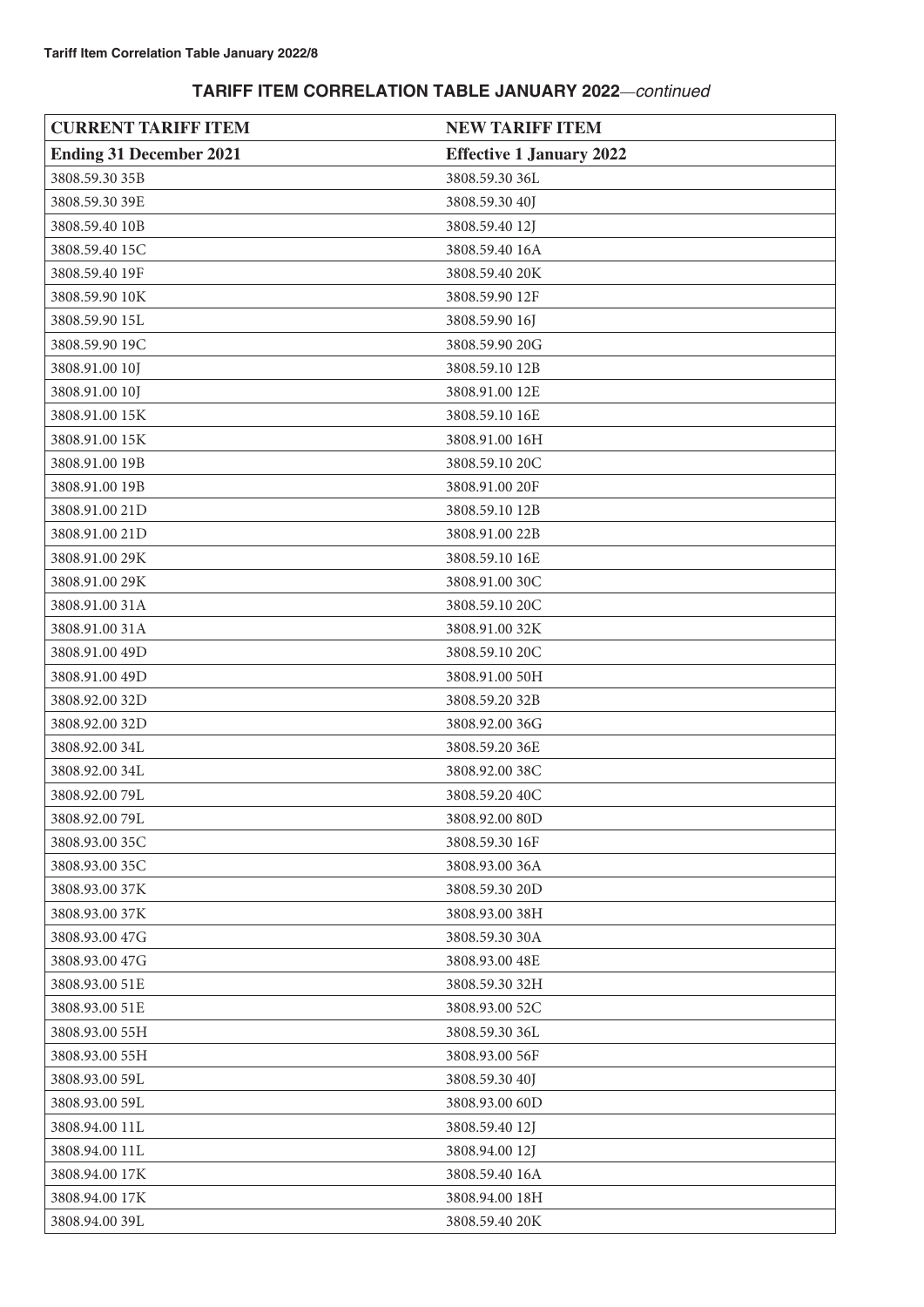| <b>CURRENT TARIFF ITEM</b>     | <b>NEW TARIFF ITEM</b>          |
|--------------------------------|---------------------------------|
| <b>Ending 31 December 2021</b> | <b>Effective 1 January 2022</b> |
| 3808.94.00 39L                 | 3808.94.00 40D                  |
| 3808.99.00 20B                 | 3808.59.90 12F                  |
| 3808.99.00 20B                 | 3808.99.00 22J                  |
| 3808.99.00 28H                 | 3808.59.90 16J                  |
| 3808.99.00 28H                 | 3808.99.00 30K                  |
| 3808.99.00 79B                 | 3808.59.90 20G                  |
| 3808.99.0079B                  | 3808.99.00 80F                  |
| 3816.00.00 01C                 | 3816.00.20 10C                  |
| 3816.00.00 09J                 | 3816.00.20 20L                  |
| 3816.00.00 21H                 | 3816.00.20 30H                  |
| 3816.00.00 29C                 | 3816.00.20 32D                  |
| 3816.00.00 31E                 | 3816.00.20 34L                  |
| 3816.00.00 39L                 | 3816.00.20 36G                  |
| 3816.00.00 49H                 | 3816.00.20 40E                  |
| 3822.00.10 10B                 | 3822.12.00 00B                  |
| 3822.00.10 10B                 | 3822.19.00 00D                  |
| 3822.00.20 10H                 | 3822.12.00 00B                  |
| 3822.00.20 10H                 | 3822.19.00 00D                  |
| 3822.00.50 10D                 | 3822.12.00 00B                  |
| 3822.00.50 10D                 | 3822.19.00 00D                  |
| 3822.00.90 10F                 | 3822.90.00 00B                  |
| 3824.71.00 10C                 | 3827.11.00 10F                  |
| 3824.71.00 12K                 | 3827.11.00 12B                  |
| 3824.71.00 16B                 | 3827.11.00 14J                  |
| 3824.71.00 21J                 | 3827.11.00 16B                  |
| 3824.71.00 23E                 | 3827.11.00 18A                  |
| 3824.71.00 25A                 | 3827.11.00 20C                  |
| 3824.71.00 31F                 | 3827.11.00 22K                  |
| 3824.71.00 33B                 | 3827.11.00 50E                  |
| 3824.72.00 00L                 | 3827.20.00 00H                  |
| 3824.73.00 OOE                 | 3827.12.00 00C                  |
| 3824.74.00 00K                 | 3827.31.00 00F                  |
| 3824.74.00 00K                 | 3827.32.00 00L                  |
| 3824.74.00 00K                 | 3827.39.00 00B                  |
| 3824.75.00 00D                 | 3827.13.00 00H                  |
| 3824.76.00 00J                 | 3827.14.00 00B                  |
| 3824.77.00 00C                 | 3827.40.00 OOE                  |
| 3824.78.00 00H                 | 3827.51.00 00C                  |
| 3824.78.00 00H                 | 3827.59.00 00K                  |
| 3824.78.00 00H                 | 3827.61.00 00G                  |
| 3824.78.00 00H                 | 3827.62.00 00A                  |
| 3824.78.00 00H                 | 3827.63.00 00F                  |
| 3824.78.00 00H                 | 3827.64.00 00L                  |
| 3824.78.00 00H                 | 3827.65.00 OOE                  |
| 3824.78.00 00H                 | 3827.68.00 00J                  |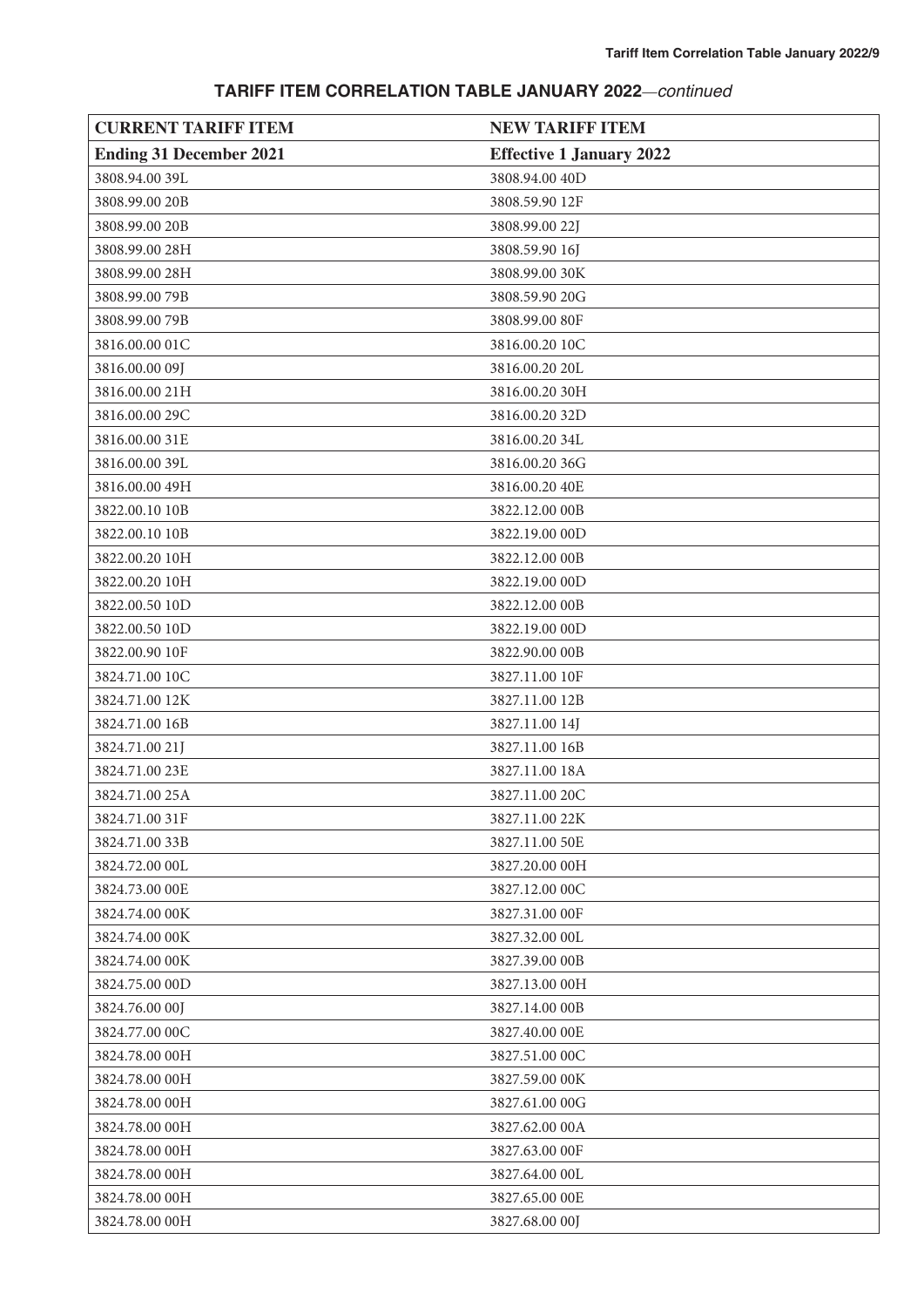| <b>CURRENT TARIFF ITEM</b>     | <b>NEW TARIFF ITEM</b>          |
|--------------------------------|---------------------------------|
| <b>Ending 31 December 2021</b> | <b>Effective 1 January 2022</b> |
| 3824.78.00 00H                 | 3827.69.00 00C                  |
| 3824.79.00 10K                 | 3827.90.00 00C                  |
| 3824.99.49 19K                 | 2404.12.00 00C                  |
| 3824.99.49 19K                 | 2404.19.05 00G                  |
| 3824.99.49 19K                 | 2404.92.00 00B                  |
| 3824.99.49 19K                 | 2404.99.00 00D                  |
| 3824.99.49 19K                 | 3006.93.09 00L                  |
| 3824.99.49 19K                 | 3824.89.00 00F                  |
| 3824.99.49 19K                 | 3824.92.00 00H                  |
| 3824.99.49 19K                 | 3824.99.49 30L                  |
| 3907.20.01 10C                 | 3907.21.01 00L                  |
| 3907.20.01 10C                 | 3907.29.01 00G                  |
| 3907.20.09 10D                 | 3907.21.09 00A                  |
| 3907.20.09 10D                 | 3907.29.09 00H                  |
| 3911.90.01 00K                 | 3911.20.01 00D                  |
| 3911.90.01 00K                 | 3911.90.01 10G                  |
| 3911.90.09 00L                 | 3911.20.09 00E                  |
| 3911.90.09 00L                 | 3911.90.09 10H                  |
| 4015.11.00 00K                 | 4015.12.00 00D                  |
| 4015.19.09 01A                 | 4015.12.00 00D                  |
| 4015.19.09 01A                 | 4015.19.09 10L                  |
| 4015.19.09 09G                 | 4015.12.00 00D                  |
| 4015.19.09 09G                 | 4015.19.09 90J                  |
| 4401.39.00 10F                 | 4401.32.00 00G                  |
| 4401.39.00 10F                 | 4401.39.00 12B                  |
| 4401.40.00 00A                 | 4401.41.00 00F                  |
| 4401.40.00 00A                 | 4401.49.00 00B                  |
| 4402.90.00 00H                 | 4402.20.00 00B                  |
| 4402.90.00 00H                 | 4402.90.00 10E                  |
| 4403.21.00 10B                 | 4403.21.00 12J                  |
| 4403.21.00 10B                 | 4403.22.00 12C                  |
| 4403.21.00 15C                 | 4403.21.00 16A                  |
| 4403.21.00 15C                 | 4403.22.00 16F                  |
| 4403.21.00 17K                 | 4403.21.00 20K                  |
| 4403.21.00 17K                 | 4403.22.00 20D                  |
| 4403.21.00 19F                 | 4403.21.00 22F                  |
| 4403.21.00 19F                 | 4403.22.00 22L                  |
| 4403.22.00 10G                 | 4403.22.00 12C                  |
| 4403.22.00 15H                 | 4403.22.00 16F                  |
| 4403.22.00 17D                 | 4403.22.00 20D                  |
| 4403.22.00 19L                 | 4403.22.00 22L                  |
| 4403.23.00 10A                 | 4403.23.00 12H                  |
| 4403.23.00 10A                 | 4403.24.00 12B                  |
| 4403.23.00 15B                 | 4403.23.00 16L                  |
| 4403.23.00 15B                 | 4403.24.00 16E                  |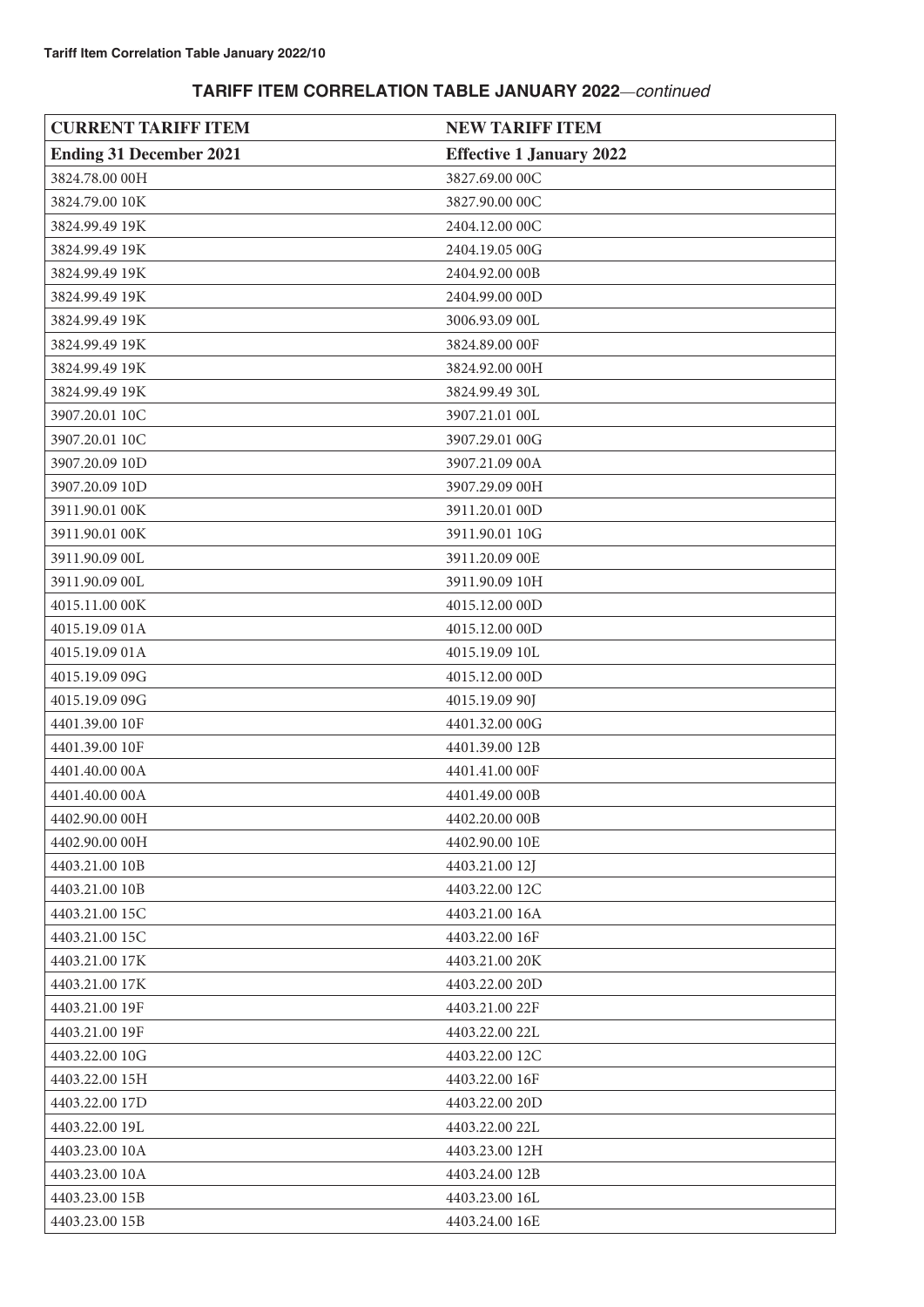| <b>CURRENT TARIFF ITEM</b>     | <b>NEW TARIFF ITEM</b>          |
|--------------------------------|---------------------------------|
| <b>Ending 31 December 2021</b> | <b>Effective 1 January 2022</b> |
| 4403.23.00 19E                 | 4403.23.00 20J                  |
| 4403.23.00 19E                 | 4403.24.00 20C                  |
| 4403.24.00 10F                 | 4403.24.00 12B                  |
| 4403.24.00 15G                 | 4403.24.00 16E                  |
| 4403.24.00 19E                 | 4403.24.00 20C                  |
| 4403.25.00 10L                 | 4403.25.00 12G                  |
| 4403.25.00 10L                 | 4403.26.00 12A                  |
| 4403.25.00 15A                 | 4403.25.00 16K                  |
| 4403.25.00 15A                 | 4403.26.00 16D                  |
| 4403.25.00 19D                 | 4403.25.00 20H                  |
| 4403.25.00 19D                 | 4403.26.00 20B                  |
| 4403.26.00 10E                 | 4403.26.00 12A                  |
| 4403.26.00 15F                 | 4403.26.00 16D                  |
| 4403.26.00 19J                 | 4403.26.00 20B                  |
| 4403.49.00 10F                 | 4403.42.00 00G                  |
| 4403.49.00 10F                 | 4403.49.00 12B                  |
| 4403.93.00 00K                 | 4403.93.00 10G                  |
| 4403.93.00 00K                 | 4403.94.00 10A                  |
| 4403.94.00 00D                 | 4403.94.00 10A                  |
| 4403.95.00 00J                 | 4403.95.00 10F                  |
| 4403.95.00 00J                 | 4403.96.00 10L                  |
| 4403.96.00 00C                 | 4403.96.00 10L                  |
| 4407.12.30 OOE                 | 4407.12.30 00E                  |
| 4407.19.39 19E                 | 4407.13.10 10F                  |
| 4407.19.39 19E                 | 4407.13.10 19K                  |
| 4407.19.39 19E                 | 4407.13.19 10C                  |
| 4407.19.39 19E                 | 4407.13.19 19G                  |
| 4407.19.39 19E                 | 4407.13.30 00K                  |
| 4407.19.39 19E                 | 4407.14.10 10L                  |
| 4407.19.39 19E                 | 4407.14.10 19D                  |
| 4407.19.39 19E                 | 4407.14.19 10H                  |
| 4407.19.39 19E                 | 4407.14.19 19A                  |
| 4407.19.39 19E                 | 4407.14.30 00D                  |
| 4407.19.39 19E                 | 4407.19.39 20J                  |
| 4407.29.10 19L                 | 4407.23.10 10K                  |
| 4407.29.10 19L                 | 4407.29.10 20D                  |
| 4407.29.10 39E                 | 4407.23.10 14B                  |
| 4407.29.10 39E                 | 4407.29.10 40J                  |
| 4407.29.40 10C                 | 4407.23.19 18B                  |
| 4407.29.40 10C                 | 4407.29.40 12K                  |
| 4407.29.90 10L                 | 4407.23.30 22D                  |
| 4407.29.90 10L                 | 4407.29.90 12B                  |
| 4412.94.01 11E                 | 4412.52.10 10B                  |
| 4412.94.01 15H                 | 4412.52.10 20K                  |
| 4412.94.01 21B                 | 4412.52.10 30G                  |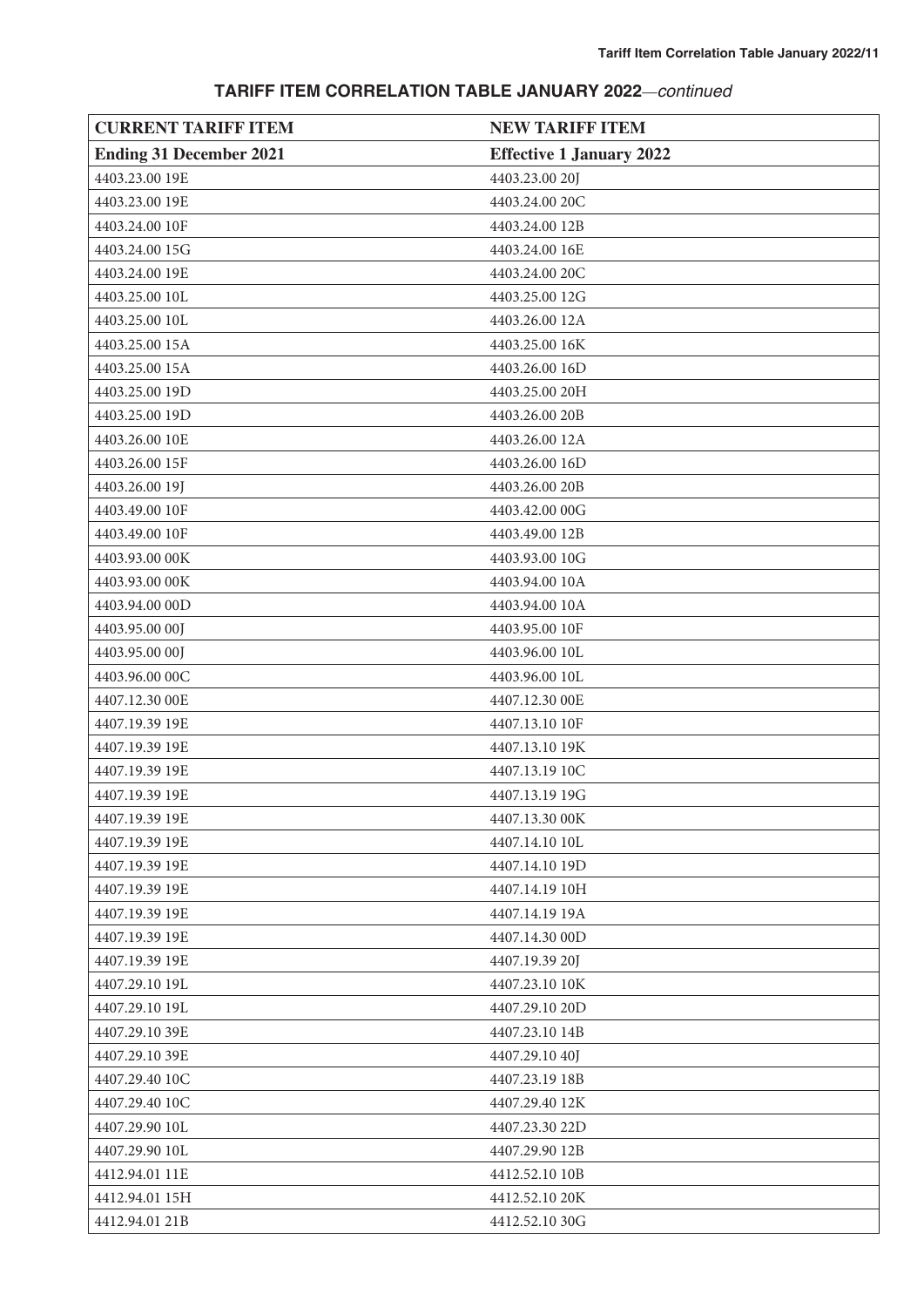| <b>CURRENT TARIFF ITEM</b>     | <b>NEW TARIFF ITEM</b>          |
|--------------------------------|---------------------------------|
| <b>Ending 31 December 2021</b> | <b>Effective 1 January 2022</b> |
| 4412.94.01 25E                 | 4412.52.10 40D                  |
| 4412.94.01 29H                 | 4412.52.10 50A                  |
| 4412.94.01 39E                 | 4412.52.10 60J                  |
| 4412.94.09 11F                 | 4412.52.20 10H                  |
| 4412.94.09 15J                 | 4412.52.20 20E                  |
| 4412.94.09 19A                 | 4412.52.20 30B                  |
| 4412.94.25 10C                 | 4412.52.30 10C                  |
| 4412.94.25 19G                 | 4412.52.30 20L                  |
| 4412.94.29 00A                 | 4412.52.40 00A                  |
| 4412.94.35 11G                 | 4412.51.10 10H                  |
| 4412.94.35 11G                 | 4412.59.10 10D                  |
| 4412.94.35 15K                 | 4412.51.10 20E                  |
| 4412.94.35 15K                 | 4412.59.10 20A                  |
| 4412.94.35 19B                 | 4412.51.10 30B                  |
| 4412.94.35 19B                 | 4412.59.10 30J                  |
| 4412.94.39 11B                 | 4412.51.20 10C                  |
| 4412.94.39 11B                 | 4412.59.20 10K                  |
| 4412.94.39 15E                 | 4412.51.20 20L                  |
| 4412.94.39 15E                 | 4412.59.20 20G                  |
| 4412.94.39 21K                 | 4412.51.20 30H                  |
| 4412.94.39 21K                 | 4412.59.20 30D                  |
| 4412.94.39 25B                 | 4412.51.20 40E                  |
| 4412.94.39 25B                 | 4412.59.20 40A                  |
| 4412.94.39 29E                 | 4412.51.20 50B                  |
| 4412.94.39 29E                 | 4412.59.20 50J                  |
| 4412.94.39 39B                 | 4412.51.20 60K                  |
| 4412.94.39 39B                 | 4412.59.20 60F                  |
| 4412.94.45 11B                 | 4412.51.30 10J                  |
| 4412.94.45 11B                 | 4412.59.30 10E                  |
| 4412.94.45 15E                 | 4412.51.30 20F                  |
| 4412.94.45 15E                 | 4412.59.30 20B                  |
| 4412.94.45 19H                 | 4412.51.30 30C                  |
| 4412.94.45 19H                 | 4412.59.30 30K                  |
| 4412.94.55 10K                 | 4412.59.40 10L                  |
| 4412.94.55 19C                 | 4412.59.40 20H                  |
| 4412.94.59 10E                 | 4412.59.50 10F                  |
| 4412.94.59 19J                 | 4412.59.50 20C                  |
| 4412.99.01 11H                 | 4412.42.10 10J                  |
| 4412.99.01 11H                 | 4412.92.10 10G                  |
| 4412.99.01 15L                 | 4412.42.10 20F                  |
| 4412.99.01 15L                 | 4412.92.10 20D                  |
| 4412.99.01 21E                 | 4412.42.10 30C                  |
| 4412.99.01 21E                 | 4412.92.10 30A                  |
| 4412.99.01 25H                 | 4412.42.10 40L                  |
| 4412.99.01 25H                 | 4412.92.10 40J                  |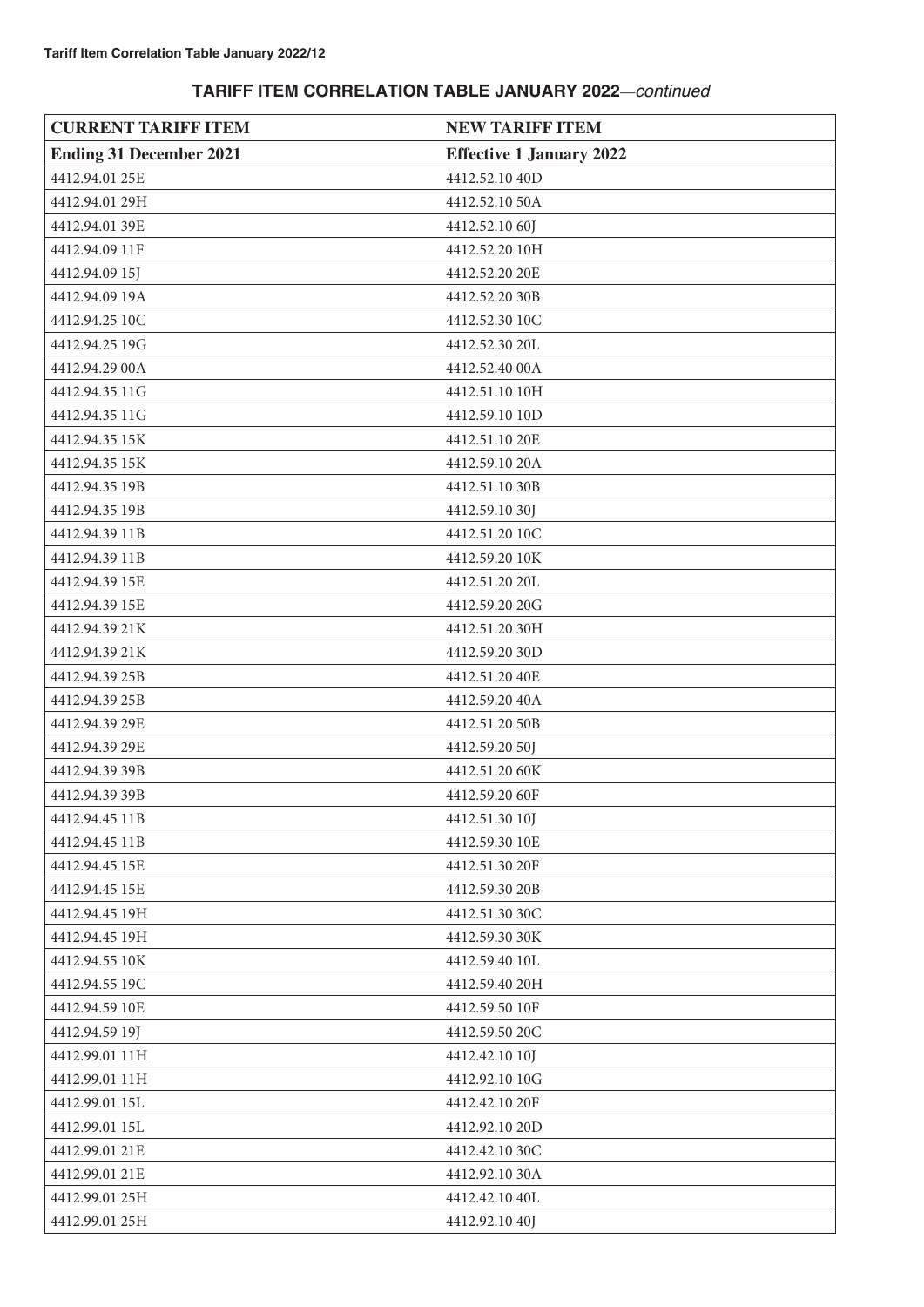| <b>CURRENT TARIFF ITEM</b>     | <b>NEW TARIFF ITEM</b>          |
|--------------------------------|---------------------------------|
| <b>Ending 31 December 2021</b> | <b>Effective 1 January 2022</b> |
| 4412.99.01 29L                 | 4412.42.10 50H                  |
| 4412.99.01 29L                 | 4412.92.10 50F                  |
| 4412.99.01 39H                 | 4412.42.10 60E                  |
| 4412.99.01 39H                 | 4412.92.10 60C                  |
| 4412.99.09 11J                 | 4412.42.20 10D                  |
| 4412.99.09 11J                 | 4412.92.20 10B                  |
| 4412.99.09 15A                 | 4412.42.20 20A                  |
| 4412.99.09 15A                 | 4412.92.20 20K                  |
| 4412.99.09 19D                 | 4412.42.20 30J                  |
| 4412.99.09 19D                 | 4412.92.20 30G                  |
| 4412.99.19 10F                 | 4412.42.30 00B                  |
| 4412.99.19 10F                 | 4412.92.30 00L                  |
| 4412.99.25 10F                 | 4412.42.40 10E                  |
| 4412.99.25 10F                 | 4412.92.40 10C                  |
| 4412.99.25 19K                 | 4412.42.40 20B                  |
| 4412.99.25 19K                 | 4412.92.40 20L                  |
| 4412.99.29 00D                 | 4412.42.50 00C                  |
| 4412.99.29 00D                 | 4412.92.50 00A                  |
| 4412.99.35 11K                 | 4412.41.10 10D                  |
| 4412.99.35 11K                 | 4412.49.10 10L                  |
| 4412.99.35 11K                 | 4412.91.10 10B                  |
| 4412.99.35 11K                 | 4412.99.10 10J                  |
| 4412.99.35 15B                 | 4412.41.10 20A                  |
| 4412.99.35 15B                 | 4412.49.10 20H                  |
| 4412.99.35 15B                 | 4412.91.10 20K                  |
| 4412.99.35 15B                 | 4412.99.10 20F                  |
| 4412.99.35 19E                 | 4412.41.10 30J                  |
| 4412.99.35 19E                 | 4412.49.10 30E                  |
| 4412.99.35 19E                 | 4412.91.10 30G                  |
| 4412.99.35 19E                 | 4412.99.10 30C                  |
| 4412.99.39 11E                 | 4412.41.20 10K                  |
| 4412.99.39 11E                 | 4412.49.20 10F                  |
| 4412.99.39 11E                 | 4412.91.20 10H                  |
| 4412.99.39 11E                 | 4412.99.20 10D                  |
| 4412.99.39 15H                 | 4412.41.20 20G                  |
| 4412.99.39 15H                 | 4412.49.20 20C                  |
| 4412.99.39 15H                 | 4412.91.20 20E                  |
| 4412.99.39 15H                 | 4412.99.20 20F                  |
| 4412.99.39 21B                 | 4412.41.20 30D                  |
| 4412.99.39 21B                 | 4412.49.20 30L                  |
| 4412.99.39 21B                 | 4412.91.20 30B                  |
| 4412.99.39 21B                 | 4412.99.20 30J                  |
| 4412.99.39 25E                 | 4412.41.20 40A                  |
| 4412.99.39 25E                 | 4412.49.20 40H                  |
| 4412.99.39 25E                 | 4412.91.20 40K                  |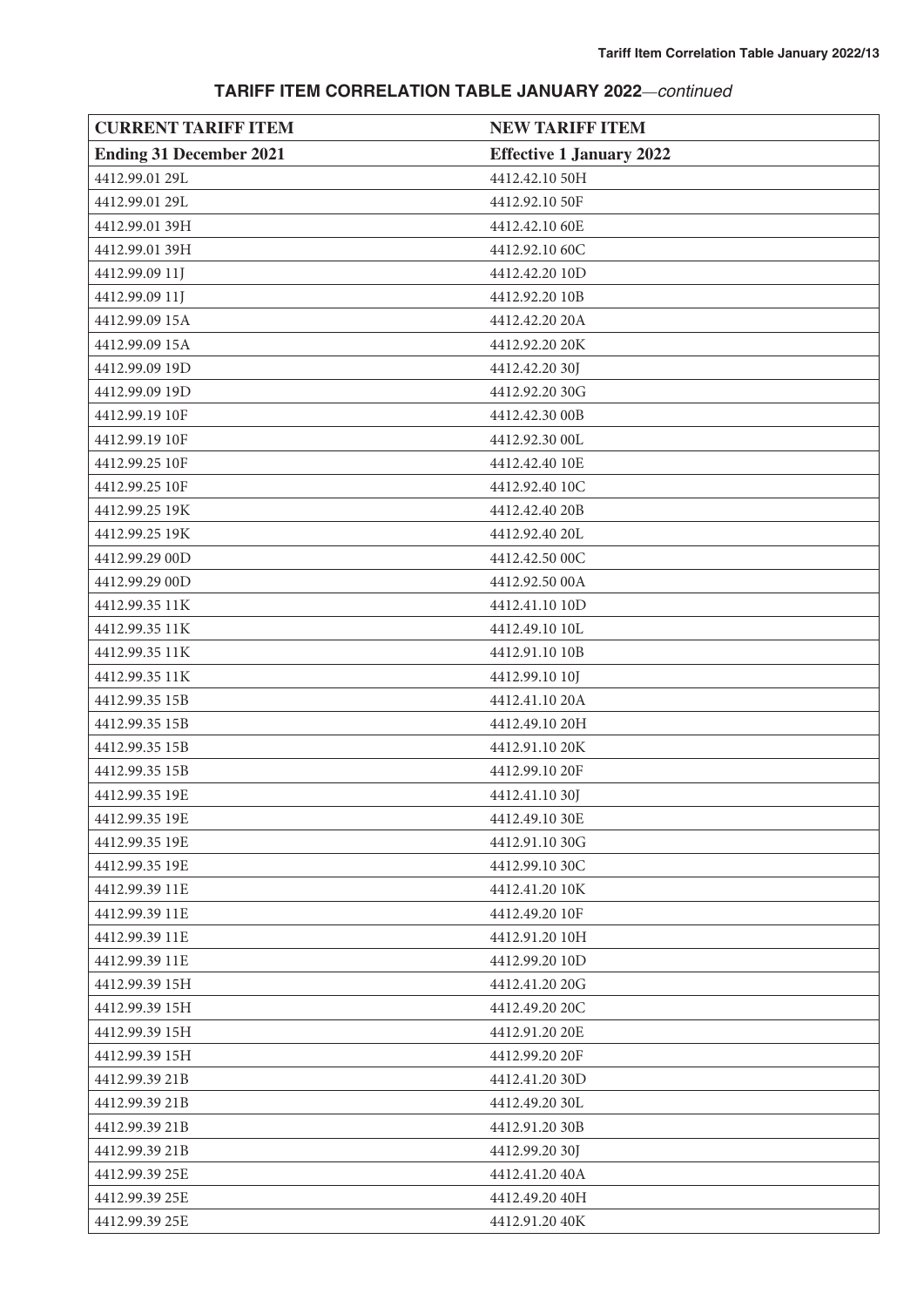| <b>CURRENT TARIFF ITEM</b>     | <b>NEW TARIFF ITEM</b>          |
|--------------------------------|---------------------------------|
| <b>Ending 31 December 2021</b> | <b>Effective 1 January 2022</b> |
| 4412.99.39 25E                 | 4412.99.20 40F                  |
| 4412.99.39 29H                 | 4412.41.20 50J                  |
| 4412.99.39 29H                 | 4412.49.20 50E                  |
| 4412.99.39 29H                 | 4412.91.20 50G                  |
| 4412.99.39 29H                 | 4412.99.20 50C                  |
| 4412.99.39 39E                 | 4412.41.20 60F                  |
| 4412.99.39 39E                 | 4412.49.20 60B                  |
| 4412.99.39 39E                 | 4412.91.20 60D                  |
| 4412.99.39 39E                 | 4412.99.20 60L                  |
| 4412.99.45 11E                 | 4412.41.30 10E                  |
| 4412.99.45 11E                 | 4412.49.30 10A                  |
| 4412.99.45 11E                 | 4412.91.30 10C                  |
| 4412.99.45 11E                 | 4412.99.30 10K                  |
| 4412.99.45 15H                 | 4412.41.30 20B                  |
| 4412.99.45 15H                 | 4412.49.30 20J                  |
| 4412.99.45 15H                 | 4412.91.30 20L                  |
| 4412.99.45 15H                 | 4412.99.30 20G                  |
| 4412.99.45 19L                 | 4412.41.30 30K                  |
| 4412.99.45 19L                 | 4412.49.30 30F                  |
| 4412.99.45 19L                 | 4412.91.30 30H                  |
| 4412.99.45 19L                 | 4412.99.30 30D                  |
| 4412.99.49 10B                 | 4412.49.40 00K                  |
| 4412.99.49 10B                 | 4412.99.40 00H                  |
| 4412.99.55 10B                 | 4412.49.50 10B                  |
| 4412.99.55 10B                 | 4412.99.50 10L                  |
| 4412.99.55 19F                 | 4412.49.50 20K                  |
| 4412.99.55 19F                 | 4412.99.50 20H                  |
| 4412.99.59 10H                 | 4412.49.60 10H                  |
| 4412.99.59 10H                 | 4412.99.60 10F                  |
| 4412.99.59 19A                 | 4412.49.60 20E                  |
| 4412.99.59 19A                 | 4412.99.60 20C                  |
| 4414.00.00 00J                 | 4414.10.00 00B                  |
| 4414.00.00 00J                 | 4414.90.00 00A                  |
| 4418.10.00 OOE                 | 4418.11.00 00K                  |
| 4418.10.00 OOE                 | 4418.19.00 OOF                  |
| 4418.20.00 01G                 | 4418.21.00 10L                  |
| 4418.20.00 01G                 | 4418.29.00 10G                  |
| 4418.20.00 09B                 | 4418.21.00 12G                  |
| 4418.20.00 09B                 | 4418.29.00 12C                  |
| 4418.20.00 12B                 | 4418.21.00 20H                  |
| 4418.20.00 12B                 | 4418.29.00 20D                  |
| 4418.20.00 14J                 | 4418.21.00 22D                  |
| 4418.20.00 14J                 | 4418.29.00 22L                  |
| 4418.20.00 19K                 | 4418.21.00 24L                  |
| 4418.20.00 19K                 | 4418.29.00 24G                  |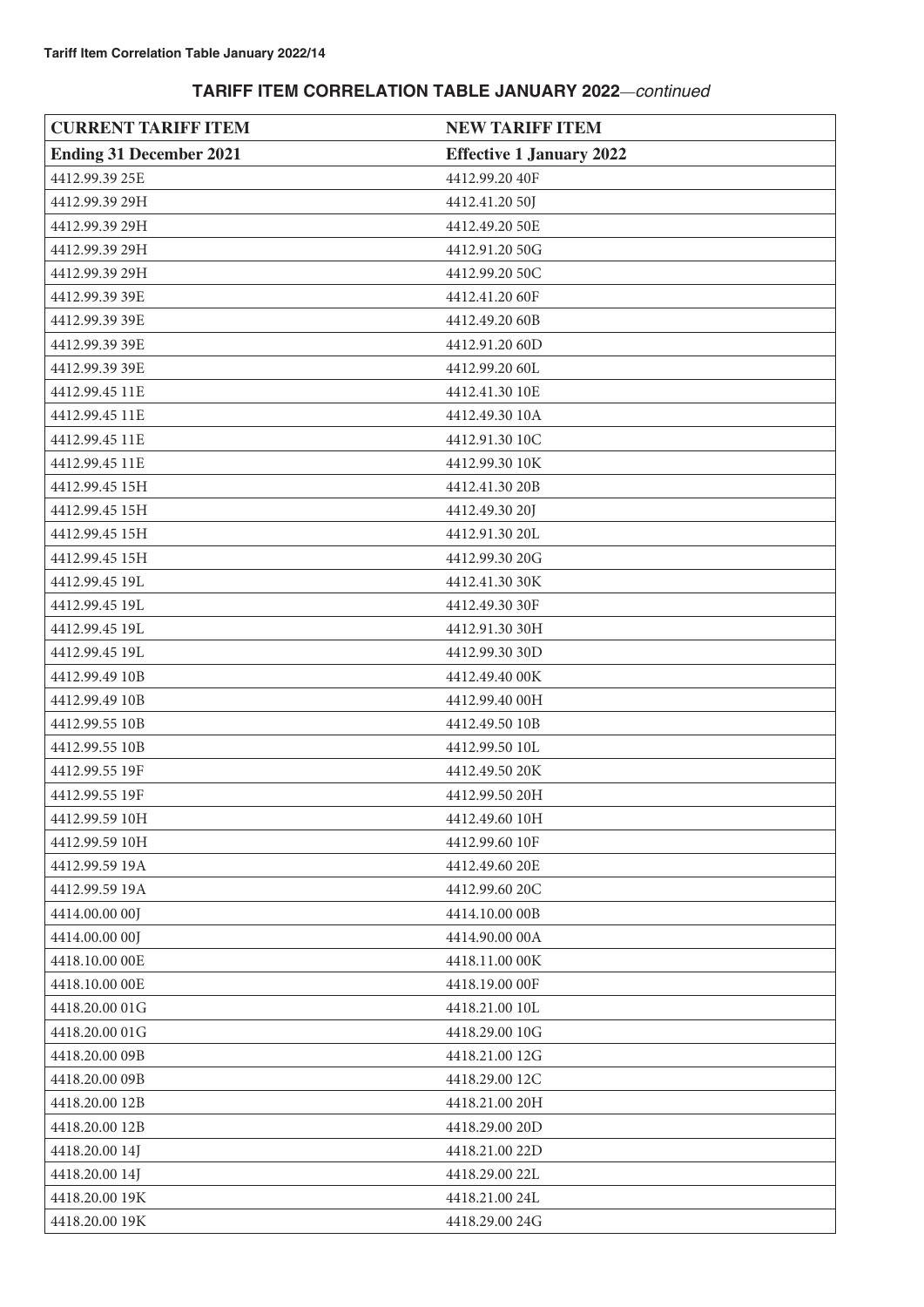| <b>CURRENT TARIFF ITEM</b>     | <b>NEW TARIFF ITEM</b>          |
|--------------------------------|---------------------------------|
| <b>Ending 31 December 2021</b> | <b>Effective 1 January 2022</b> |
| 4418.20.00 21A                 | 4418.21.00 30E                  |
| 4418.20.00 21A                 | 4418.29.00 30A                  |
| 4418.20.00 29G                 | 4418.21.00 32A                  |
| 4418.20.00 29G                 | 4418.29.00 32H                  |
| 4418.20.00 31J                 | 4418.21.00 40B                  |
| 4418.20.00 31J                 | 4418.29.00 40J                  |
| 4418.20.00 35A                 | 4418.21.00 50K                  |
| 4418.20.00 35A                 | 4418.29.00 50F                  |
| 4418.20.00 39D                 | 4418.21.00 52F                  |
| 4418.20.00 39D                 | 4418.29.00 52B                  |
| 4418.60.00 00C                 | 4418.30.10 00H                  |
| 4418.60.00 00C                 | 4418.81.00 OOE                  |
| 4418.60.00 00C                 | 4418.82.00 00K                  |
| 4418.60.00 00C                 | 4418.83.00 00D                  |
| 4418.60.00 00C                 | 4418.89.00 00A                  |
| 4418.91.00 00J                 | 4418.81.00 OOE                  |
| 4418.91.00 00J                 | 4418.82.00 00K                  |
| 4418.91.00 00J                 | 4418.83.00 00D                  |
| 4418.91.00 00J                 | 4418.89.00 00A                  |
| 4418.91.00 00J                 | 4418.91.00 10F                  |
| 4418.91.00 00J                 | 4418.92.00 00C                  |
| 4418.99.00 00E                 | 4418.81.00 OOE                  |
| 4418.99.00 OOE                 | 4418.82.00 00K                  |
| 4418.99.00 00E                 | 4418.83.00 00D                  |
| 4418.99.00 OOE                 | 4418.89.00 00A                  |
| 4418.99.00 OOE                 | 4418.92.00 00C                  |
| 4418.99.00 00E                 | 4418.99.00 10B                  |
| 4419.90.00 10K                 | 4419.20.00 10D                  |
| 4419.90.00 10K                 | 4419.90.00 12F                  |
| 4419.90.00 15L                 | 4419.20.00 20A                  |
| 4419.90.00 15L                 | 4419.90.00 16J                  |
| 4419.90.00 17G                 | 4419.20.00 30J                  |
| 4419.90.00 17G                 | 4419.90.00 18E                  |
| 4419.90.00 19C                 | 4419.20.00 40F                  |
| 4419.90.00 19C                 | 4419.90.00 20G                  |
| 4420.10.01 00C                 | 4420.11.10 00G                  |
| 4420.10.01 00C                 | 4420.19.10 00C                  |
| 4420.10.09 01B                 | 4420.11.20 10K                  |
| 4420.10.09 01B                 | 4420.19.20 10F                  |
| 4420.10.09 09H                 | 4420.11.20 90H                  |
| 4420.10.09 09H                 | 4420.19.20 90D                  |
| 4421.91.19 19B                 | 4421.20.00 10F                  |
| 4421.91.19 19B                 | 4421.91.19 20F                  |
| 4421.99.19 19J                 | 4421.20.00 20C                  |
| 4421.99.19 19J                 | 4421.99.19 20B                  |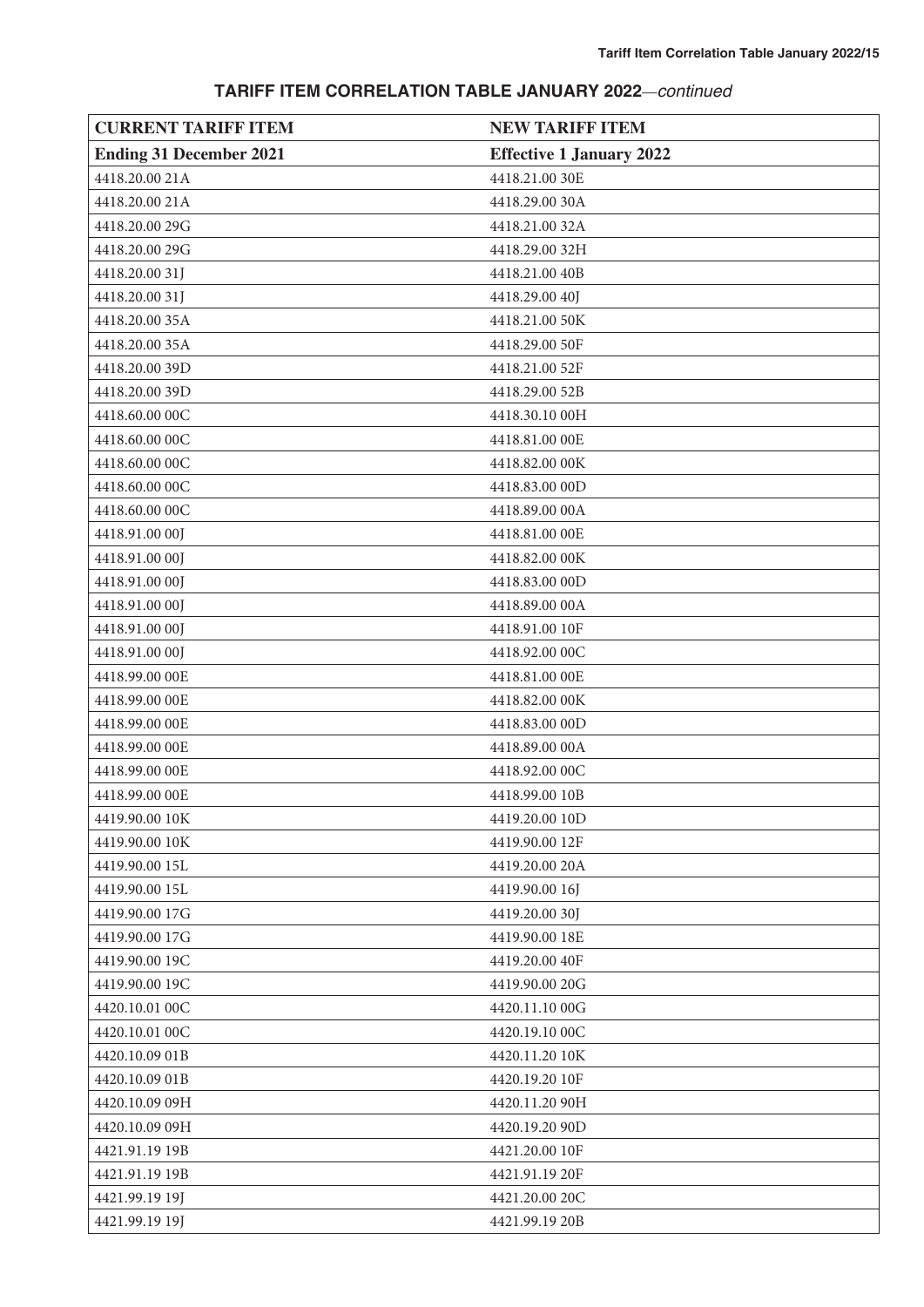| <b>CURRENT TARIFF ITEM</b>     | <b>NEW TARIFF ITEM</b>          |
|--------------------------------|---------------------------------|
| <b>Ending 31 December 2021</b> | <b>Effective 1 January 2022</b> |
| 4905.10.00 OOE                 | 4905.90.00 00D                  |
| 4905.91.00 00J                 | 4905.20.00 00J                  |
| 4905.99.00 OOE                 | 4905.90.00 00D                  |
| 5501.10.00 00B                 | 5501.11.00 00G                  |
| 5501.10.00 00B                 | 5501.19.00 00C                  |
| 5703.20.01 00A                 | 5703.29.01 00B                  |
| 5703.20.09 01L                 | 5703.21.00 00K                  |
| 5703.20.09 01L                 | 5703.29.09 10L                  |
| 5703.20.09 12F                 | 5703.29.09 20H                  |
| 5703.20.09 15L                 | 5703.21.00 00K                  |
| 5703.20.09 15L                 | 5703.29.09 30E                  |
| 5703.30.01 OOE                 | 5703.39.01 00F                  |
| 5703.30.09 01D                 | 5703.31.00 00C                  |
| 5703.30.09 01D                 | 5703.39.09 10D                  |
| 5703.30.09 09K                 | 5703.31.00 00C                  |
| 5703.30.09 09K                 | 5703.39.09 20A                  |
| 5802.11.00 00D                 | 5802.10.00 10G                  |
| 5802.19.00 00L                 | 5802.10.00 20D                  |
| 6116.10.10 01D                 | 6116.10.10 10C                  |
| 6116.10.10 09K                 | 6116.10.10 12K                  |
| 6116.10.20 01K                 | 6116.10.20 10J                  |
| 6116.10.20 09E                 | 6116.10.20 12E                  |
| 6116.10.90 01H                 | 6116.10.90 10G                  |
| 6116.10.90 09C                 | 6116.10.90 12C                  |
| 6116.10.90 11E                 | 6116.10.90 20D                  |
| 6116.10.90 19L                 | 6116.10.90 22L                  |
| 6116.10.90 21B                 | 6116.10.90 30A                  |
| 6116.10.90 29H                 | 6116.10.90 32H                  |
| 6116.91.00 01B                 | 6116.10.05 10K                  |
| 6116.91.00 01B                 | 6116.91.00 10A                  |
| 6116.91.00 09H                 | 6116.10.05 12F                  |
| 6116.91.00 09H                 | 6116.91.00 12H                  |
| 6116.92.00 01G                 | 6116.10.05 20G                  |
| 6116.92.00 01G                 | 6116.92.00 10F                  |
| 6116.92.00 09B                 | 6116.10.05 22C                  |
| 6116.92.00 09B                 | 6116.92.00 12B                  |
| 6116.93.00 01A                 | 6116.10.05 30D                  |
| 6116.93.00 01A                 | 6116.93.00 10L                  |
| 6116.93.00 09G                 | 6116.10.05 32L                  |
| 6116.93.00 09G                 | 6116.93.00 12G                  |
| 6116.99.00 01J                 | 6116.10.05 40A                  |
| 6116.99.00 01J                 | 6116.99.00 10H                  |
| 6116.99.00 09D                 | 6116.10.05 42H                  |
| 6116.99.00 09D                 | 6116.99.00 12D                  |
| 6201.11.02 00F                 | 6201.20.10 00H                  |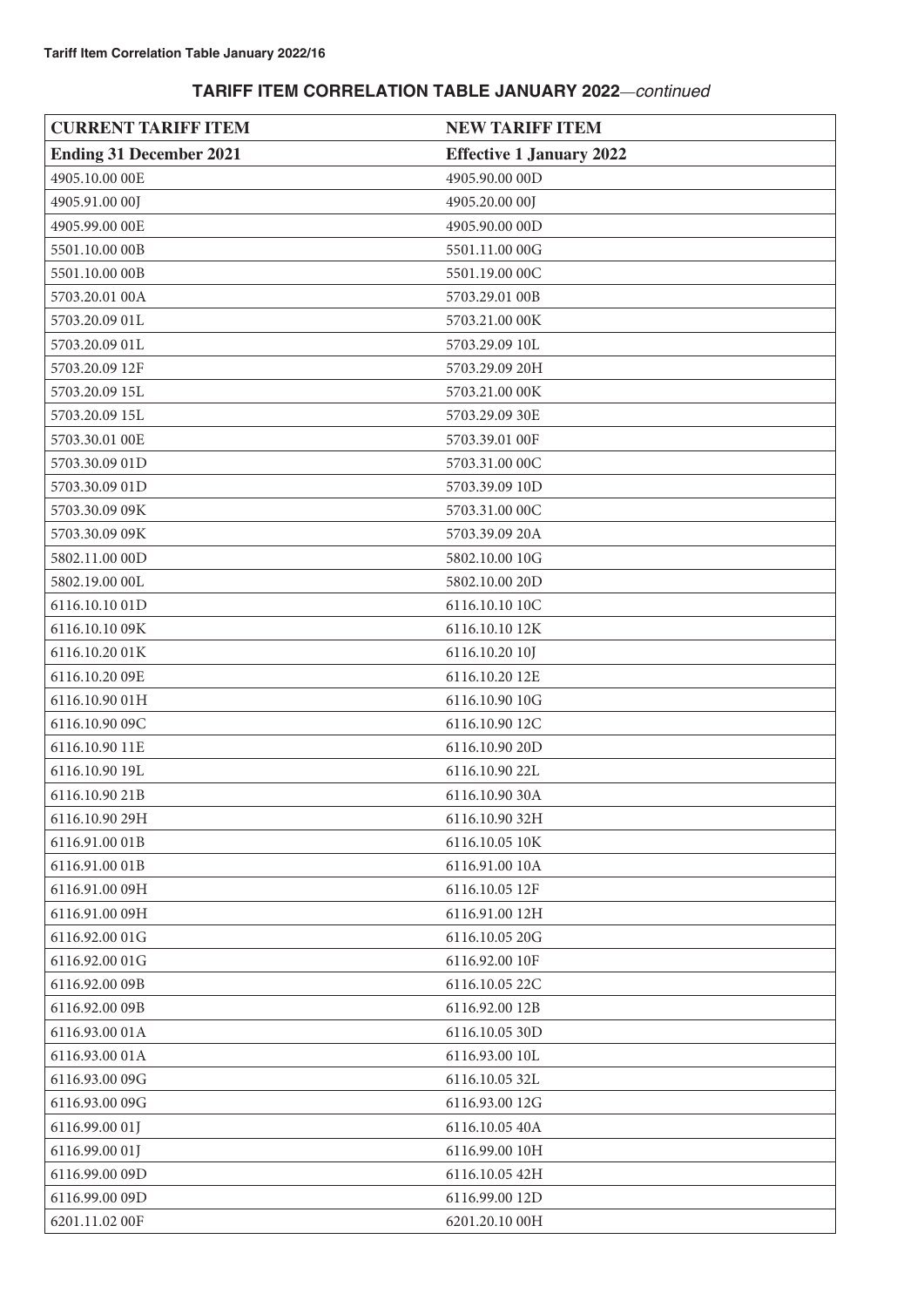| <b>CURRENT TARIFF ITEM</b>     | <b>NEW TARIFF ITEM</b>          |
|--------------------------------|---------------------------------|
| <b>Ending 31 December 2021</b> | <b>Effective 1 January 2022</b> |
| 6201.12.02 00L                 | 6201.30.10 00A                  |
| 6201.13.02 00E                 | 6201.40.10 00E                  |
| 6201.19.02 00B                 | 6201.90.10 00C                  |
| 6201.91.02 00E                 | 6201.20.20 00C                  |
| 6201.92.02 00K                 | 6201.30.20 00G                  |
| 6201.93.02 00D                 | 6201.40.20 00L                  |
| 6201.99.02 00A                 | 6201.90.20 00J                  |
| 6202.11.00 00A                 | 6202.20.10 00B                  |
| 6202.12.00 00F                 | 6202.30.10 00K                  |
| 6202.13.00 00L                 | 6202.40.10 00C                  |
| 6202.19.00 00H                 | 6202.90.10 00A                  |
| 6202.91.00 00L                 | 6202.20.20 00H                  |
| 6202.92.02 00H                 | 6202.30.20 00E                  |
| 6202.93.02 00B                 | 6202.40.20 00J                  |
| 6202.99.00 00G                 | 6202.90.20 00G                  |
| 6210.20.00 00A                 | 6210.20.01 10E                  |
| 6210.30.00 00E                 | 6210.30.00 10B                  |
| 6210.40.00 00J                 | 6210.20.05 10L                  |
| 6210.40.00 00J                 | 6210.40.00 10F                  |
| 6210.50.02 10B                 | 6210.30.00 10B                  |
| 6210.50.02 10B                 | 6210.50.02 20K                  |
| 6812.92.00 00L                 | 6812.99.00 12F                  |
| 6812.93.00 OOE                 | 6812.99.00 14B                  |
| 6812.99.00 10K                 | 6812.99.00 16J                  |
| 6812.99.00 13D                 | 6812.99.00 18E                  |
| 6812.99.00 17G                 | 6812.99.00 20G                  |
| 6812.99.00 19C                 | 6812.99.00 22C                  |
| 6815.10.00 10D                 | 6815.19.00 00H                  |
| 6815.91.00 00L                 | 6815.91.00 10H                  |
| 6815.99.00 00G                 | 6815.11.00 00A                  |
| 6815.99.00 00G                 | 6815.12.00 00F                  |
| 6815.99.00 00G                 | 6815.13.00 00L                  |
| 6815.99.00 00G                 | 6815.91.00 10H                  |
| 6815.99.00 00G                 | 6815.99.00 10D                  |
| 7019.19.00 01C                 | 7019.13.00 00H                  |
| 7019.19.00 09J                 | 7019.19.09 00B                  |
| 7019.31.00 00F                 | 7019.14.00 00B                  |
| 7019.31.00 00F                 | 7019.15.00 00G                  |
| 7019.31.00 00F                 | 7019.19.01 00A                  |
| 7019.32.00 00L                 | 7019.71.00 00L                  |
| 7019.39.00 01L                 | 7019.80.00 00K                  |
| 7019.39.00 09F                 | 7019.62.00 00A                  |
| 7019.39.00 09F                 | 7019.72.00 00E                  |
| 7019.39.00 09F                 | 7019.73.00 00K                  |
| 7019.40.10 00L                 | 7019.61.10 00B                  |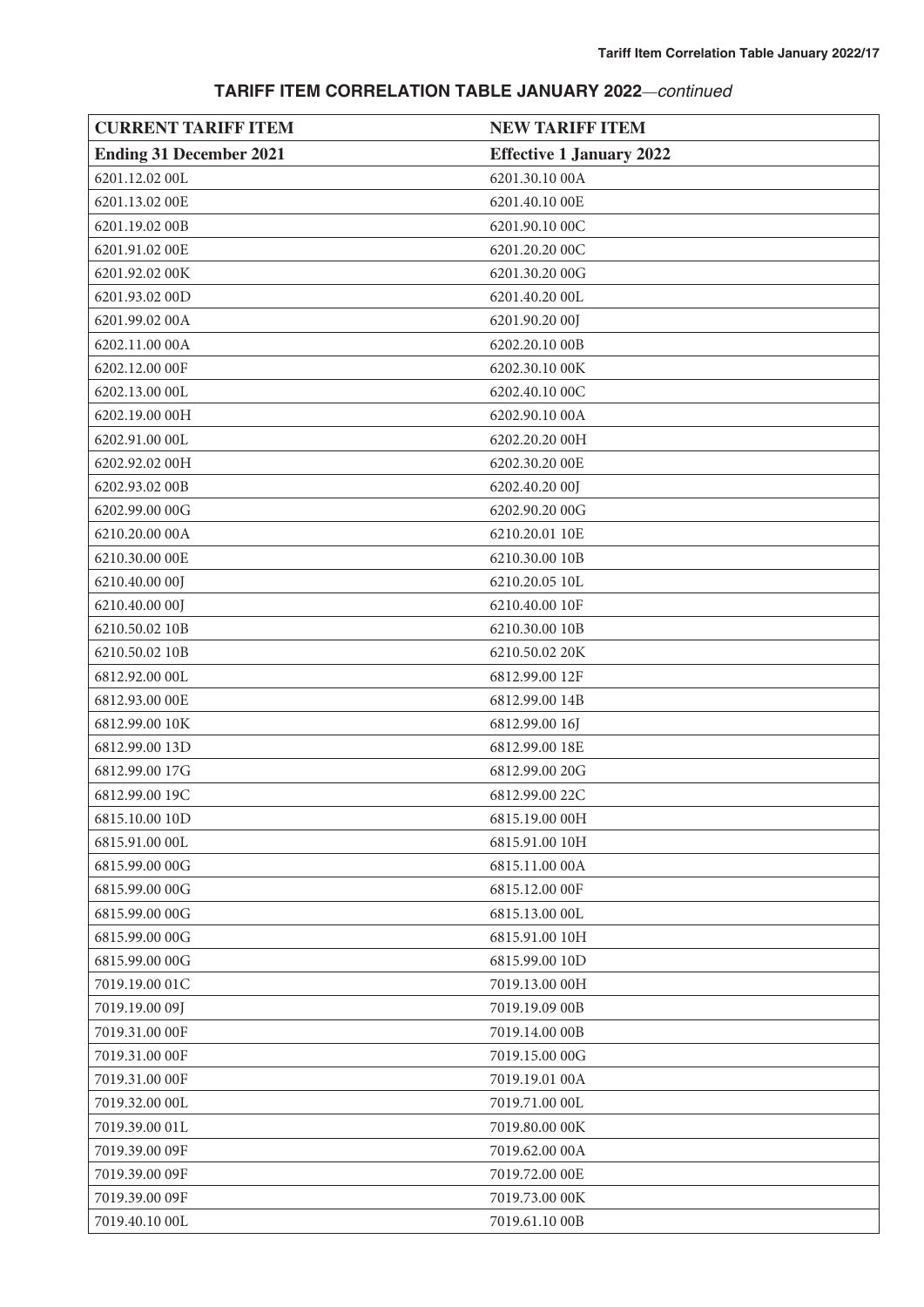| <b>CURRENT TARIFF ITEM</b>     | <b>NEW TARIFF ITEM</b>          |
|--------------------------------|---------------------------------|
| <b>Ending 31 December 2021</b> | <b>Effective 1 January 2022</b> |
| 7019.40.10 00L                 | 7019.65.10 00L                  |
| 7019.40.10 00L                 | 7019.66.10 00E                  |
| 7019.40.20 00F                 | 7019.61.20 00H                  |
| 7019.40.20 00F                 | 7019.65.20 00F                  |
| 7019.40.20 00F                 | 7019.66.20 00L                  |
| 7019.40.30 00A                 | 7019.61.30 00C                  |
| 7019.40.30 00A                 | 7019.65.30 00A                  |
| 7019.40.30 00A                 | 7019.66.30 00F                  |
| 7019.40.50 00B                 | 7019.61.50 00D                  |
| 7019.40.50 00B                 | 7019.65.50 00B                  |
| 7019.40.50 00B                 | 7019.66.50 00G                  |
| 7019.40.90 00D                 | 7019.61.90 00F                  |
| 7019.40.90 00D                 | 7019.65.90 00D                  |
| 7019.40.90 00D                 | 7019.66.90 00J                  |
| 7019.51.10 00J                 | 7019.63.10 00A                  |
| 7019.51.10 00J                 | 7019.64.10 00F                  |
| 7019.51.10 00J                 | 7019.65.10 00L                  |
| 7019.51.10 00J                 | 7019.69.10 00J                  |
| 7019.51.20 00D                 | 7019.63.20 00G                  |
| 7019.51.20 00D                 | 7019.64.20 00A                  |
| 7019.51.20 00D                 | 7019.65.20 00F                  |
| 7019.51.20 00D                 | 7019.69.20 00D                  |
| 7019.51.30 00K                 | 7019.63.30 00B                  |
| 7019.51.30 00K                 | 7019.64.30 00G                  |
| 7019.51.30 00K                 | 7019.65.30 00A                  |
| 7019.51.30 00K                 | 7019.69.30 00K                  |
| 7019.51.50 00L                 | 7019.63.50 00C                  |
| 7019.51.50 00L                 | 7019.64.50 00H                  |
| 7019.51.50 00L                 | 7019.65.50 00B                  |
| 7019.51.50 00L                 | 7019.69.50 00L                  |
| 7019.51.90 00B                 | 7019.63.90 00E                  |
| 7019.51.90 00B                 | 7019.64.90 00K                  |
| 7019.51.90 00B                 | 7019.65.90 00D                  |
| 7019.51.90 00B                 | 7019.69.90 00B                  |
| 7019.52.10 00C                 | 7019.63.10 00A                  |
| 7019.52.10 00C                 | 7019.64.10 00F                  |
| 7019.52.10 00C                 | 7019.66.10 00E                  |
| 7019.52.20 00J                 | 7019.63.20 00G                  |
| 7019.52.20 00J                 | 7019.64.20 00A                  |
| 7019.52.20 00J                 | 7019.66.20 00L                  |
| 7019.52.90 00G                 | 7019.63.90 00E                  |
| 7019.52.90 00G                 | 7019.64.90 00K                  |
| 7019.52.90 00G                 | 7019.66.90 00J                  |
| 7019.59.10 00E                 | 7019.63.10 00A                  |
| 7019.59.10 00E                 | 7019.64.10 00F                  |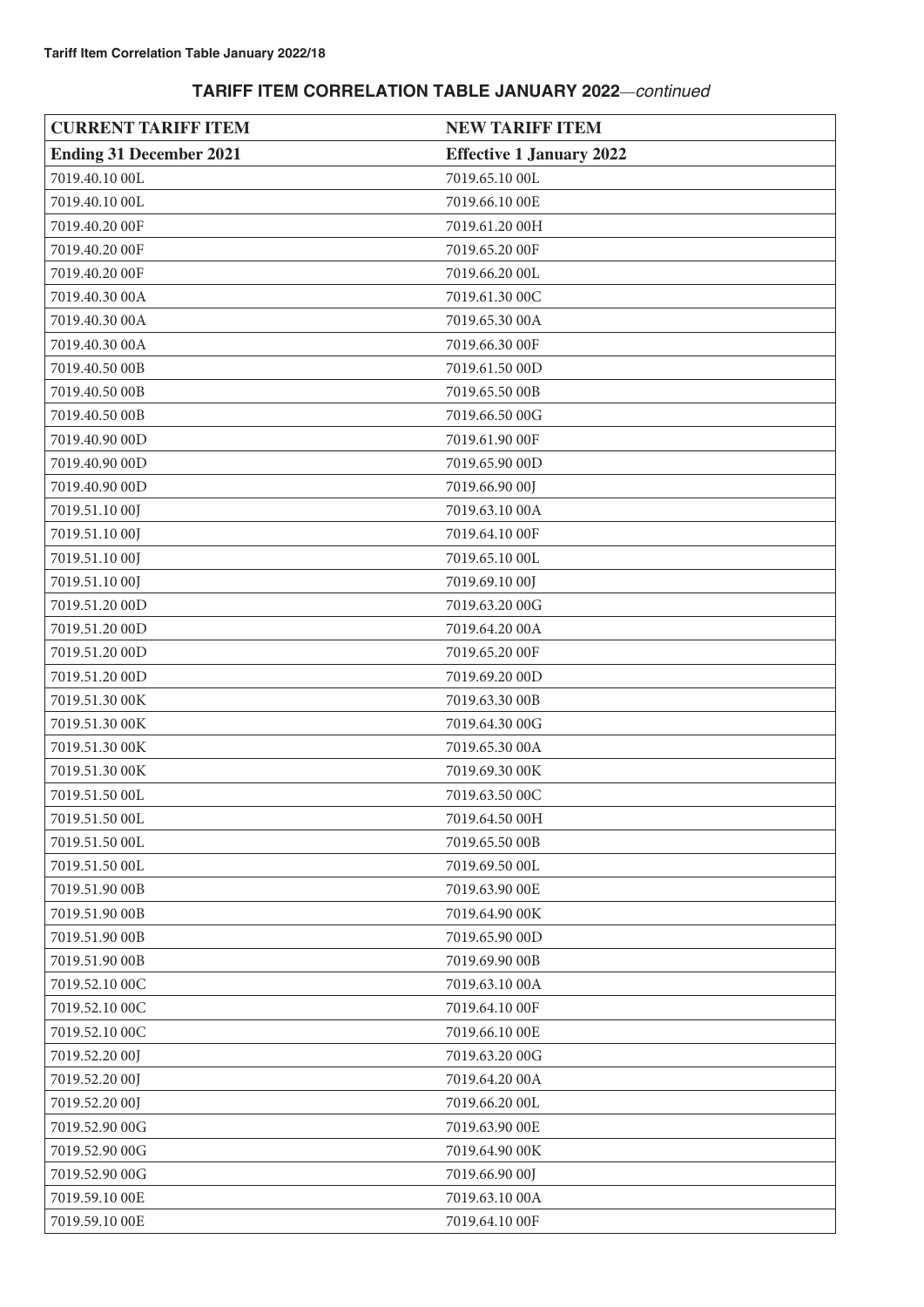| <b>CURRENT TARIFF ITEM</b>     | <b>NEW TARIFF ITEM</b>          |
|--------------------------------|---------------------------------|
| <b>Ending 31 December 2021</b> | <b>Effective 1 January 2022</b> |
| 7019.59.10 00E                 | 7019.66.10 00E                  |
| 7019.59.10 00E                 | 7019.69.10 00J                  |
| 7019.59.20 00L                 | 7019.63.20 00G                  |
| 7019.59.20 00L                 | 7019.64.20 00A                  |
| 7019.59.20 00L                 | 7019.66.20 00L                  |
| 7019.59.20 00L                 | 7019.69.20 00D                  |
| 7019.59.50 00G                 | 7019.63.50 00C                  |
| 7019.59.50 00G                 | 7019.64.50 00H                  |
| 7019.59.50 00G                 | 7019.66.50 00G                  |
| 7019.59.50 00G                 | 7019.69.50 00L                  |
| 7019.59.90 00J                 | 7019.63.90 00E                  |
| 7019.59.90 00J                 | 7019.64.90 00K                  |
| 7019.59.90 00J                 | 7019.66.90 00J                  |
| 7019.59.90 00J                 | 7019.69.90 00B                  |
| 7019.90.29 00A                 | 7019.80.00 00K                  |
| 7019.90.29 00A                 | 7019.90.29 10J                  |
| 7104.20.00 00F                 | 7104.21.00 00L                  |
| 7104.20.00 00F                 | 7104.29.00 00G                  |
| 7104.90.00 00A                 | 7104.91.00 00F                  |
| 7104.90.00 00A                 | 7104.99.00 00B                  |
| 7317.00.29 19B                 | 7317.00.29 20F                  |
| 7317.00.29 19B                 | 9021.10.20 10E                  |
| 7317.00.29 19B                 | 9021.10.20 20B                  |
| 7317.00.29 19B                 | 9021.29.20 10K                  |
| 7317.00.29 19B                 | 9021.29.20 20G                  |
| 7318.14.00 10L                 | 7318.14.00 12G                  |
| 7318.14.00 10L                 | 9021.10.01 00C                  |
| 7318.14.00 10L                 | 9021.29.01 00H                  |
| 7318.15.01 10A                 | 7318.15.01 12H                  |
| 7318.15.01 10A                 | 9021.10.03 00F                  |
| 7318.15.01 10A                 | 9021.29.03 00L                  |
| 7318.15.09 10B                 | 7318.15.09 50A                  |
| 7318.15.09 10B                 | 9021.10.05 00J                  |
| 7318.15.09 10B                 | 9021.29.05 00C                  |
| 7318.15.09 15C                 | 7318.15.09 52H                  |
| 7318.15.09 15C                 | 9021.10.05 00J                  |
| 7318.15.09 15C                 | 9021.29.05 00C                  |
| 7318.15.09 25L                 | 7318.15.09 54D                  |
| 7318.15.09 25L                 | 9021.10.05 00J                  |
| 7318.15.09 25L                 | 9021.29.05 00C                  |
| 7318.15.09 27G                 | 7318.15.09 56L                  |
| 7318.15.09 27G                 | 9021.10.05 00J                  |
| 7318.15.09 27G                 | 9021.29.05 00C                  |
| 7318.15.09 31E                 | 7318.15.09 58G                  |
| 7318.15.09 31E                 | 9021.10.05 00J                  |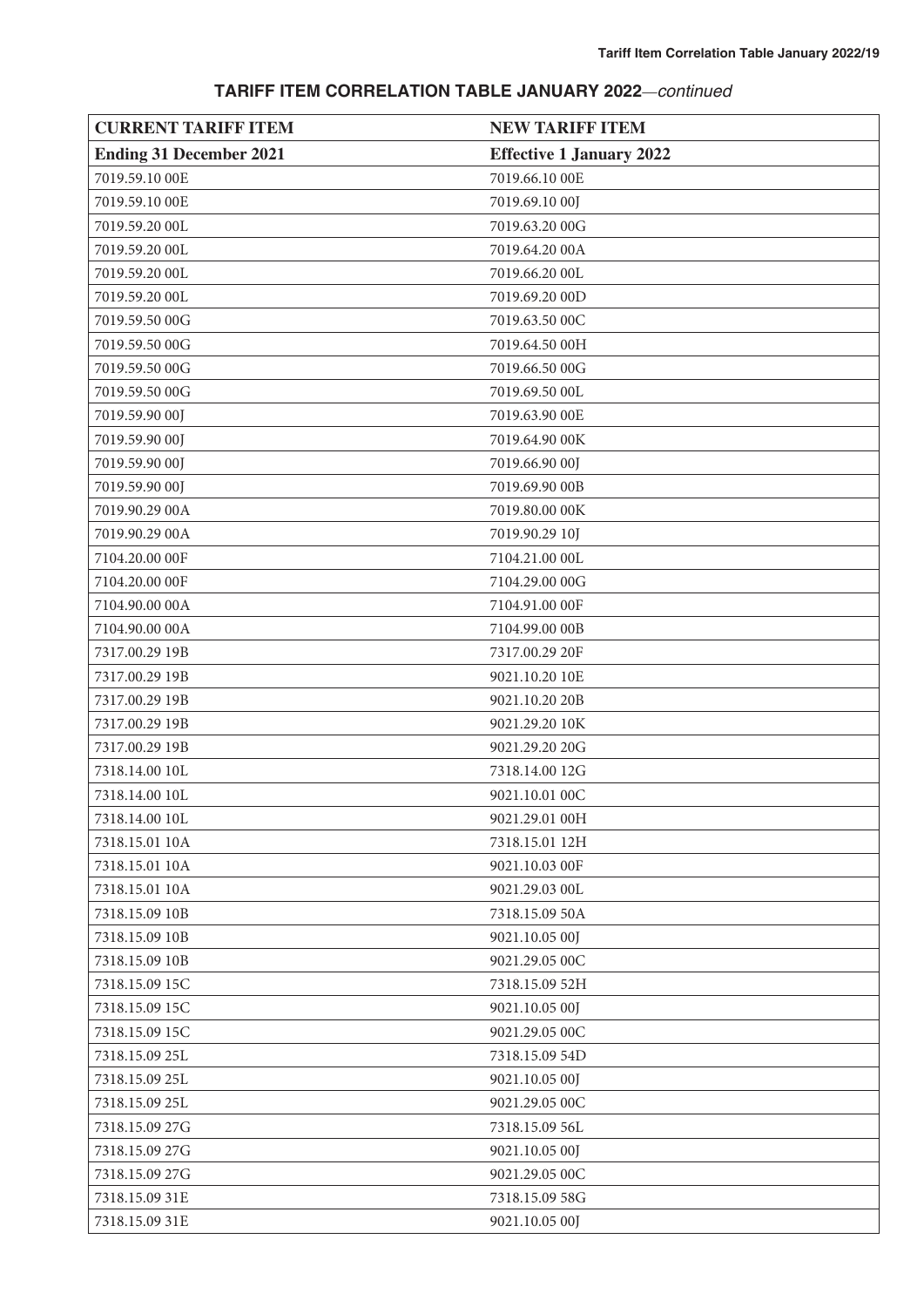| <b>CURRENT TARIFF ITEM</b>     | <b>NEW TARIFF ITEM</b>          |
|--------------------------------|---------------------------------|
| <b>Ending 31 December 2021</b> | <b>Effective 1 January 2022</b> |
| 7318.15.09 31E                 | 9021.29.05 00C                  |
| 7318.15.09 35H                 | 7318.15.09 60J                  |
| 7318.15.09 35H                 | 9021.10.05 00J                  |
| 7318.15.09 35H                 | 9021.29.05 00C                  |
| 7318.15.09 37D                 | 7318.15.09 70F                  |
| 7318.15.09 41B                 | 7318.15.09 72B                  |
| 7318.15.09 43J                 | 7318.15.09 74J                  |
| 7318.15.09 45E                 | 7318.15.09 76E                  |
| 7318.15.09 47A                 | 7318.15.09 78A                  |
| 7318.15.09 49H                 | 7318.15.09 80C                  |
| 7318.16.00 10K                 | 7318.16.00 12F                  |
| 7318.16.00 10K                 | 9021.10.07 00A                  |
| 7318.16.00 10K                 | 9021.29.07 00F                  |
| 7318.16.00 13D                 | 7318.16.00 14B                  |
| 7318.16.00 13D                 | 9021.10.07 00A                  |
| 7318.16.00 13D                 | 9021.29.07 00F                  |
| 7318.19.09 10L                 | 7318.19.09 12G                  |
| 7318.19.09 10L                 | 9021.10.09 00D                  |
| 7318.19.09 10L                 | 9021.29.09 00J                  |
| 7318.22.00 10E                 | 7318.22.00 12A                  |
| 7318.22.00 10E                 | 9021.10.11 00J                  |
| 7318.22.00 10E                 | 9021.29.11 00C                  |
| 7318.24.00 10D                 | 7318.24.00 12L                  |
| 7318.24.00 10D                 | 9021.10.13 00A                  |
| 7318.24.00 10D                 | 9021.29.13 00F                  |
| 7318.29.00 10G                 | 7318.29.00 12C                  |
| 7318.29.00 10G                 | 9021.10.15 00D                  |
| 7318.29.00 10G                 | 9021.29.15 00J                  |
| 7419.10.00 00K                 | 7419.20.10 00J                  |
| 7419.10.00 00K                 | 7419.80.45 00J                  |
| 7419.91.00 10L                 | 7419.20.20 00D                  |
| 7419.99.01 00F                 | 7419.80.10 00L                  |
| 7419.99.09 00G                 | 7419.80.20 00F                  |
| 7419.99.17 10G                 | 7419.80.30 10J                  |
| 7419.99.17 13A                 | 7419.80.30 20F                  |
| 7419.99.17 17D                 | 7419.80.30 30C                  |
| 7419.99.17 19L                 | 7419.80.30 40L                  |
| 7419.99.21 00G                 | 7419.80.40 00G                  |
| 7419.99.29 00H                 | 7419.80.50 00B                  |
| 7508.90.00 09C                 | 7508.90.00 10G                  |
| 7508.90.00 09C                 | 9021.10.20 12A                  |
| 7508.90.00 09C                 | 9021.10.20 22J                  |
| 7508.90.00 09C                 | 9021.29.20 12F                  |
| 7508.90.00 09C                 | 9021.29.20 22C                  |
| 8103.90.00 00J                 | 8103.91.00.00C                  |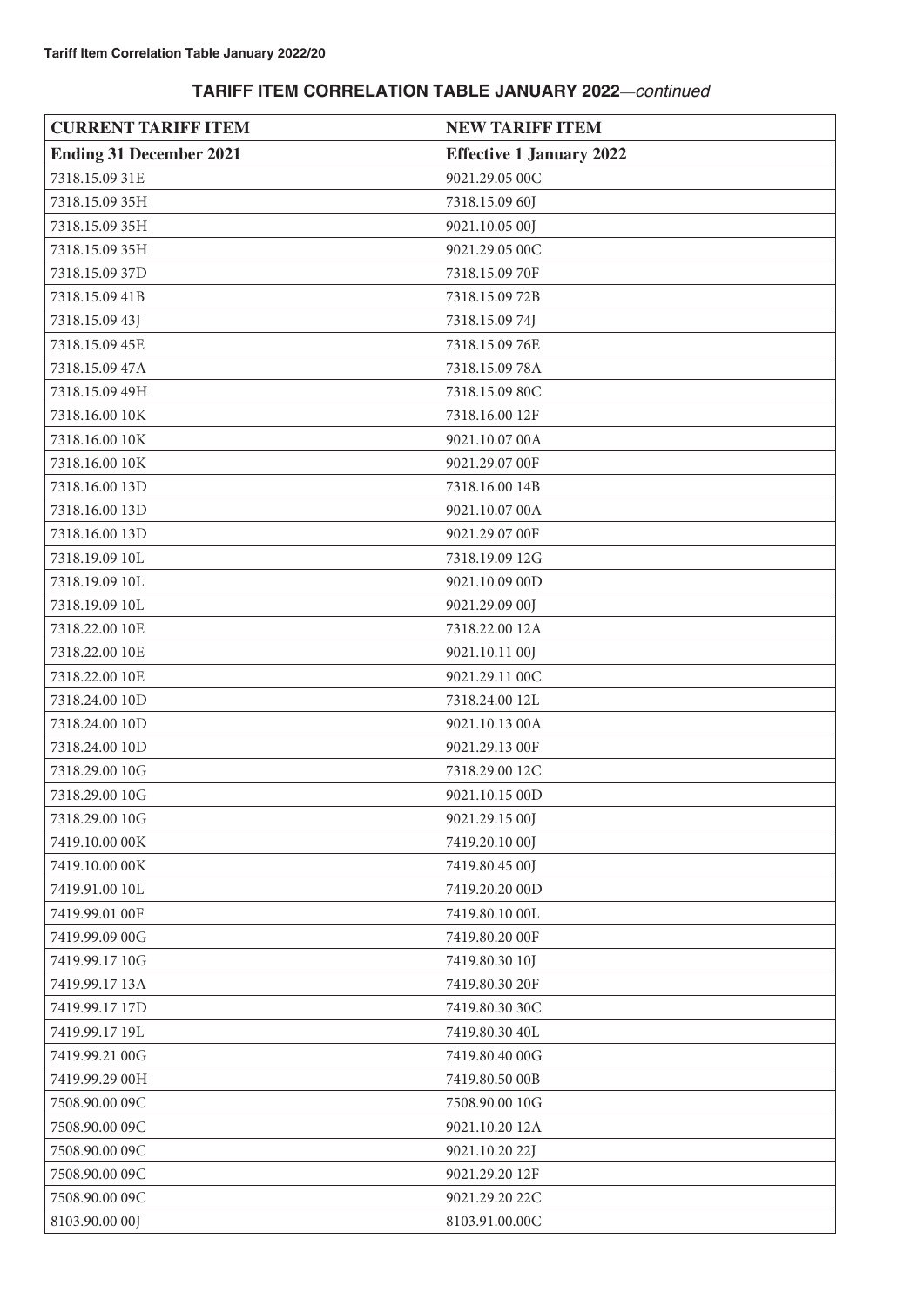| <b>CURRENT TARIFF ITEM</b>     | <b>NEW TARIFF ITEM</b>          |
|--------------------------------|---------------------------------|
| <b>Ending 31 December 2021</b> | <b>Effective 1 January 2022</b> |
| 8103.90.00 00J                 | 8103.99.00.00K                  |
| 8106.00.00 01J                 | 8106.10.00 01B                  |
| 8106.00.00 01J                 | 8106.10.00 03J                  |
| 8106.00.00 09D                 | 8106.90.00 01A                  |
| 8106.00.00 09D                 | 8106.90.00 03H                  |
| 8107.20.00 00F                 | 8112.69.00 00H                  |
| 8107.30.00 00K                 | 8112.61.00 00A                  |
| 8107.90.00 00A                 | 8112.69.00 00H                  |
| 8108.90.00 00K                 | 8108.90.00 10G                  |
| 8108.90.00 00K                 | 9021.10.20 12A                  |
| 8108.90.00 00K                 | 9021.10.20 22J                  |
| 8108.90.00 00K                 | 9021.29.20 12F                  |
| 8108.90.00 00K                 | 9021.29.20 22C                  |
| 8109.20.00 00B                 | 8109.21.00 00G                  |
| 8109.20.00 00B                 | 8109.29.00 10L                  |
| 8109.30.00 00F                 | 8109.31.00 00L                  |
| 8109.30.00 00F                 | 8109.39.00 10D                  |
| 8109.90.00 00H                 | 8109.91.00 00B                  |
| 8109.90.00 00H                 | 8109.99.00 10F                  |
| 8112.92.00 19H                 | 8112.92.00 20A                  |
| 8112.99.10 19E                 | 8112.99.10 20J                  |
| 8112.92.00 19H                 | 8112.31.00 00L                  |
| 8112.92.00 19H                 | 8112.41.00 00D                  |
| 8112.92.00 19H                 | 8112.61.00 00A                  |
| 8112.99.10 19E                 | 8112.39.00 00G                  |
| 8112.99.10 19E                 | 8112.49.00 00L                  |
| 8112.99.10 19E                 | 8112.69.00 00H                  |
| 8414.60.00 01L                 | 8414.60.00 10K                  |
| 8414.60.00 01L                 | 8414.70.01 00B                  |
| 8414.80.29 00H                 | 8414.70.05 00H                  |
| 8414.80.29 00H                 | 8414.80.29 10E                  |
| 8414.90.49 00B                 | 8414.90.49 10K                  |
| 8414.90.49 00B                 | 8414.90.51 00G                  |
| 8414.90.59 00H                 | 8414.90.55 00B                  |
| 8414.90.59 00H                 | 8414.90.59 10E                  |
| 8418.10.00 10D                 | 8418.10.01 02K                  |
| 8418.10.00 12L                 | 8418.10.01 04C                  |
| 8418.10.00 13J                 | 8418.10.01 12G                  |
| 8418.10.00 15E                 | 8418.10.01 14C                  |
| 8418.10.00 17A                 | 8418.10.01 22D                  |
| 8418.10.00 18K                 | 8418.10.01 24L                  |
| 8418.10.00 20A                 | 8418.10.01 32A                  |
| 8418.10.00 21K                 | 8418.10.01 34H                  |
| 8418.10.00 23F                 | 8418.10.01 42J                  |
| 8418.10.00 28G                 | 8418.10.01 44E                  |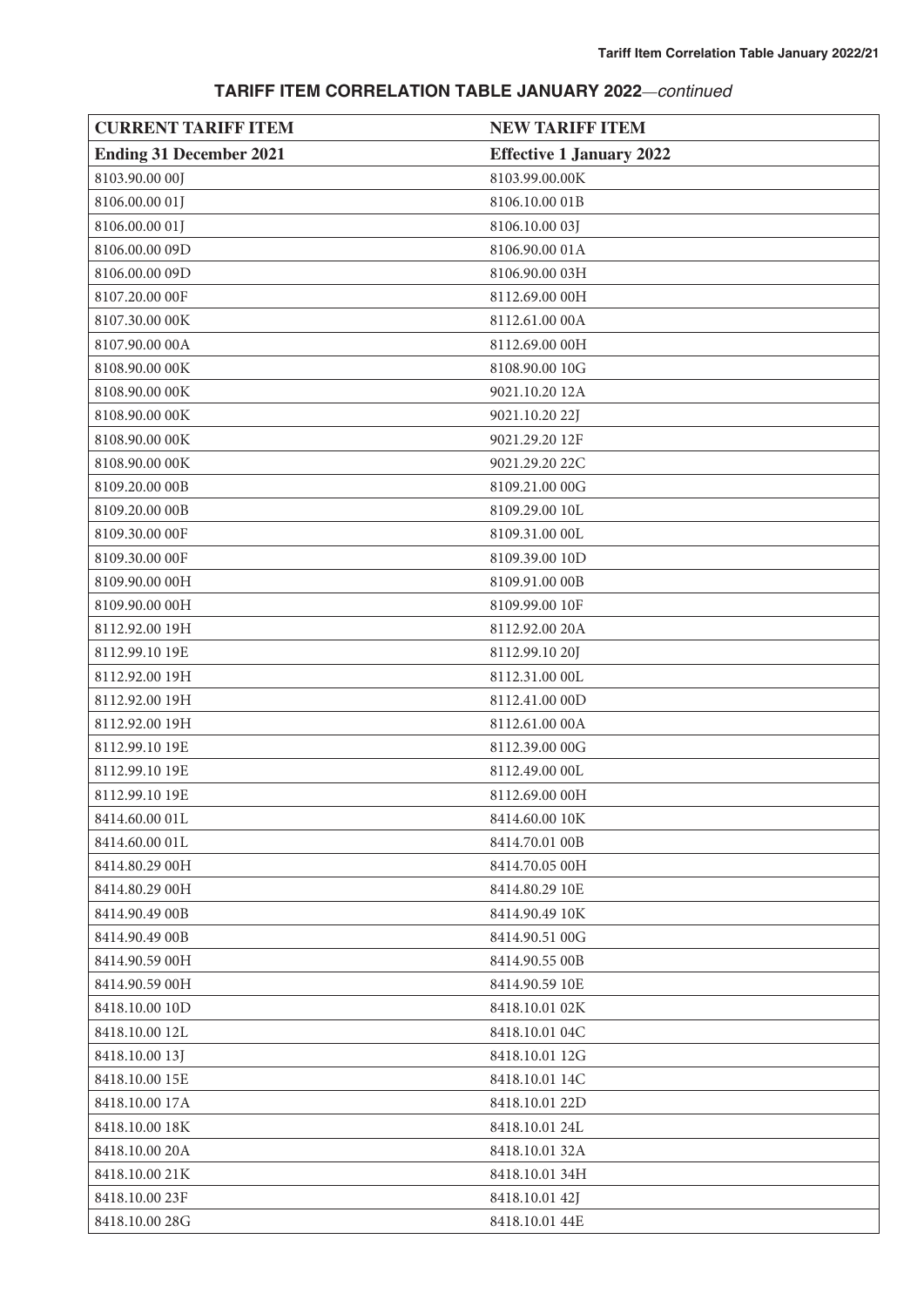| <b>CURRENT TARIFF ITEM</b>     | <b>NEW TARIFF ITEM</b>          |
|--------------------------------|---------------------------------|
| <b>Ending 31 December 2021</b> | <b>Effective 1 January 2022</b> |
| 8418.10.00 31G                 | 8418.10.01 52F                  |
| 8418.10.00 33C                 | 8418.10.01 54B                  |
| 8418.10.00 35K                 | 8418.10.01 56J                  |
| 8418.10.00 37F                 | 8418.10.01 58E                  |
| 8418.10.00 39B                 | 8418.10.01 60G                  |
| 8418.10.00 41D                 | 8418.10.01 72L                  |
| 8418.10.00 45G                 | 8418.10.01 74G                  |
| 8418.10.00 49K                 | 8418.10.01 82H                  |
| 8418.10.00 55D                 | 8418.10.01 84D                  |
| 8418.10.00 59G                 | 8418.10.01 88G                  |
| 8418.50.00 13C                 | 8418.50.01 02D                  |
| 8418.50.00 19B                 | 8418.50.01 04L                  |
| 8418.50.00 21D                 | 8418.50.01 12A                  |
| 8418.50.00 29K                 | 8418.50.01 14H                  |
| 8418.50.00 31A                 | 8418.50.01 22J                  |
| 8418.50.00 39G                 | 8418.10.01 04C                  |
| 8418.50.00 39G                 | 8418.10.01 14C                  |
| 8418.50.00 39G                 | 8418.10.01 24L                  |
| 8418.50.00 39G                 | 8418.10.01 34H                  |
| 8418.50.00 39G                 | 8418.10.01 44E                  |
| 8418.50.00 39G                 | 8418.10.01 84D                  |
| 8418.50.00 39G                 | 8418.50.01 24E                  |
| 8418.50.00 41J                 | 8418.50.01 32F                  |
| 8418.50.00 49D                 | 8418.50.01 34B                  |
| 8418.50.00 51F                 | 8418.50.01 42C                  |
| 8418.50.00 59A                 | 8418.50.01 44K                  |
| 8418.50.00 61C                 | 8418.50.01 52L                  |
| 8418.50.00 69J                 | 8418.50.01 54G                  |
| 8418.50.0071L                  | 8418.50.01 62H                  |
| 8418.50.00 79F                 | 8418.10.01 04C                  |
| 8418.50.00 79F                 | 8418.10.01 14C                  |
| 8418.50.00 79F                 | 8418.10.01 24L                  |
| 8418.50.00 79F                 | 8418.10.01 34H                  |
| 8418.50.00 79F                 | 8418.10.01 44E                  |
| 8418.50.00 79F                 | 8418.10.01 84D                  |
| 8418.50.00 79F                 | 8418.50.01 64D                  |
| 8418.50.00 81H                 | 8418.50.01 72E                  |
| 8418.50.00 89C                 | 8418.50.01 74A                  |
| 8419.19.00 02B                 | 8419.12.00 02L                  |
| 8419.19.00 02B                 | 8419.19.00 04J                  |
| 8419.19.00 05G                 | 8419.12.00 05E                  |
| 8419.19.00 05G                 | 8419.19.00 06E                  |
| 8419.31.00 00G                 | 8419.33.00 00F                  |
| 8419.31.00 00G                 | 8419.34.00 00L                  |
| 8419.32.00 00A                 | 8419.33.00 00F                  |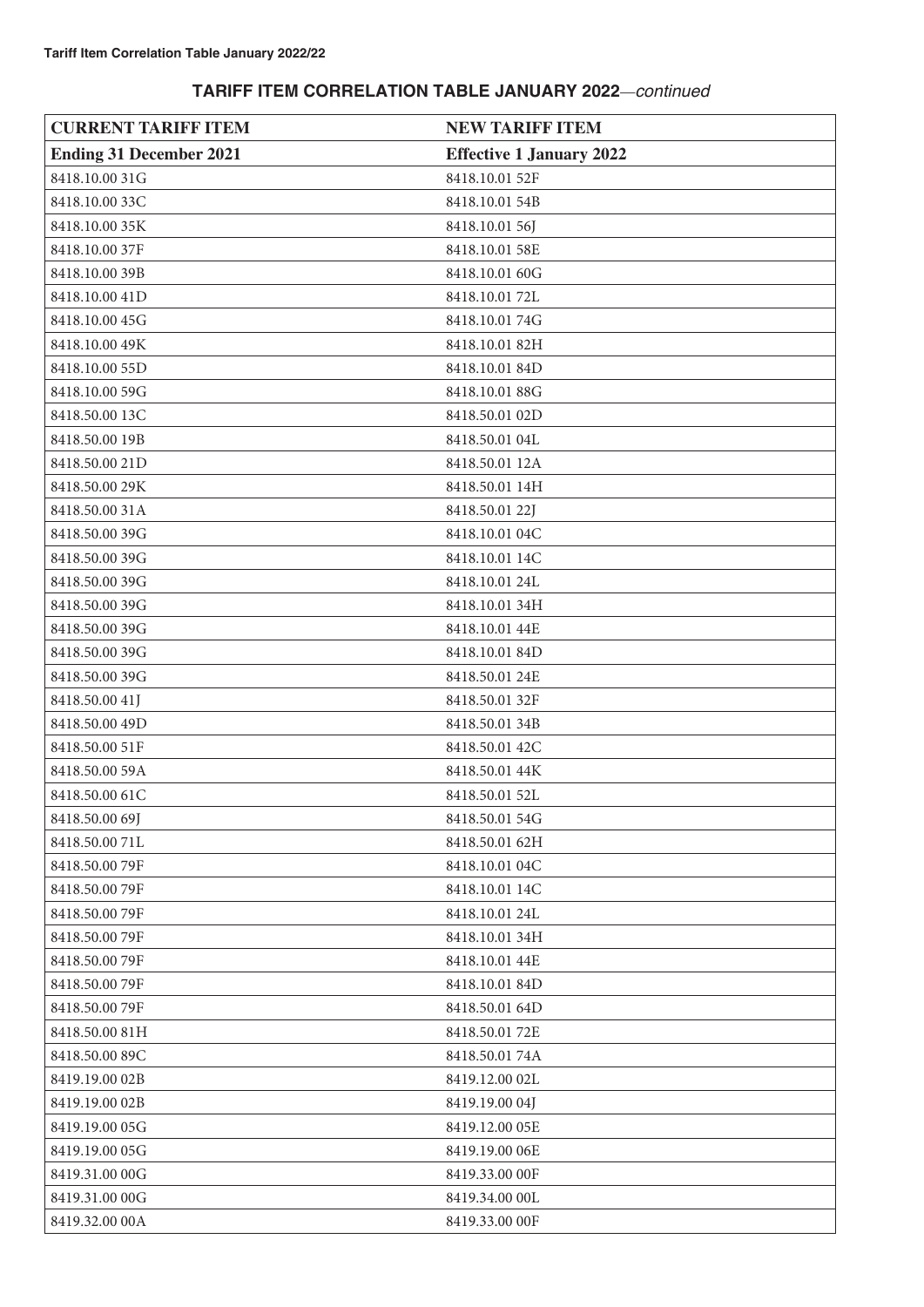| <b>CURRENT TARIFF ITEM</b>     | <b>NEW TARIFF ITEM</b>          |
|--------------------------------|---------------------------------|
| <b>Ending 31 December 2021</b> | <b>Effective 1 January 2022</b> |
| 8419.32.00 00A                 | 8419.35.00 OOE                  |
| 8419.39.00 00C                 | 8419.33.00 00F                  |
| 8419.39.00 00C                 | 8419.39.00 10L                  |
| 8421.39.30 00A                 | 8414.70.05 00H                  |
| 8421.39.30 00A                 | 8421.39.30 10J                  |
| 8421.39.90 00D                 | 8421.32.00 00C                  |
| 8421.39.90 00D                 | 8421.39.90 02L                  |
| 8421.99.10 19C                 | 8414.90.55 00B                  |
| 8421.99.10 19C                 | 8421.99.10 20G                  |
| 8428.90.00 59C                 | 8428.70.00 OOF                  |
| 8428.90.00 59C                 | 8428.90.00 60G                  |
| 8438.80.09 01B                 | 8438.80.09 10A                  |
| 8438.80.09 01B                 | 8479.20.05 00D                  |
| 8438.80.09 09H                 | 8438.80.09 15B                  |
| 8438.80.09 09H                 | 8479.20.05 00D                  |
| 8441.80.00 00G                 | 8441.80.00 10D                  |
| 8441.80.00 00G                 | 8485.80.01 OOE                  |
| 8441.90.00 00L                 | 8441.90.00 10H                  |
| 8441.90.00 00L                 | 8485.90.12 00L                  |
| 8462.10.00 01B                 | 8462.11.00 00J                  |
| 8462.10.00 01B                 | 8462.19.00 OOE                  |
| 8462.10.00 09H                 | 8462.19.00 OOE                  |
| 8462.10.00 09H                 | 8462.51.00 00C                  |
| 8462.10.00 09H                 | 8462.59.00 00K                  |
| 8462.10.00 09H                 | 8462.61.00 00G                  |
| 8462.10.00 09H                 | 8462.62.00 00A                  |
| 8462.10.00 09H                 | 8462.63.00 00F                  |
| 8462.10.00 09H                 | 8462.69.00 00C                  |
| 8462.10.00 09H                 | 8462.90.00 00C                  |
| 8462.21.00 19C                 | 8462,22,00 00G                  |
| 8462.21.00 19C                 | 8462.23.00 00A                  |
| 8462.21.00 19C                 | 8462.24.00 00F                  |
| 8462.21.00 19C                 | 8462.25.00 00L                  |
| 8462.21.00 19C                 | 8462.26.00 00E                  |
| 8462.21.00 19C                 | 8462.29.00 20C                  |
| 8462.21.00 19C                 | 8462.51.00 00C                  |
| 8462.21.00 19C                 | 8462.61.00 00G                  |
| 8462.21.00 19C                 | 8462.62.00 00A                  |
| 8462.21.00 19C                 | 8462.63.00 00F                  |
| 8462.21.00 19C                 | 8462.69.00 00C                  |
| 8462.21.00 19C                 | 8462.90.00 00C                  |
| 8462.29.00 10F                 | 8462,22,00 00G                  |
| 8462.29.00 10F                 | 8462.29.00 20C                  |
| 8462.29.00 10F                 | 8462.59.00 00K                  |
| 8462.29.00 10F                 | 8462.61.00 00G                  |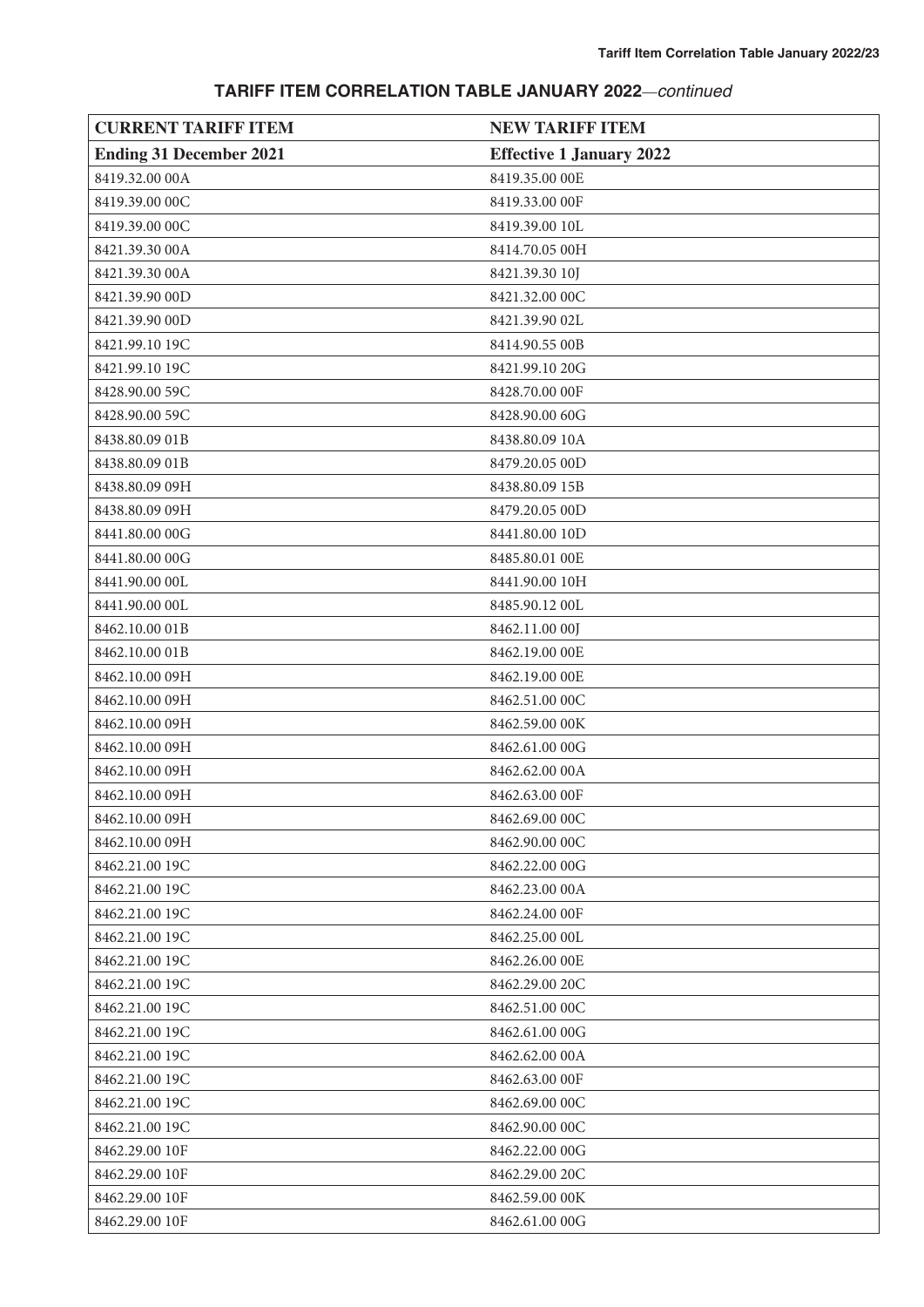| <b>CURRENT TARIFF ITEM</b>     | <b>NEW TARIFF ITEM</b>          |
|--------------------------------|---------------------------------|
| <b>Ending 31 December 2021</b> | <b>Effective 1 January 2022</b> |
| 8462.29.00 10F                 | 8462.62.00 00A                  |
| 8462.29.00 10F                 | 8462.63.00 00F                  |
| 8462.29.00 10F                 | 8462.69.00 00C                  |
| 8462.29.00 10F                 | 8462.90.00 00C                  |
| 8462.31.00 00F                 | 8462.32.00 00L                  |
| 8462.31.00 00F                 | 8462.33.00 OOE                  |
| 8462.31.00 00F                 | 8462.51.00 00C                  |
| 8462.31.00 00F                 | 8462.61.00 00G                  |
| 8462.31.00 00F                 | 8462.62.00 00A                  |
| 8462.31.00 00F                 | 8462.63.00 00F                  |
| 8462.31.00 00F                 | 8462.69.00 00C                  |
| 8462.31.00 00F                 | 8462.90.00 00C                  |
| 8462.39.00 00B                 | 8462.32.00 00L                  |
| 8462.39.00 00B                 | 8462.39.00 10K                  |
| 8462.39.00 00B                 | 8462.59.00 00K                  |
| 8462.39.00 00B                 | 8462.61.00 00G                  |
| 8462.39.00 00B                 | 8462.62.00 00A                  |
| 8462.39.00 00B                 | 8462.63.00 00F                  |
| 8462.39.00 00B                 | 8462.69.00 00C                  |
| 8462.39.00 00B                 | 8462.90.00 00C                  |
| 8462.41.00 00K                 | 8462.42.00 00D                  |
| 8462.41.00 00K                 | 8462.51.00 00C                  |
| 8462.41.00 00K                 | 8462.61.00 00G                  |
| 8462.41.00 00K                 | 8462.62.00 00A                  |
| 8462.41.00 00K                 | 8462.63.00 00F                  |
| 8462.41.00 00K                 | 8462.69.00 00C                  |
| 8462.41.00 00K                 | 8462.90.00 00C                  |
| 8462.49.00 10C                 | 8462.49.00 20L                  |
| 8462.49.00 10C                 | 8462.59.00 00K                  |
| 8462.49.00 10C                 | 8462.61.00 00G                  |
| 8462.49.00 10C                 | 8462.62.00 00A                  |
| 8462.49.00 10C                 | 8462.63.00 00F                  |
| 8462.49.00 10C                 | 8462.69.00 00C                  |
| 8462.49.00 10C                 | 8462.90.00 00C                  |
| 8462.91.00 00H                 | 8462.61.00 00G                  |
| 8462.91.00 00H                 | 8462.90.00 00C                  |
| 8462.99.01 00L                 | 8462.62.00 00A                  |
| 8462.99.01 00L                 | 8462.63.00 00F                  |
| 8462.99.01 00L                 | 8462.69.00 00C                  |
| 8462.99.01 00L                 | 8462.90.00 00C                  |
| 8462.99.09 01K                 | 8462.62.00 00A                  |
| 8462.99.09 01K                 | 8462.63.00 00F                  |
| 8462.99.09 01K                 | 8462.69.00 00C                  |
| 8462.99.09 01K                 | 8462.90.00 00C                  |
| 8462.99.09 09E                 | 8462.42.00 00D                  |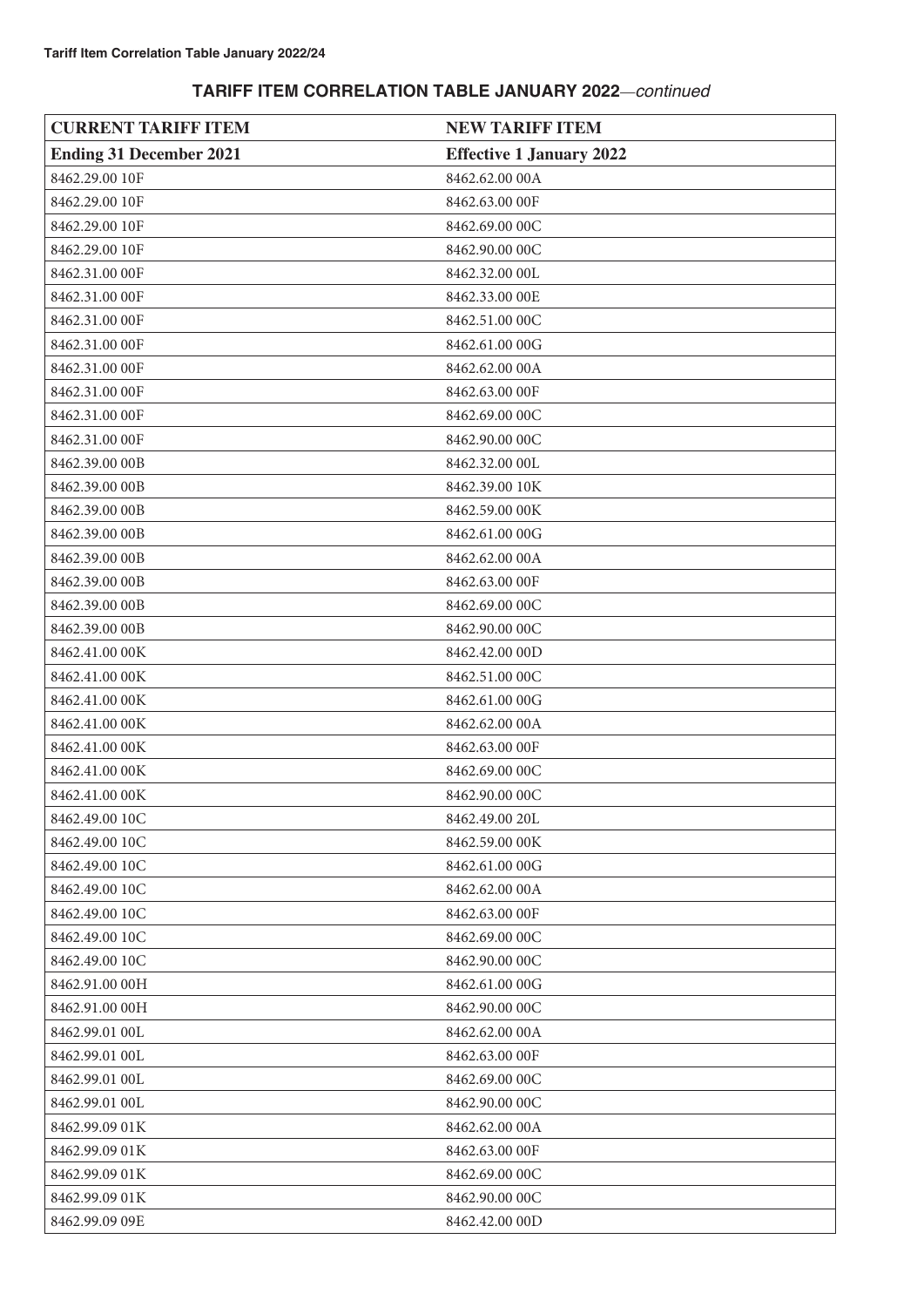| <b>CURRENT TARIFF ITEM</b>     | <b>NEW TARIFF ITEM</b>          |
|--------------------------------|---------------------------------|
| <b>Ending 31 December 2021</b> | <b>Effective 1 January 2022</b> |
| 8462.99.09 09E                 | 8462.49.00 20L                  |
| 8462.99.09 09E                 | 8462.62.00 00A                  |
| 8462.99.09 09E                 | 8462.63.00 00F                  |
| 8462.99.09 09E                 | 8462.69.00 00C                  |
| 8462.99.09 09E                 | 8462.90.00 00C                  |
| 8463.90.00 00A                 | 8463.90.00 10J                  |
| 8463.90.00 00A                 | 8485.10.01 00K                  |
| 8465.99.00 19K                 | 8465.99.00 20C                  |
| 8465.99.00 19K                 | 8485.80.05 00L                  |
| 8466.92.00 10B                 | 8466.92.00 15C                  |
| 8466.92.00 10B                 | 8485.90.14 00C                  |
| 8466.94.09 10J                 | 8466.94.09 15K                  |
| 8466.94.09 10J                 | 8485.90.02 00E                  |
| 8475.29.00 00L                 | 8475.29.00 10H                  |
| 8475.29.00 00L                 | 8485.30.01 00G                  |
| 8475.90.00 OOE                 | 8475.90.00 10B                  |
| 8475.90.00 OOE                 | 8485.90.07 00G                  |
| 8477.80.00 10E                 | 8477.80.00 15A                  |
| 8477.80.00 10E                 | 8485.20.00 00G                  |
| 8477.90.19 10A                 | 8477.90.19 15B                  |
| 8477.90.19 10A                 | 8485.90.05 00D                  |
| 8479.20.00 00B                 | 8479.20.01 00J                  |
| 8479.81.00 00J                 | 8479.81.00 10F                  |
| 8479.81.00 00J                 | 8479.83.00 00H                  |
| 8479.89.90 29B                 | 8479.83.00 00H                  |
| 8479.89.90 29B                 | 8479.89.90 30F                  |
| 8479.89.90 29B                 | 8485.30.05 00B                  |
| 8479.89.90 29B                 | 8485.80.09 00F                  |
| 8479.90.09 39L                 | 8479.90.09 40D                  |
| 8479.90.09 39L                 | 8485.90.10 00H                  |
| 8479.90.09 39L                 | 8485.90.16 00F                  |
| 8501.31.19 00C                 | 8501.31.19 10L                  |
| 8501.31.19 00C                 | 8501.71.00 00E                  |
| 8501.31.19 00C                 | 8501.72.00 00K                  |
| 8501.32.19 00H                 | 8501.32.19 10E                  |
| 8501.32.19 00H                 | 8501.72.00 00K                  |
| 8501.33.09 00G                 | 8501.33.09 10D                  |
| 8501.33.09 00G                 | 8501.72.00 00K                  |
| 8501.34.09 00A                 | 8501.34.09 10J                  |
| 8501.34.09 00A                 | 8501.72.00 00K                  |
| 8501.61.00 00A                 | 8501.61.00 10J                  |
| 8501.61.00 00A                 | 8501.80.00 00D                  |
| 8501.62.00 00F                 | 8501.62.00 10C                  |
| 8501.62.00 00F                 | 8501.80.00 00D                  |
| 8501.63.00 00L                 | 8501.63.00 10H                  |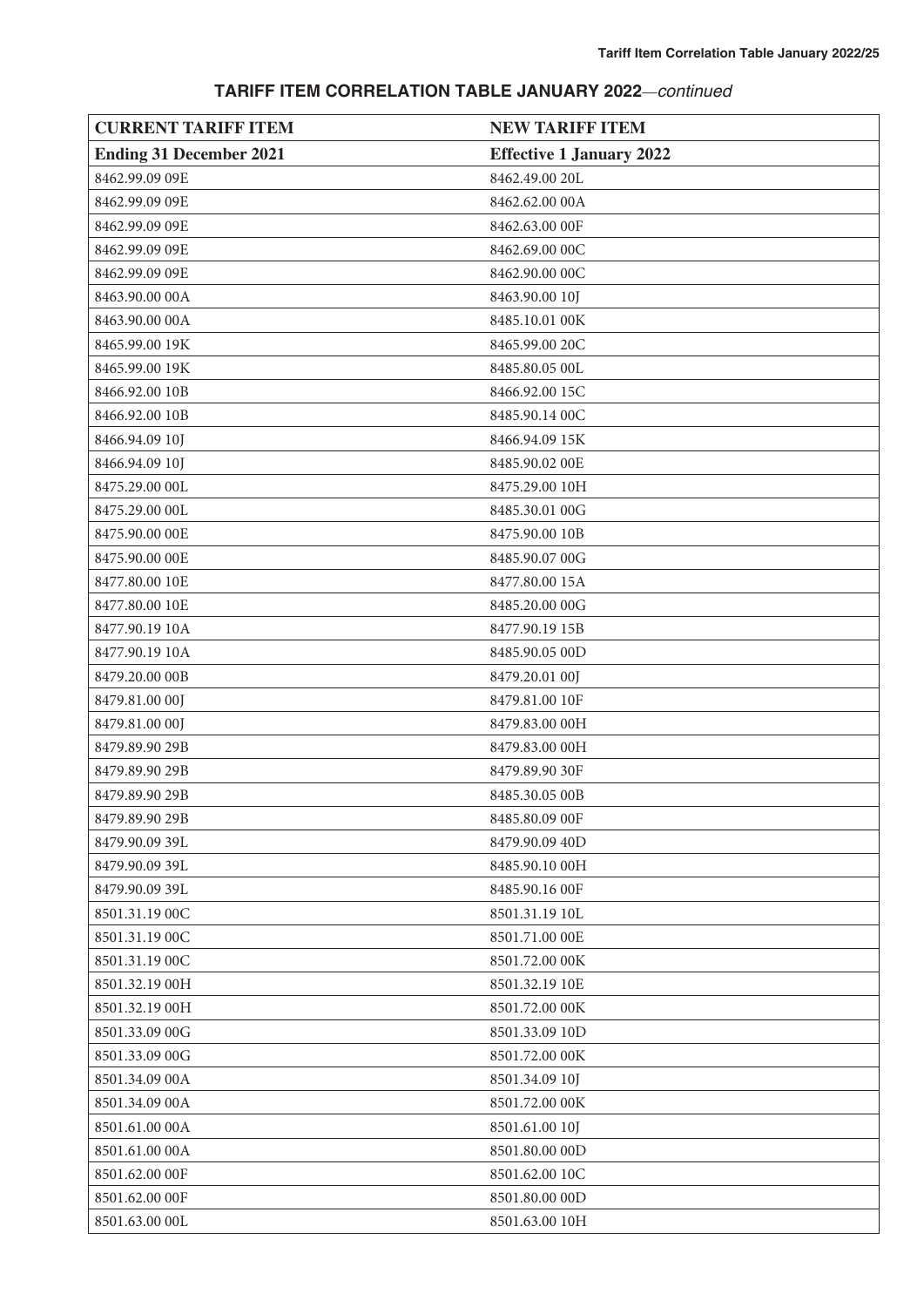| <b>CURRENT TARIFF ITEM</b>     | <b>NEW TARIFF ITEM</b>          |
|--------------------------------|---------------------------------|
| <b>Ending 31 December 2021</b> | <b>Effective 1 January 2022</b> |
| 8501.63.00 OOL                 | 8501.80.00 00D                  |
| 8501.64.00 OOE                 | 8501.64.00 10B                  |
| 8501.64.00 OOE                 | 8501.80.00 00D                  |
| 8507.40.00 00J                 | 8507.80.00 20H                  |
| 8507.80.00 10L                 | 8507.80.00 30E                  |
| 8514.10.10 00F                 | 8514.11.10 00L                  |
| 8514.10.10 00F                 | 8514.19.10 00G                  |
| 8514.10.90 00K                 | 8514.11.90 00D                  |
| 8514.10.90 00K                 | 8514.19.90 00L                  |
| 8514.30.10 00C                 | 8514.31.01 00J                  |
| 8514.30.10 00C                 | 8514.32.01 00C                  |
| 8514.30.10 00C                 | 8514.39.01 OOE                  |
| 8514.30.20 00J                 | 8514.31.05 00D                  |
| 8514.30.20 00J                 | 8514.32.05 00J                  |
| 8514.30.20 00J                 | 8514.39.05 00L                  |
| 8514.30.90 00G                 | 8514.31.09 00K                  |
| 8514.30.90 00G                 | 8514.32.09 00D                  |
| 8514.30.90 00G                 | 8514.39.09 00F                  |
| 8517.12.00 10A                 | 8517.14.00 10L                  |
| 8517.12.00 13F                 | 8517.13.00 00J                  |
| 8517.12.00 13F                 | 8517.14.00 12G                  |
| 8517.12.00 15B                 | 8517.14.00 14C                  |
| 8517.12.00 19E                 | 8517.13.00 00J                  |
| 8517.12.00 19E                 | 8517.14.00 20H                  |
| 8517.70.01 00C                 | 8517.79.01 00D                  |
| 8517.70.15 00D                 | 8517.79.05 00K                  |
| 8517.70.23 00G                 | 8517.79.07 00B                  |
| 8517.70.25 00K                 | 8517.79.11 00K                  |
| 8517.70.35 OOE                 | 8517.79.13 00B                  |
| 8517.70.39 10H                 | 8517.79.21 02A                  |
| 8517.70.39 13B                 | 8517.79.21 10B                  |
| 8517.70.39 15J                 | 8517.79.21 12J                  |
| 8517.70.39 19A                 | 8517.71.00 00A                  |
| 8517.70.39 19A                 | 8517.79.21 20K                  |
| 8519.50.00 00F                 | 8519.81.69 10J                  |
| 8519.81.69 00A                 | 8519.81.69 20F                  |
|                                | 8524.11.00 00B                  |
|                                | 8524.12.00 00G                  |
|                                | 8524.19.00 00J                  |
|                                | 8524.91.01 00H                  |
|                                | 8524.92.01 00B                  |
|                                | 8524.99.01 00D                  |
| 8525.80.00 10J                 | 8525.81.00 10C                  |
| 8525.80.00 10J                 | 8525.82.00 10H                  |
| 8525.80.00 10J                 | 8525.83.00 10B                  |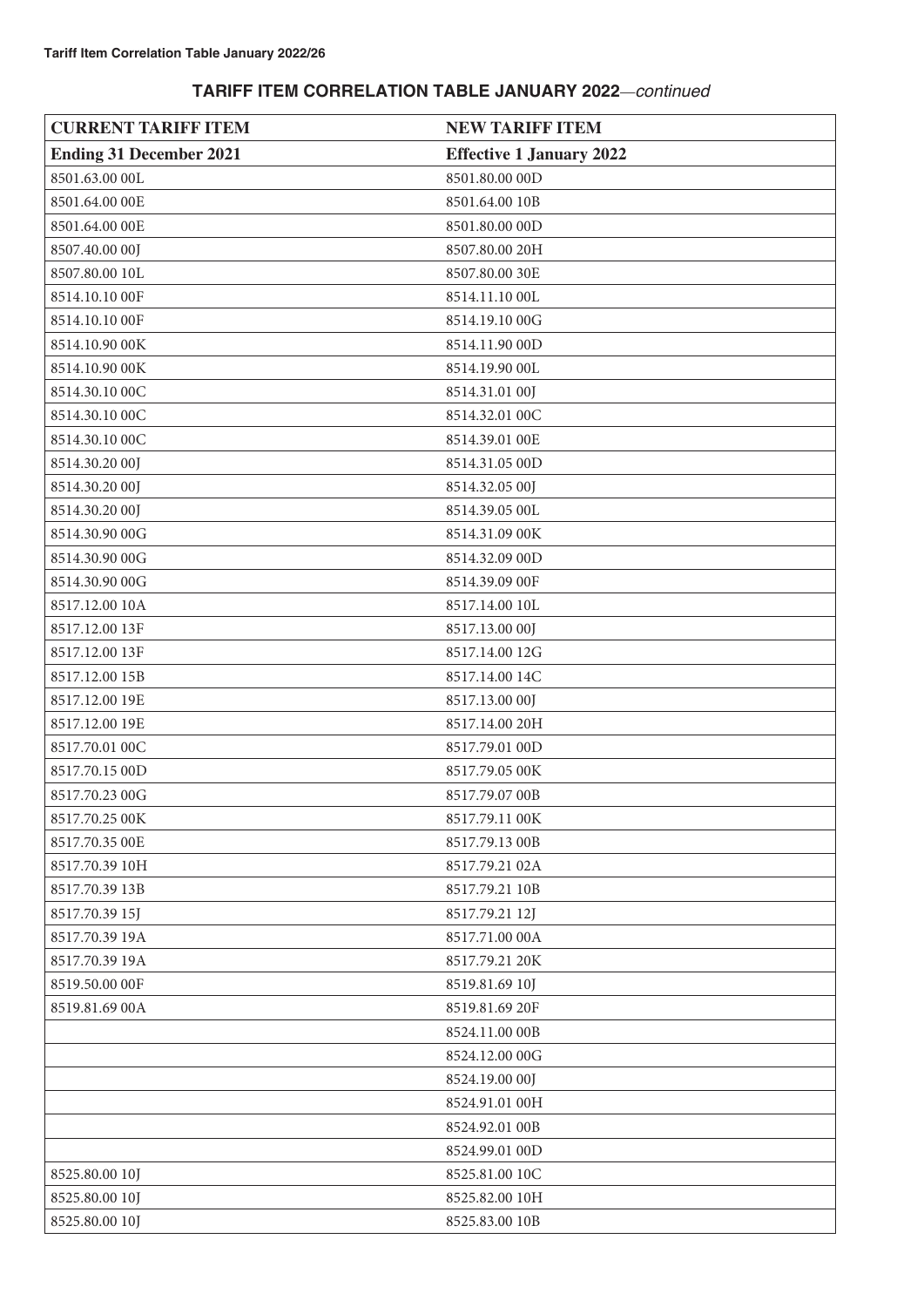| <b>CURRENT TARIFF ITEM</b>     | <b>NEW TARIFF ITEM</b>          |
|--------------------------------|---------------------------------|
| <b>Ending 31 December 2021</b> | <b>Effective 1 January 2022</b> |
| 8525.80.00 10J                 | 8525.89.00 10K                  |
| 8525.80.00 13C                 | 8525.81.00 20L                  |
| 8525.80.00 13C                 | 8525.82.00 20E                  |
| 8525.80.00 13C                 | 8525.83.00 20K                  |
| 8525.80.00 13C                 | 8525.89.00 20G                  |
| 8525.80.00 15K                 | 8525.81.00 30H                  |
| 8525.80.00 15K                 | 8525.82.00 30B                  |
| 8525.80.00 15K                 | 8525.83.00 30G                  |
| 8525.80.00 15K                 | 8525.89.00 30D                  |
| 8525.80.00 19B                 | 8525.81.00 40E                  |
| 8525.80.00 19B                 | 8525.82.00 40K                  |
| 8525.80.00 19B                 | 8525.83.00 40D                  |
| 8525.80.00 19B                 | 8525.89.00 40A                  |
| 8529.90.65 00B                 | 8529.90.65 10K                  |
| 8529.90.65 00B                 | 8529.90.67 00E                  |
|                                | 8529.90.67 00E                  |
| 8539.50.00 00L                 | 8539.52.00 00K                  |
| 8539.90.09 00B                 | 8539.51.00 OOE                  |
| 8539.90.09 00B                 | 8539.90.09 10K                  |
| 8541.40.00 01G                 | 8541.41.00 00C                  |
| 8541.40.00 09B                 | 8541.42.00 00H                  |
| 8541.40.00 09B                 | 8541.43.00 00B                  |
| 8541.40.00 09B                 | 8541.49.00 00K                  |
| 8541.50.00 00B                 | 8541.51.00 00G                  |
| 8541.50.00 00B                 | 8541.59.00 00C                  |
|                                | 8541.51.00 00G                  |
|                                | 8541.59.00 00C                  |
| 8543.70.90 19F                 | 8543.40.00 OOE                  |
| 8543.70.90 19F                 | 8543.70.90 20K                  |
| 8543.90.39 19H                 | 8543.90.39 20A                  |
| 8543.90.39 19H                 | 8539.90.09 10K                  |
| 8548.10.00 OOE                 | 8549.11.00 00H                  |
| 8548.10.00 OOE                 | 8549.12.00 00B                  |
| 8548.10.00 OOE                 | 8549.13.00 00G                  |
| 8548.10.00 OOE                 | 8549.14.00 00A                  |
| 8548.10.00 OOE                 | 8549.19.00 00D                  |
| 8548.90.00 10A                 | 8548.00.01 10E                  |
| 8548.90.00 19E                 | 8548.00.01 20B                  |
|                                | 8549.21.00 00A                  |
|                                | 8549.29.00 00H                  |
|                                | 8549.31.00 00E                  |
|                                | 8549.39.00 00A                  |
|                                | 8549.91.00 00G                  |
|                                | 8549.99.00 00C                  |
| 8701.20.01 00A                 | 8701.21.01 00F                  |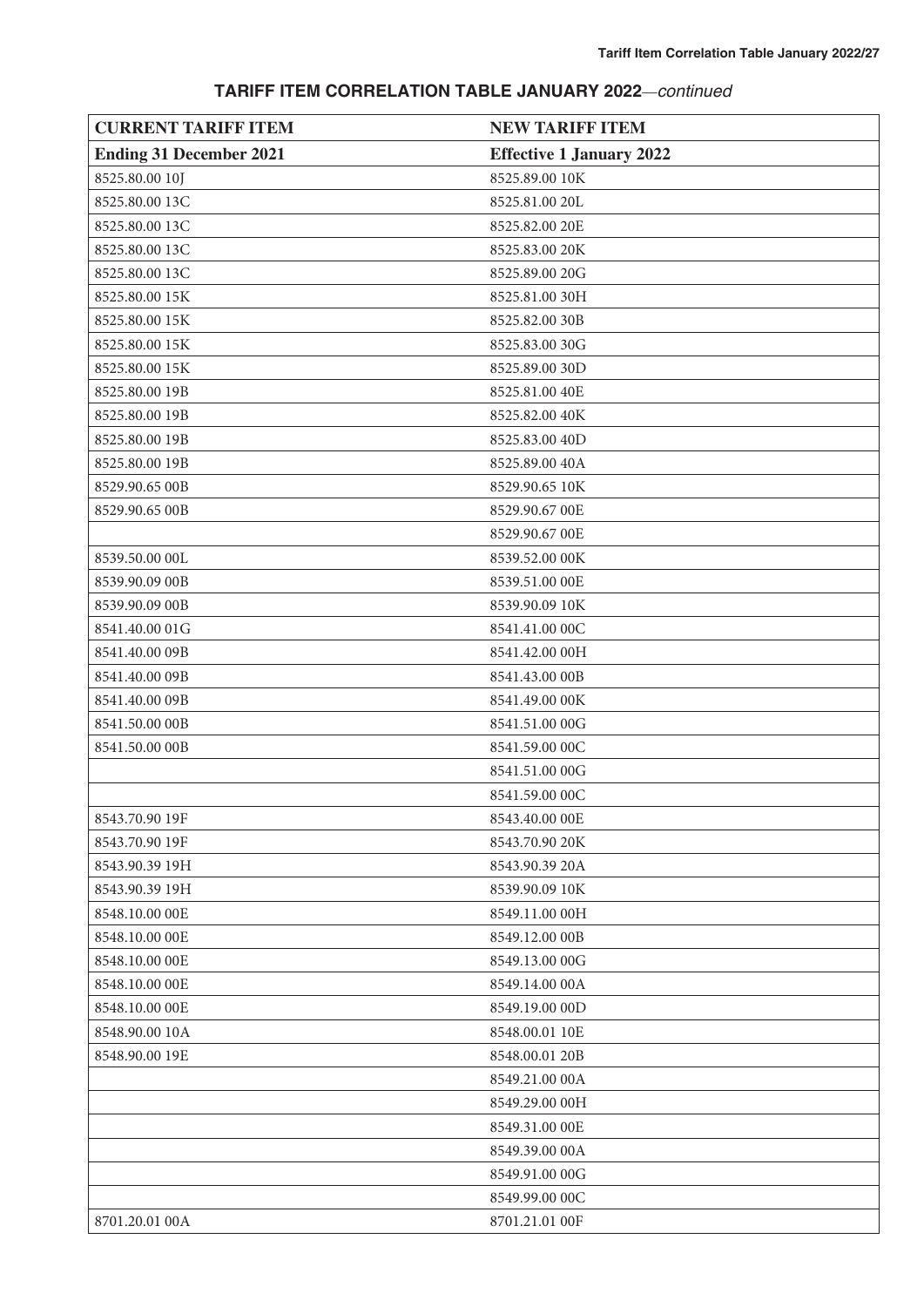| <b>CURRENT TARIFF ITEM</b>     | <b>NEW TARIFF ITEM</b>          |
|--------------------------------|---------------------------------|
| <b>Ending 31 December 2021</b> | <b>Effective 1 January 2022</b> |
| 8701.20.01 00A                 | 8701.22.01 00L                  |
| 8701.20.01 00A                 | 8701.23.01 OOE                  |
| 8701.20.01 00A                 | 8701.24.01 00K                  |
| 8701.20.01 00A                 | 8701.29.01 00B                  |
| 8701.20.11 00G                 | 8701.21.10 OOE                  |
| 8701.20.11 00G                 | 8701.22.10 00K                  |
| 8701.20.11 00G                 | 8701.23.10 00D                  |
| 8701.20.11 00G                 | 8701.24.10 00J                  |
| 8701.20.11 00G                 | 8701.29.10 00A                  |
| 8701.20.19 00H                 | 8701.21.19 00B                  |
| 8701.20.19 00H                 | 8701.22.19 00G                  |
| 8701.20.19 00H                 | 8701.23.19 00A                  |
| 8701.20.19 00H                 | 8701.24.19 00F                  |
| 8701.20.19 00H                 | 8701.29.19 00J                  |
| 8704.21.10 01H                 | 8704.21.10 02F                  |
| 8704.21.10 01H                 | 8704.41.10 02C                  |
| 8704.21.10 05L                 | 8704.21.10 04B                  |
| 8704.21.10 05L                 | 8704.41.10 04K                  |
| 8704.21.10 09C                 | 8704.21.10 10G                  |
| 8704.21.10 09C                 | 8704.41.10 12L                  |
| 8704.21.50 10J                 | 8704.21.50 02H                  |
| 8704.21.50 10J                 | 8704.41.50 02E                  |
| 8704.21.50 13C                 | 8704.21.50 06L                  |
| 8704.21.50 13C                 | 8704.41.50 04A                  |
| 8704.21.50 15K                 | 8704.21.50 12E                  |
| 8704.21.50 15K                 | 8704.41.50 12B                  |
| 8704.21.50 17F                 | 8704.21.50 14A                  |
| 8704.21.50 17F                 | 8704.41.50 14J                  |
| 8704.21.50 18D                 | 8704.21.50 22B                  |
| 8704.21.50 18D                 | 8704.41.50 22K                  |
| 8704.21.50 19B                 | 8704.21.50 24J                  |
| 8704.21.50 19B                 | 8704.41.50 24F                  |
| 8704.21.50 20F                 | 8704.21.50 32K                  |
| 8704.21.50 20F                 | 8704.41.50 32G                  |
| 8704.21.50 21D                 | 8704.21.50 34F                  |
| 8704.21.50 21D                 | 8704.41.50 34C                  |
| 8704.21.50 23L                 | 8704.21.50 42G                  |
| 8704.21.50 23L                 | 8704.41.50 42D                  |
| 8704.21.50 25G                 | 8704.21.50 44C                  |
| 8704.21.50 25G                 | 8704.41.50 44L                  |
| 8704.21.50 27C                 | 8704.21.50 52D                  |
| 8704.21.50 27C                 | 8704.41.50 52A                  |
| 8704.21.50 29K                 | 8704.21.50 54L                  |
| 8704.21.50 29K                 | 8704.41.50 54H                  |
| 8704.21.50 30C                 | 8704.21.50 62A                  |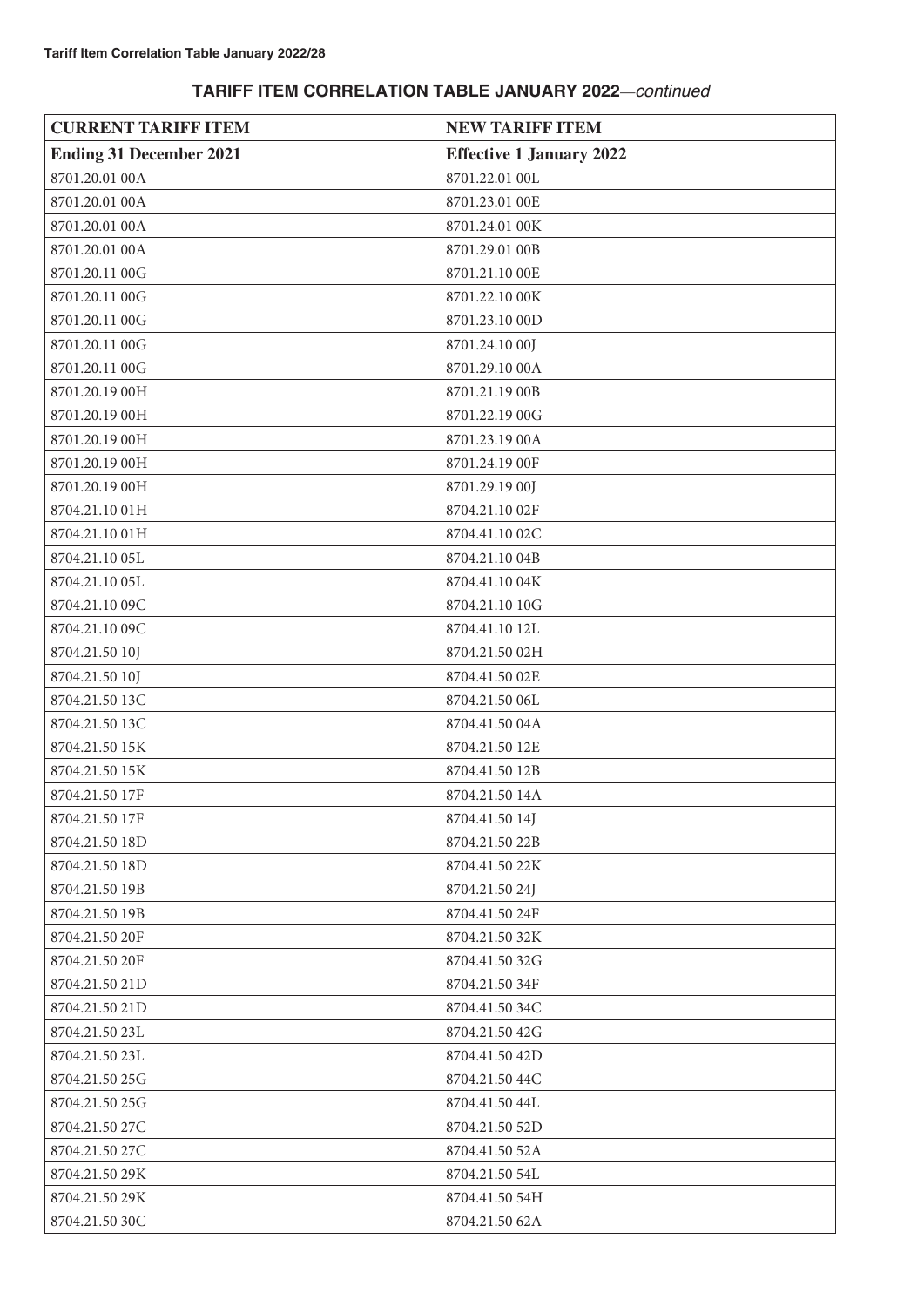| <b>CURRENT TARIFF ITEM</b>     | <b>NEW TARIFF ITEM</b>          |
|--------------------------------|---------------------------------|
| <b>Ending 31 December 2021</b> | <b>Effective 1 January 2022</b> |
| 8704.21.50 30C                 | 8704.41.50 62J                  |
| 8704.21.50 31A                 | 8704.21.50 64H                  |
| 8704.21.50 31A                 | 8704.41.50 64E                  |
| 8704.21.50 33H                 | 8704.21.50 72J                  |
| 8704.21.50 33H                 | 8704.41.50 72F                  |
| 8704.21.50 39G                 | 8704.21.5074E                   |
| 8704.21.50 39G                 | 8704.41.50 74B                  |
| 8704.21.50 41J                 | 8704.21.50 82F                  |
| 8704.21.50 41J                 | 8704.41.50 82C                  |
| 8704.21.50 49D                 | 8704.21.50 84B                  |
| 8704.21.50 49D                 | 8704.41.50 84K                  |
| 8704.21.50 51F                 | 8704.21.50 92C                  |
| 8704.21.50 51F                 | 8704.41.50 92L                  |
| 8704.21.50 59A                 | 8704.21.50 94K                  |
| 8704.21.50 59A                 | 8704.41.50 94G                  |
| 8704.21.80 01F                 | 8704.21.80 02D                  |
| 8704.21.80 01F                 | 8704.41.80 02A                  |
| 8704.21.80 10E                 | 8704.21.80 12A                  |
| 8704.21.80 10E                 | 8704.41.80 12J                  |
| 8704.21.80 13K                 | 8704.21.80 14H                  |
| 8704.21.80 13K                 | 8704.41.80 14E                  |
| 8704.21.80 15F                 | 8704.21.80 22J                  |
| 8704.21.80 15F                 | 8704.41.80 22F                  |
| 8704.21.80 17B                 | 8704.21.80 24E                  |
| 8704.21.80 17B                 | 8704.41.80 24B                  |
| 8704.21.80 18L                 | 8704.21.80 32F                  |
| 8704.21.80 18L                 | 8704.41.80 32C                  |
| 8704.21.80 20B                 | 8704.21.80 34B                  |
| 8704.21.80 20B                 | 8704.41.80 34K                  |
| 8704.21.80 21L                 | 8704.21.80 42C                  |
| 8704.21.80 21L                 | 8704.41.80 42L                  |
| 8704.21.80 23G                 | 8704.21.80 44K                  |
| 8704.21.80 23G                 | 8704.41.80 44G                  |
| 8704.21.80 25C                 | 8704.21.80 52L                  |
| 8704.21.80 25C                 | 8704.41.80 52H                  |
| 8704.21.80 29F                 | 8704.21.80 54G                  |
| 8704.21.80 29F                 | 8704.41.80 54D                  |
| 8704.22.01 01C                 | 8704.22.01 02A                  |
| 8704.22.01 01C                 | 8704.42.01 02J                  |
| 8704.22.01 09J                 | 8704.22.01 04H                  |
| 8704.22.01 09J                 | 8704.42.01 04E                  |
| 8704.22.11 01J                 | 8704.22.11 02G                  |
| 8704.22.11 01J                 | 8704.42.11 02D                  |
| 8704.22.11 10H                 | 8704.22.11 12D                  |
| 8704.22.11 10H                 | 8704.42.11 12A                  |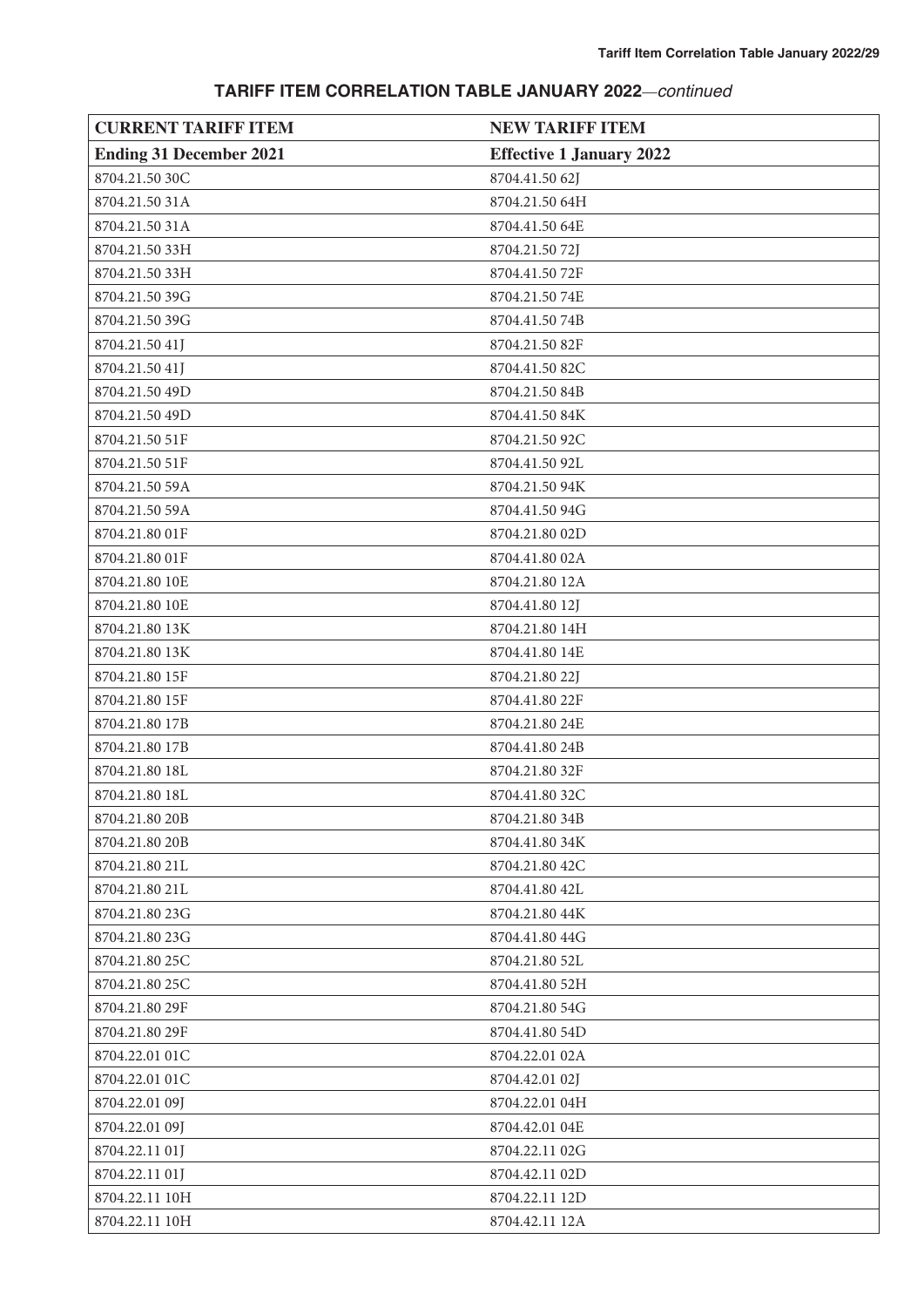| <b>CURRENT TARIFF ITEM</b>     | <b>NEW TARIFF ITEM</b>          |
|--------------------------------|---------------------------------|
| <b>Ending 31 December 2021</b> | <b>Effective 1 January 2022</b> |
| 8704.22.11 13B                 | 8704.22.11 14L                  |
| 8704.22.11 13B                 | 8704.42.11 14H                  |
| 8704.22.11 15J                 | 8704.22.11 22A                  |
| 8704.22.11 15J                 | 8704.42.11 22J                  |
| 8704.22.11 17E                 | 8704.22.11 24H                  |
| 8704.22.11 17E                 | 8704.42.11 24E                  |
| 8704.22.11 18C                 | 8704.22.11 32J                  |
| 8704.22.11 18C                 | 8704.42.11 32F                  |
| 8704.22.11 20E                 | 8704.22.11 34E                  |
| 8704.22.11 20E                 | 8704.42.11 34B                  |
| 8704.22.11 21C                 | 8704.22.11 42F                  |
| 8704.22.11 21C                 | 8704.42.11 42C                  |
| 8704.22.11 23K                 | 8704.22.11 44B                  |
| 8704.22.11 23K                 | 8704.42.11 44K                  |
| 8704.22.11 25F                 | 8704.22.11 52C                  |
| 8704.22.11 25F                 | 8704.42.11 52L                  |
| 8704.22.11 29J                 | 8704.22.11 54K                  |
| 8704.22.11 29J                 | 8704.42.11 54G                  |
| 8704.22.19 01K                 | 8704.22.19 02H                  |
| 8704.22.19 01K                 | 8704.42.19 02E                  |
| 8704.22.19 10J                 | 8704.22.19 12E                  |
| 8704.22.19 10J                 | 8704.42.19 12B                  |
| 8704.22.19 13C                 | 8704.22.19 14A                  |
| 8704.22.19 13C                 | 8704.42.19 14J                  |
| 8704.22.19 15K                 | 8704.22.19 22B                  |
| 8704.22.19 15K                 | 8704.42.19 22K                  |
| 8704.22.19 17F                 | 8704.22.19 24J                  |
| 8704.22.19 17F                 | 8704.42.19 24F                  |
| 8704.22.19 18D                 | 8704.22.19 32K                  |
| 8704.22.19 18D                 | 8704.42.19 32G                  |
| 8704.22.19 20F                 | 8704.22.19 34F                  |
| 8704.22.19 20F                 | 8704.42.19 34C                  |
| 8704.22.19 21D                 | 8704.22.19 42G                  |
| 8704.22.19 21D                 | 8704.42.19 42D                  |
| 8704.22.19 23L                 | 8704.22.19 44C                  |
| 8704.22.19 23L                 | 8704.42.19 44L                  |
| 8704.22.19 25G                 | 8704.22.19 52D                  |
| 8704.22.19 25G                 | 8704.42.19 52A                  |
| 8704.22.19 29K                 | 8704.22.19 54L                  |
| 8704.22.19 29K                 | 8704.42.19 54H                  |
| 8704.23.01 00K                 | 8704.23.01 10G                  |
| 8704.23.01 00K                 | 8704.43.01 00G                  |
| 8704.23.09 01J                 | 8704.23.09 02G                  |
| 8704.23.09 01J                 | 8704.43.09 02D                  |
| 8704.23.09 10H                 | 8704.23.09 12D                  |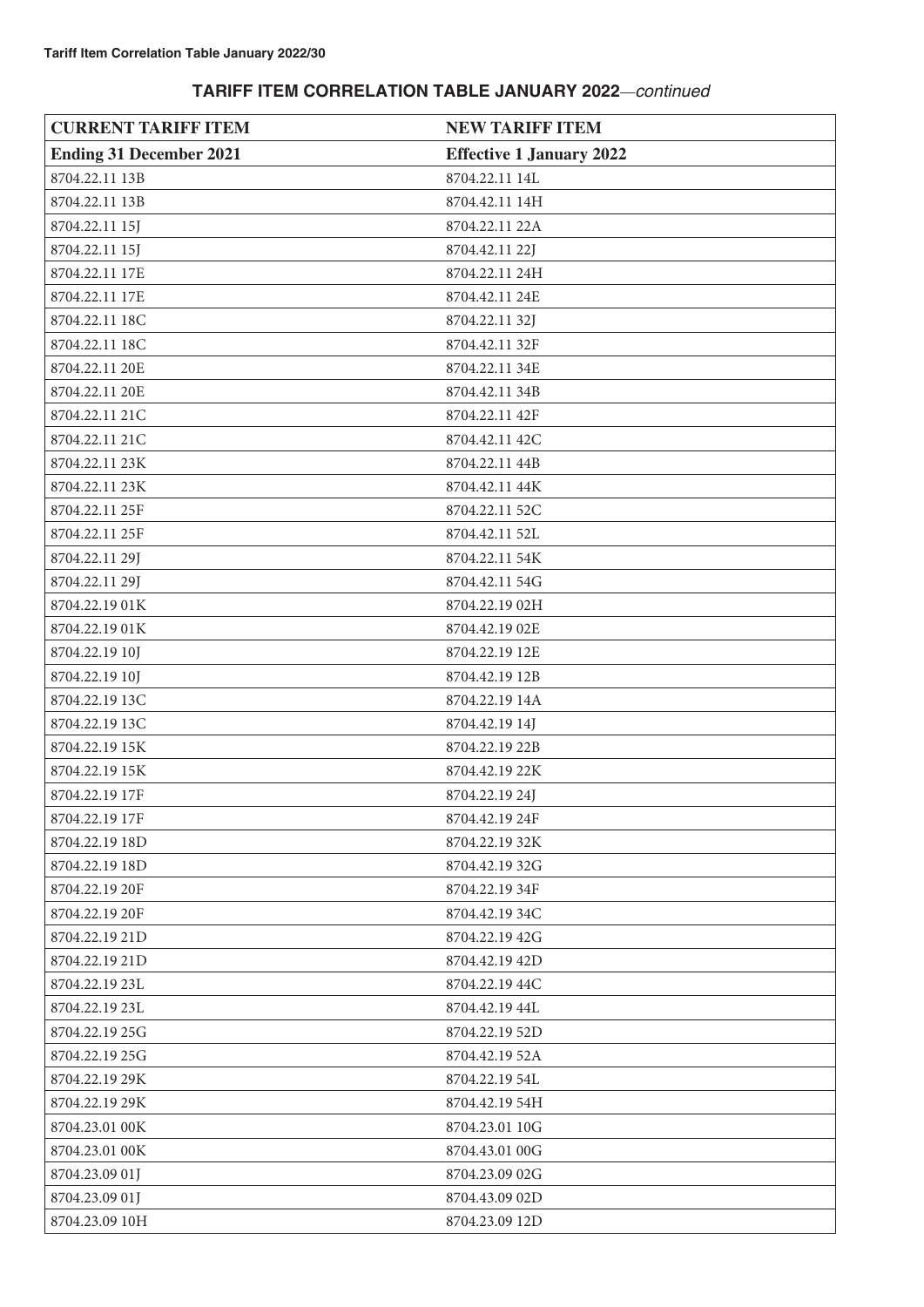| <b>CURRENT TARIFF ITEM</b>     | <b>NEW TARIFF ITEM</b>          |
|--------------------------------|---------------------------------|
| <b>Ending 31 December 2021</b> | <b>Effective 1 January 2022</b> |
| 8704.23.09 10H                 | 8704.43.09 12A                  |
| 8704.23.09 13B                 | 8704.23.09 14L                  |
| 8704.23.09 13B                 | 8704.43.09 14H                  |
| 8704.23.09 15J                 | 8704.23.09 22A                  |
| 8704.23.09 15J                 | 8704.43.09 22J                  |
| 8704.23.09 17E                 | 8704.23.09 24H                  |
| 8704.23.09 17E                 | 8704.43.09 24E                  |
| 8704.23.09 18C                 | 8704.23.09 32J                  |
| 8704.23.09 18C                 | 8704.43.09 32F                  |
| 8704.23.09 20E                 | 8704.23.09 34E                  |
| 8704.23.09 20E                 | 8704.43.09 34B                  |
| 8704.23.09 21C                 | 8704.23.09 42F                  |
| 8704.23.09 21C                 | 8704.43.09 42C                  |
| 8704.23.09 23K                 | 8704.23.09 44B                  |
| 8704.23.09 23K                 | 8704.43.09 44K                  |
| 8704.23.09 25F                 | 8704.23.09 52C                  |
| 8704.23.09 25F                 | 8704.43.09 52L                  |
| 8704.23.09 29J                 | 8704.23.09 54K                  |
| 8704.23.09 29J                 | 8704.43.09 54G                  |
| 8704.31.10 01A                 | 8704.31.10 02K                  |
| 8704.31.10 01A                 | 8704.51.10 02G                  |
| 8704.31.10 05D                 | 8704.31.10 04F                  |
| 8704.31.10 05D                 | 8704.51.10 04C                  |
| 8704.31.10 09G                 | 8704.31.10 12G                  |
| 8704.31.10 09G                 | 8704.51.10 12D                  |
| 8704.31.50 10B                 | 8704.31.50 02A                  |
| 8704.31.50 10B                 | 8704.51.50 02J                  |
| 8704.31.50 13G                 | 8704.31.50 06D                  |
| 8704.31.50 13G                 | 8704.51.50 04E                  |
| 8704.31.50 15C                 | 8704.31.50 12J                  |
| 8704.31.50 15C                 | 8704.51.50 12F                  |
| 8704.31.50 17K                 | 8704.31.50 14E                  |
| 8704.31.50 17K                 | 8704.51.50 14B                  |
| 8704.31.50 18H                 | 8704.31.50 22F                  |
| 8704.31.50 18H                 | 8704.51.50 22C                  |
| 8704.31.50 19F                 | 8704.31.50 24B                  |
| 8704.31.50 20K                 | 8704.31.50 32C                  |
| 8704.31.50 20K                 | 8704.51.50 32L                  |
| 8704.31.50 21H                 | 8704.31.50 34K                  |
| 8704.31.50 21H                 | 8704.51.50 34G                  |
| 8704.31.50 23D                 | 8704.31.50 42L                  |
| 8704.31.50 23D                 | 8704.51.50 42H                  |
| 8704.31.50 25L                 | 8704.31.50 44G                  |
| 8704.31.50 25L                 | 8704.51.50 44D                  |
| 8704.31.50 27G                 | 8704.31.50 52H                  |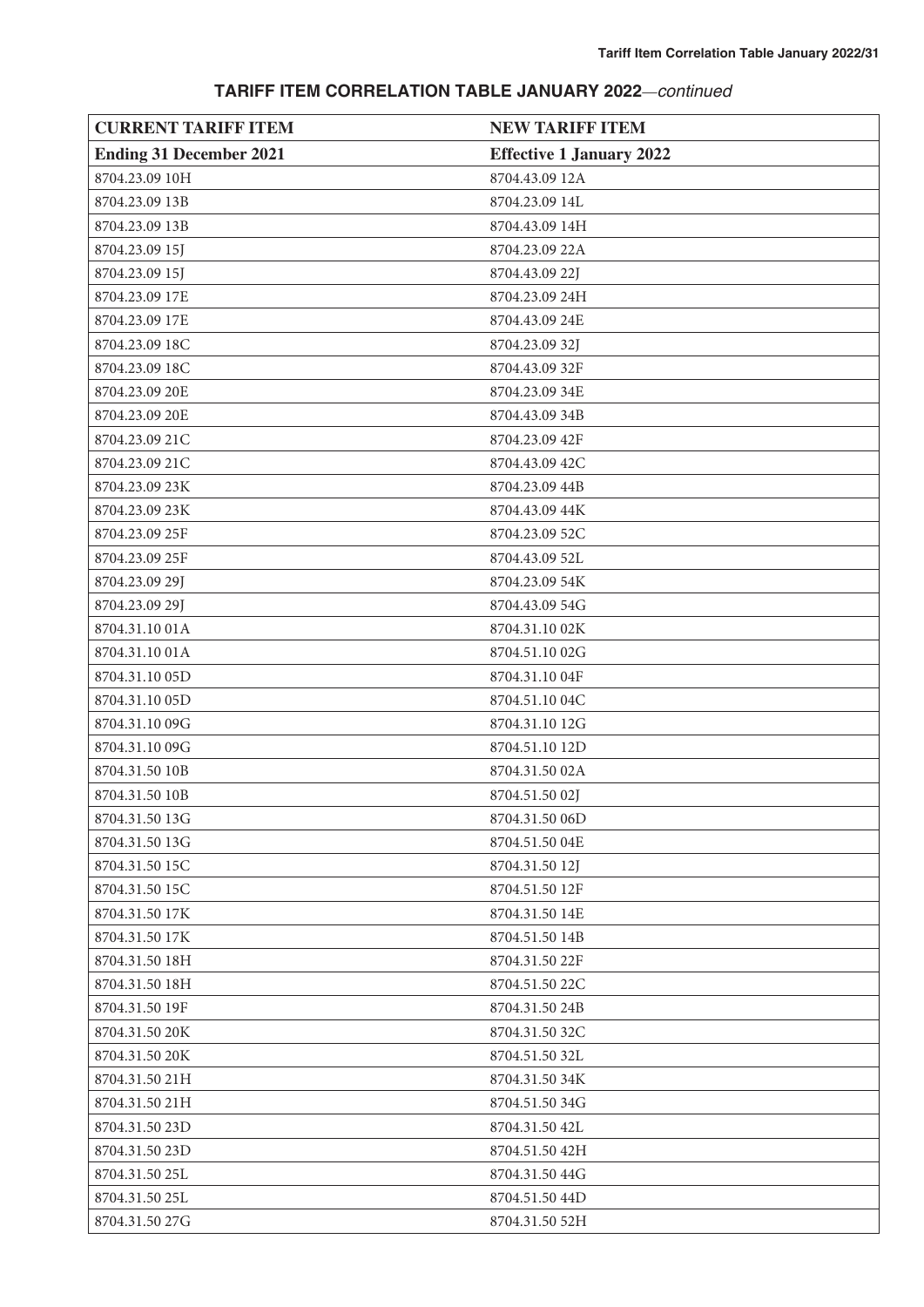| <b>CURRENT TARIFF ITEM</b>     | <b>NEW TARIFF ITEM</b>          |
|--------------------------------|---------------------------------|
| <b>Ending 31 December 2021</b> | <b>Effective 1 January 2022</b> |
| 8704.31.50 27G                 | 8704.51.50 52E                  |
| 8704.31.50 29C                 | 8704.31.50 54D                  |
| 8704.31.50 29C                 | 8704.51.50 54A                  |
| 8704.31.50 30G                 | 8704.31.50 62E                  |
| 8704.31.50 30G                 | 8704.51.50 62B                  |
| 8704.31.50 31E                 | 8704.31.50 64A                  |
| 8704.31.50 31E                 | 8704.51.50 64J                  |
| 8704.31.50 33A                 | 8704.31.50 72B                  |
| 8704.31.50 33A                 | 8704.51.50 72K                  |
| 8704.31.50 39L                 | 8704.31.5074J                   |
| 8704.31.50 39L                 | 8704.51.50 74F                  |
| 8704.31.50 41B                 | 8704.31.50 82K                  |
| 8704.31.50 41B                 | 8704.51.50 82G                  |
| 8704.31.50 49H                 | 8704.31.50 84F                  |
| 8704.31.50 49H                 | 8704.51.50 84C                  |
| 8704.31.50 51K                 | 8704.31.50 92G                  |
| 8704.31.50 51K                 | 8704.51.50 92D                  |
| 8704.31.50 59E                 | 8704.31.50 94C                  |
| 8704.31.50 59E                 | 8704.51.50 94L                  |
| 8704.31.80 01K                 | 8704.31.80 02H                  |
| 8704.31.80 01K                 | 8704.51.80 02E                  |
| 8704.31.80 10J                 | 8704.31.80 12E                  |
| 8704.31.80 10J                 | 8704.51.80 12B                  |
| 8704.31.80 13C                 | 8704.31.80 14A                  |
| 8704.31.80 13C                 | 8704.51.80 14J                  |
| 8704.31.80 15K                 | 8704.31.80 22B                  |
| 8704.31.80 15K                 | 8704.51.80 22K                  |
| 8704.31.80 17F                 | 8704.31.80 24J                  |
| 8704.31.80 17F                 | 8704.51.80 24F                  |
| 8704.31.80 18D                 | 8704.31.80 32K                  |
| 8704.31.80 18D                 | 8704.51.80 32G                  |
| 8704.31.80 20F                 | 8704.31.80 34F                  |
| 8704.31.80 20F                 | 8704.51.80 34C                  |
| 8704.31.80 21D                 | 8704.31.80 42G                  |
| 8704.31.80 21D                 | 8704.51.80 42D                  |
| 8704.31.80 23L                 | 8704.31.80 44C                  |
| 8704.31.80 23L                 | 8704.51.80 44L                  |
| 8704.31.80 25G                 | 8704.31.80 52D                  |
| 8704.31.80 25G                 | 8704.51.80 52A                  |
| 8704.31.80 29K                 | 8704.31.80 54L                  |
| 8704.31.80 29K                 | 8704.51.80 54H                  |
| 8704.32.01 01G                 | 8704.32.01 02E                  |
| 8704.32.01 01G                 | 8704.52.01 02B                  |
| 8704.32.01 09B                 | 8704.32.01 04A                  |
| 8704.32.01 09B                 | 8704.52.01 04J                  |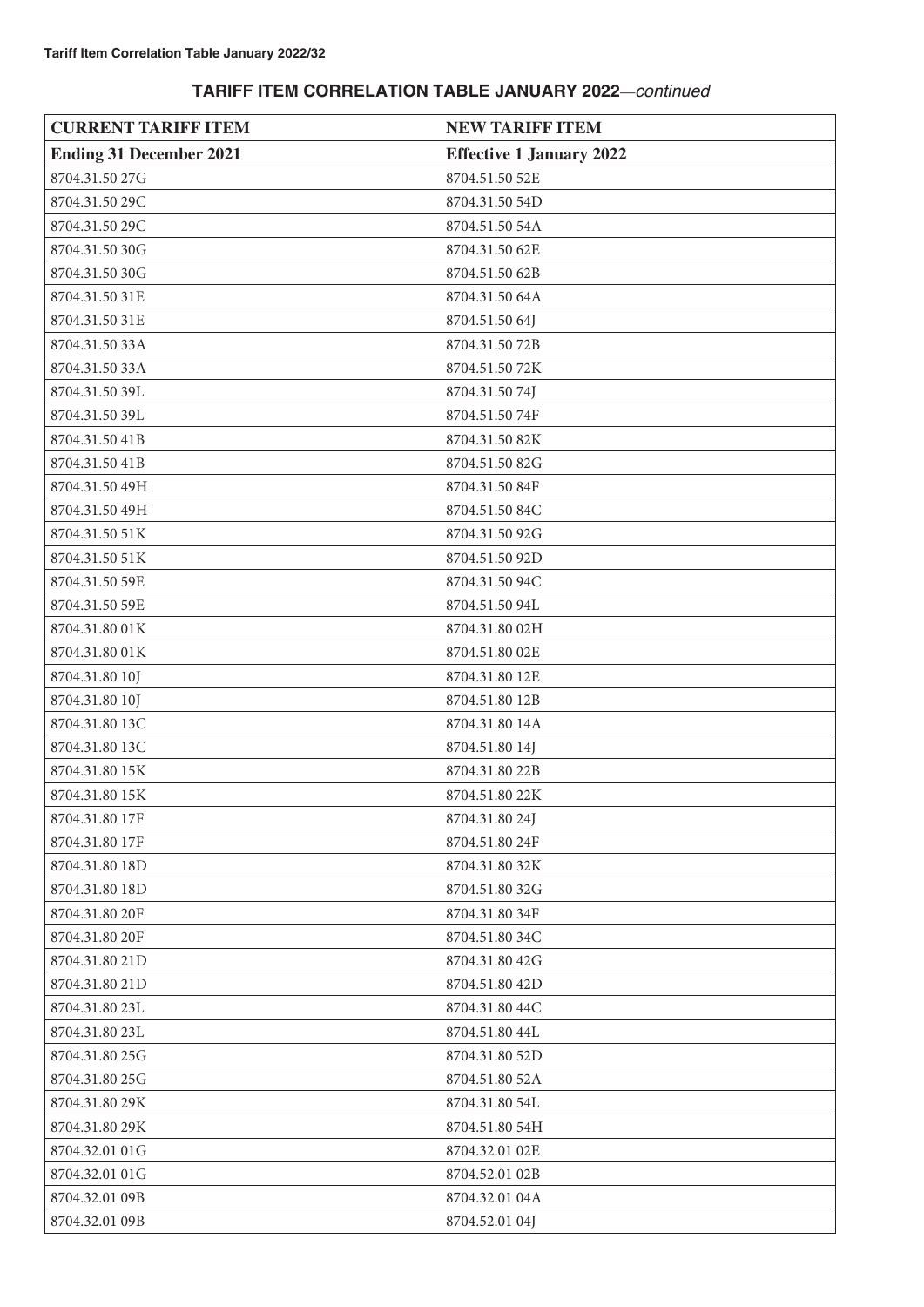| <b>CURRENT TARIFF ITEM</b>     | <b>NEW TARIFF ITEM</b>          |
|--------------------------------|---------------------------------|
| <b>Ending 31 December 2021</b> | <b>Effective 1 January 2022</b> |
| 8704.32.11 01B                 | 8704.32.11 02L                  |
| 8704.32.11 01B                 | 8704.52.11 02H                  |
| 8704.32.11 10A                 | 8704.32.11 12H                  |
| 8704.32.11 10A                 | 8704.52.11 12E                  |
| 8704.32.11 13F                 | 8704.32.11 14D                  |
| 8704.32.11 13F                 | 8704.52.11 14A                  |
| 8704.32.11 15B                 | 8704.32.11 22E                  |
| 8704.32.11 15B                 | 8704.52.11 22B                  |
| 8704.32.11 17J                 | 8704.32.11 24A                  |
| 8704.32.11 17J                 | 8704.52.11 24J                  |
| 8704.32.11 18G                 | 8704.32.11 32B                  |
| 8704.32.11 18G                 | 8704.52.11 32K                  |
| 8704.32.11 20J                 | 8704.32.11 34J                  |
| 8704.32.11 20J                 | 8704.52.11 34F                  |
| 8704.32.11 21G                 | 8704.32.11 42K                  |
| 8704.32.11 21G                 | 8704.52.11 42G                  |
| 8704.32.11 23C                 | 8704.32.11 44F                  |
| 8704.32.11 23C                 | 8704.52.11 44C                  |
| 8704.32.11 25K                 | 8704.32.11 52G                  |
| 8704.32.11 25K                 | 8704.52.11 52D                  |
| 8704.32.11 29B                 | 8704.32.11 54C                  |
| 8704.32.11 29B                 | 8704.52.11 54L                  |
| 8704.32.19 01C                 | 8704.32.19 02A                  |
| 8704.32.19 01C                 | 8704.52.19 02J                  |
| 8704.32.19 10B                 | 8704.32.19 12J                  |
| 8704.32.19 10B                 | 8704.52.19 12F                  |
| 8704.32.19 13G                 | 8704.32.19 14E                  |
| 8704.32.19 13G                 | 8704.52.19 14B                  |
| 8704.32.19 15C                 | 8704.32.19 22F                  |
| 8704.32.19 15C                 | 8704.52.19 22C                  |
| 8704.32.19 17K                 | 8704.32.19 24B                  |
| 8704.32.19 17K                 | 8704.52.19 24K                  |
| 8704.32.19 18H                 | 8704.32.19 32C                  |
| 8704.32.19 18H                 | 8704.52.19 32L                  |
| 8704.32.19 20K                 | 8704.32.19 34K                  |
| 8704.32.19 20K                 | 8704.52.19 34G                  |
| 8704.32.19 21H                 | 8704.32.19 42L                  |
| 8704.32.19 21H                 | 8704.52.19 42H                  |
| 8704.32.19 23D                 | 8704.32.19 44G                  |
| 8704.32.19 23D                 | 8704.52.19 44D                  |
| 8704.32.19 25L                 | 8704.32.19 52H                  |
| 8704.32.19 25L                 | 8704.52.19 52E                  |
| 8704.32.19 29C                 | 8704.32.19 54D                  |
| 8704.32.19 29C                 | 8704.52.19 54A                  |
| 8704.90.02 01F                 | 8704.41.10 02C                  |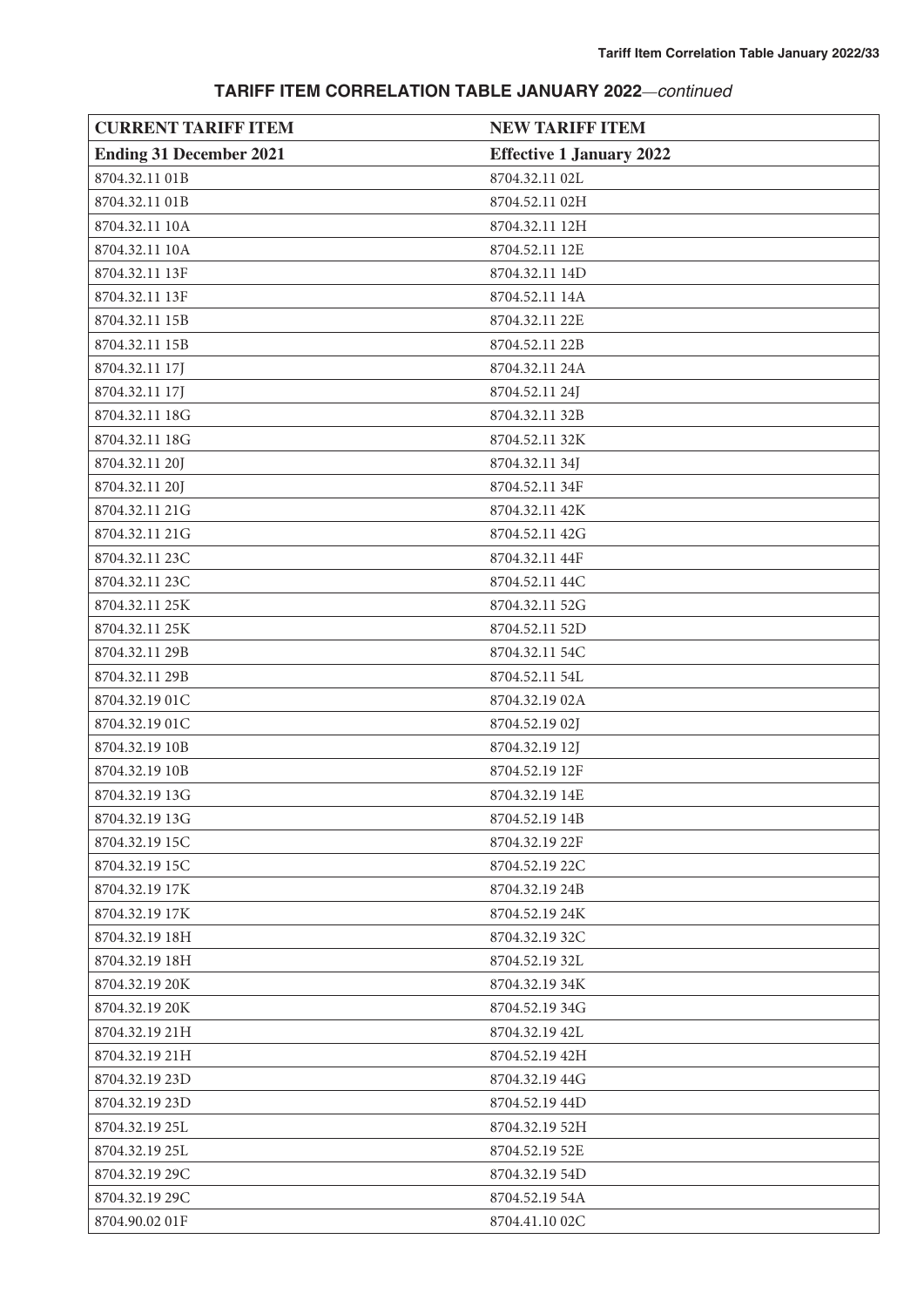| <b>CURRENT TARIFF ITEM</b>     | <b>NEW TARIFF ITEM</b>          |
|--------------------------------|---------------------------------|
| <b>Ending 31 December 2021</b> | <b>Effective 1 January 2022</b> |
| 8704.90.02 01F                 | 8704.51.10 02G                  |
| 8704.90.02 01F                 | 8704.60.02 02C                  |
| 8704.90.02 01F                 | 8704.90.02 02D                  |
| 8704.90.02 04L                 | 8704.41.10 04K                  |
| 8704.90.02 04L                 | 8704.51.10 04C                  |
| 8704.90.02 04L                 | 8704.60.02 04K                  |
| 8704.90.02 04L                 | 8704.90.02 06G                  |
| 8704.90.02 05J                 | 8704.41.10 12L                  |
| 8704.90.02 05J                 | 8704.42.01 02J                  |
| 8704.90.02 05J                 | 8704.51.10 12D                  |
| 8704.90.02 05J                 | 8704.52.01 02B                  |
| 8704.90.02 05J                 | 8704.60.02 12L                  |
| 8704.90.02 05J                 | 8704.90.02 12A                  |
| 8704.90.02 09A                 | 8704.42.01 04E                  |
| 8704.90.02 09A                 | 8704.43.01 00G                  |
| 8704.90.02 09A                 | 8704.52.01 04J                  |
| 8704.90.02 09A                 | 8704.60.02 14G                  |
| 8704.90.02 09A                 | 8704.90.02 14H                  |
| 8704.90.12 10L                 | 8704.41.50 02E                  |
| 8704.90.12 10L                 | 8704.51.50 02J                  |
| 8704.90.12 10L                 | 8704.60.05 02B                  |
| 8704.90.12 10L                 | 8704.90.12 02K                  |
| 8704.90.12 13E                 | 8704.41.50 04A                  |
| 8704.90.12 13E                 | 8704.51.50 04E                  |
| 8704.90.12 13E                 | 8704.60.05 04J                  |
| 8704.90.12 13E                 | 8704.90.12 06B                  |
| 8704.90.12 15A                 | 8704.41.50 12B                  |
| 8704.90.12 15A                 | 8704.51.50 12F                  |
| 8704.90.12 15A                 | 8704.60.05 12K                  |
| 8704.90.12 15A                 | 8704.90.12 12G                  |
| 8704.90.12 17H                 | 8704.41.50 14J                  |
| 8704.90.12 17H                 | 8704.51.50 14B                  |
| 8704.90.12 17H                 | 8704.60.05 14F                  |
| 8704.90.12 17H                 | 8704.90.12 14C                  |
| 8704.90.12 18F                 | 8704.41.50 22K                  |
| 8704.90.12 18F                 | 8704.51.50 22C                  |
| 8704.90.12 18F                 | 8704.60.05 22G                  |
| 8704.90.12 18F                 | 8704.90.12 22D                  |
| 8704.90.12 19D                 | 8704.41.50 24F                  |
| 8704.90.12 19D                 | 8704.51.50 24K                  |
| 8704.90.12 19D                 | 8704.60.05 24C                  |
| 8704.90.12 19D                 | 8704.90.12 24L                  |
| 8704.90.12 20H                 | 8704.41.50 32G                  |
| 8704.90.12 20H                 | 8704.51.50 32L                  |
| 8704.90.12 20H                 | 8704.60.05 32D                  |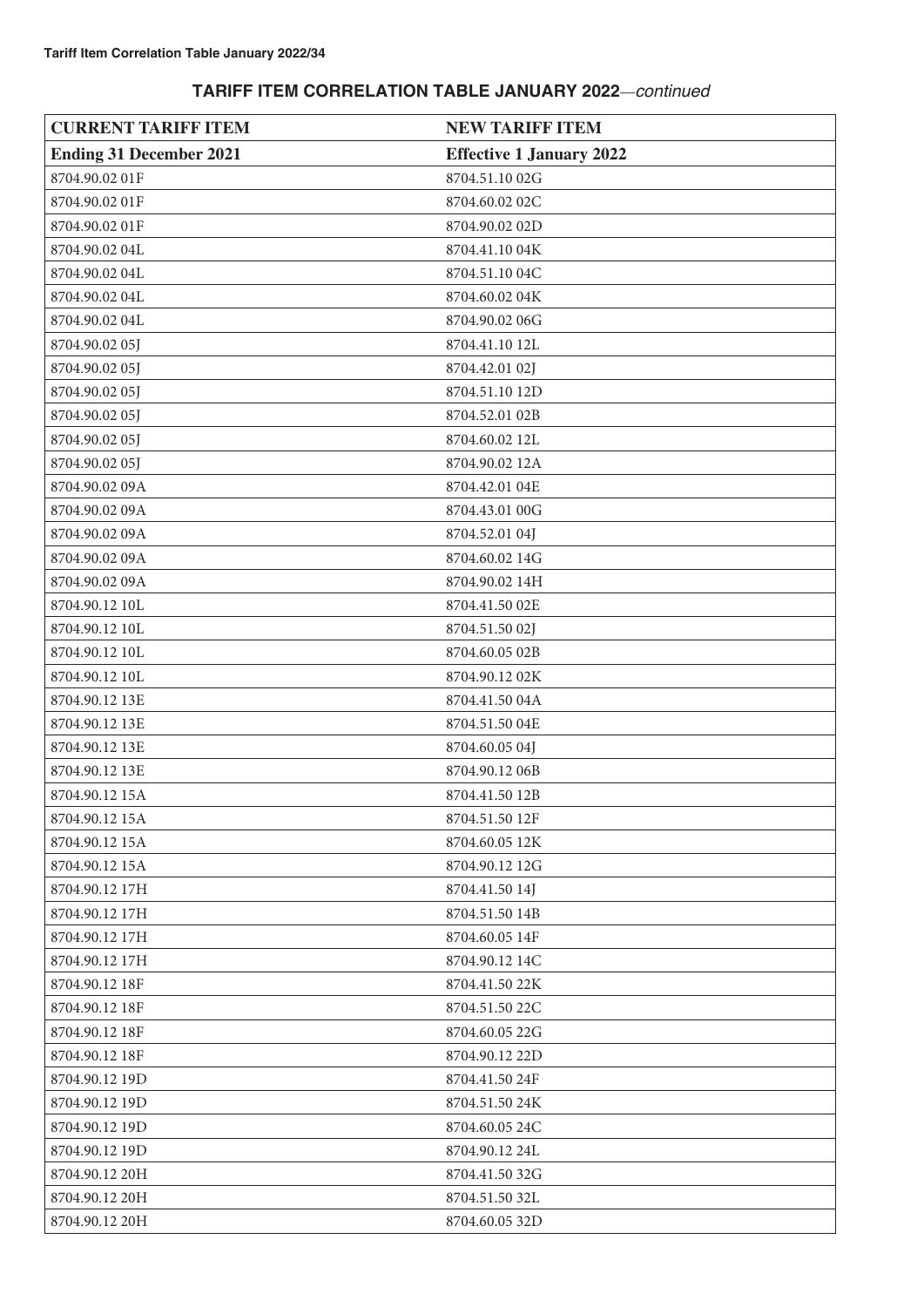| <b>CURRENT TARIFF ITEM</b>     | <b>NEW TARIFF ITEM</b>          |
|--------------------------------|---------------------------------|
| <b>Ending 31 December 2021</b> | <b>Effective 1 January 2022</b> |
| 8704.90.12 20H                 | 8704.90.12 32A                  |
| 8704.90.12 21F                 | 8704.41.50 34C                  |
| 8704.90.12 21F                 | 8704.51.50 34G                  |
| 8704.90.12 21F                 | 8704.60.05 34L                  |
| 8704.90.12 21F                 | 8704.90.12 34H                  |
| 8704.90.12 23B                 | 8704.41.50 42D                  |
| 8704.90.12 23B                 | 8704.51.50 42H                  |
| 8704.90.12 23B                 | 8704.60.05 42A                  |
| 8704.90.12 23B                 | 8704.90.12 42J                  |
| 8704.90.12 25J                 | 8704.41.50 44L                  |
| 8704.90.12 25J                 | 8704.51.50 44D                  |
| 8704.90.12 25J                 | 8704.60.05 44H                  |
| 8704.90.12 25J                 | 8704.90.12 44E                  |
| 8704.90.12 27E                 | 8704.41.50 52A                  |
| 8704.90.12 27E                 | 8704.51.50 52E                  |
| 8704.90.12 27E                 | 8704.60.05 52J                  |
| 8704.90.12 27E                 | 8704.90.12 52F                  |
| 8704.90.12 29A                 | 8704.41.50 54H                  |
| 8704.90.12 29A                 | 8704.51.50 54A                  |
| 8704.90.12 29A                 | 8704.60.05 54E                  |
| 8704.90.12 29A                 | 8704.90.12 54B                  |
| 8704.90.12 30E                 | 8704.41.50 62J                  |
| 8704.90.12 30E                 | 8704.51.50 62B                  |
| 8704.90.12 30E                 | 8704.60.05 62F                  |
| 8704.90.12 30E                 | 8704.90.12 62C                  |
| 8704.90.12 31C                 | 8704.41.50 64E                  |
| 8704.90.12 31C                 | 8704.51.50 64J                  |
| 8704.90.12 31C                 | 8704.60.05 64B                  |
| 8704.90.12 31C                 | 8704.90.12 64K                  |
| 8704.90.12 33K                 | 8704.41.50 72F                  |
| 8704.90.12 33K                 | 8704.51.5072K                   |
| 8704.90.12 33K                 | 8704.60.0572C                   |
| 8704.90.12 33K                 | 8704.90.1272L                   |
| 8704.90.12 39J                 | 8704.41.50 74B                  |
| 8704.90.12 39J                 | 8704.51.50 74F                  |
| 8704.90.12 39J                 | 8704.60.0574K                   |
| 8704.90.12 39J                 | 8704.90.1274G                   |
| 8704.90.12 41L                 | 8704.41.50 82C                  |
| 8704.90.12 41L                 | 8704.51.50 82G                  |
| 8704.90.12 41L                 | 8704.60.05 82L                  |
| 8704.90.12 41L                 | 8704.90.12 82H                  |
| 8704.90.12 49F                 | 8704.41.50 84K                  |
| 8704.90.12 49F                 | 8704.51.50 84C                  |
| 8704.90.12 49F                 | 8704.60.05 84G                  |
| 8704.90.12 49F                 | 8704.90.12 84D                  |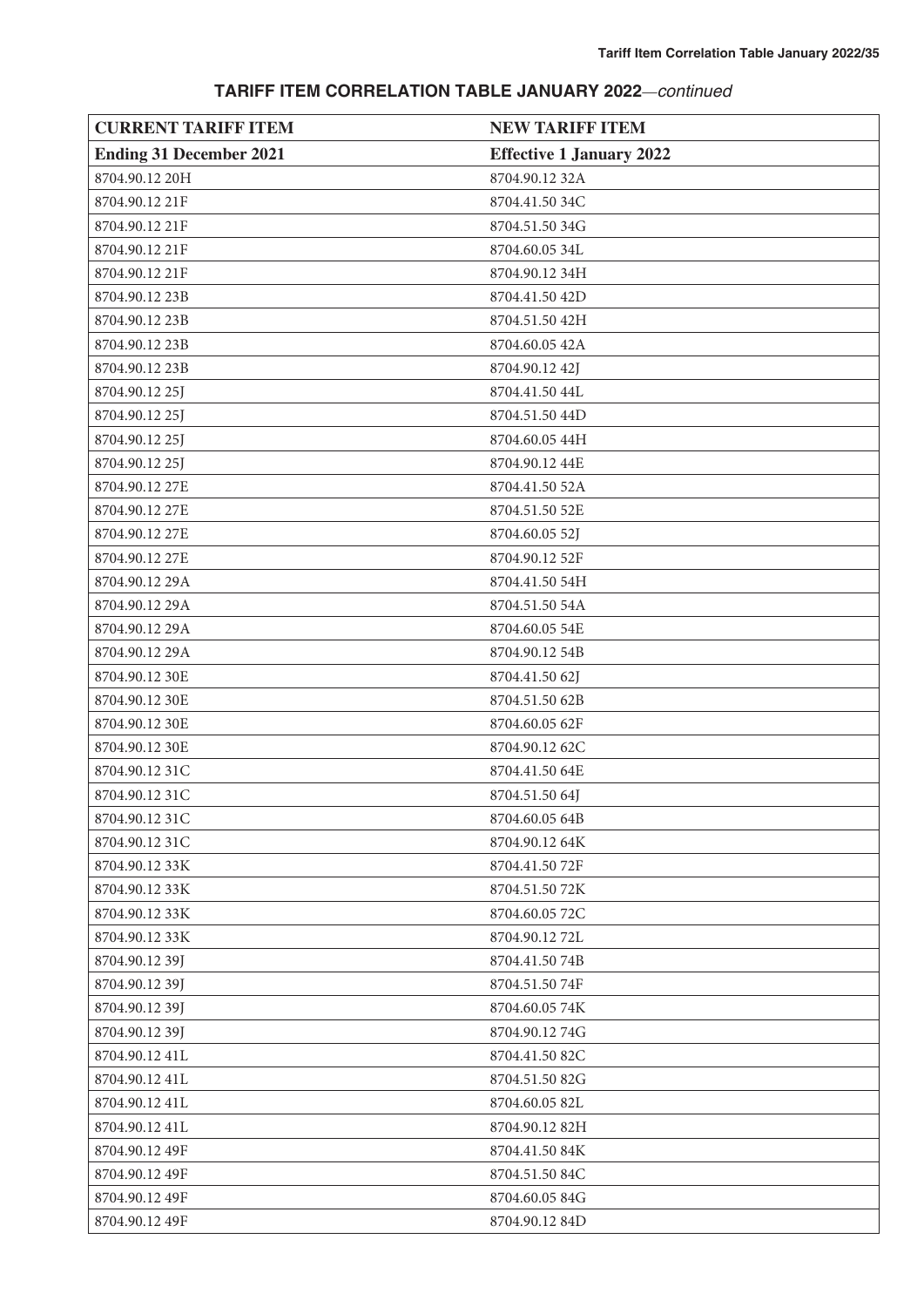| <b>CURRENT TARIFF ITEM</b>     | <b>NEW TARIFF ITEM</b>          |
|--------------------------------|---------------------------------|
| <b>Ending 31 December 2021</b> | <b>Effective 1 January 2022</b> |
| 8704.90.12 51H                 | 8704.41.50 92L                  |
| 8704.90.12 51H                 | 8704.51.50 92D                  |
| 8704.90.12 51H                 | 8704.60.05 92H                  |
| 8704.90.12 51H                 | 8704.90.12 92E                  |
| 8704.90.12 59C                 | 8704.41.50 94G                  |
| 8704.90.12 59C                 | 8704.51.50 94L                  |
| 8704.90.12 59C                 | 8704.60.05 94D                  |
| 8704.90.12 59C                 | 8704.90.12 94A                  |
| 8704.90.21 01L                 | 8704.41.80 02A                  |
| 8704.90.21 01L                 | 8704.42.11 02D                  |
| 8704.90.21 01L                 | 8704.51.80 02E                  |
| 8704.90.21 01L                 | 8704.52.11 02H                  |
| 8704.90.21 01L                 | 8704.60.09 02H                  |
| 8704.90.21 01L                 | 8704.90.21 02J                  |
| 8704.90.21 10K                 | 8704.41.80 12J                  |
| 8704.90.21 10K                 | 8704.42.11 12A                  |
| 8704.90.21 10K                 | 8704.51.80 12B                  |
| 8704.90.21 10K                 | 8704.52.11 12E                  |
| 8704.90.21 10K                 | 8704.60.09 12E                  |
| 8704.90.21 10K                 | 8704.90.21 12F                  |
| 8704.90.21 13D                 | 8704.41.80 14E                  |
| 8704.90.21 13D                 | 8704.42.11 14H                  |
| 8704.90.21 13D                 | 8704.51.80 14J                  |
| 8704.90.21 13D                 | 8704.52.11 14A                  |
| 8704.90.21 13D                 | 8704.60.09 14A                  |
| 8704.90.21 13D                 | 8704.90.21 14B                  |
| 8704.90.21 15L                 | 8704.41.80 22F                  |
| 8704.90.21 15L                 | 8704.42.11 22J                  |
| 8704.90.21 15L                 | 8704.51.80 22K                  |
| 8704.90.21 15L                 | 8704.52.11 22B                  |
| 8704.90.21 15L                 | 8704.60.09 22B                  |
| 8704.90.21 15L                 | 8704.90.21 22C                  |
| 8704.90.21 17G                 | 8704.41.80 24B                  |
| 8704.90.21 17G                 | 8704.42.11 24E                  |
| 8704.90.21 17G                 | 8704.51.80 24F                  |
| 8704.90.21 17G                 | 8704.52.11 24J                  |
| 8704.90.21 17G                 | 8704.60.09 24J                  |
| 8704.90.21 17G                 | 8704.90.21 24K                  |
| 8704.90.21 18E                 | 8704.41.80 32C                  |
| 8704.90.21 18E                 | 8704.42.11 32F                  |
| 8704.90.21 18E                 | 8704.51.80 32G                  |
| 8704.90.21 18E                 | 8704.52.11 32K                  |
| 8704.90.21 18E                 | 8704.60.09 32K                  |
| 8704.90.21 18E                 | 8704.90.21 32L                  |
| 8704.90.21 20G                 | 8704.41.80 34K                  |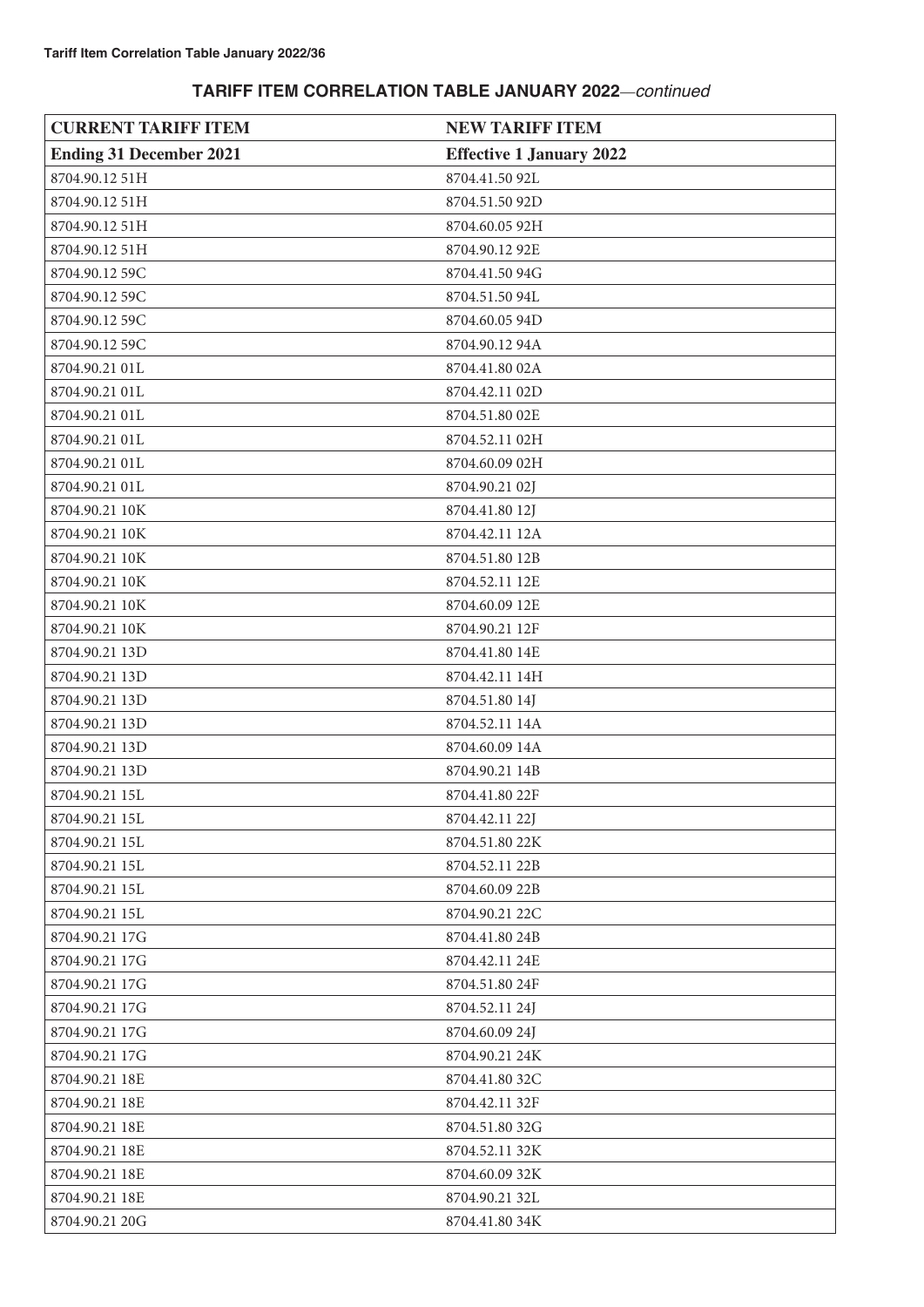| <b>CURRENT TARIFF ITEM</b>     | <b>NEW TARIFF ITEM</b>          |
|--------------------------------|---------------------------------|
| <b>Ending 31 December 2021</b> | <b>Effective 1 January 2022</b> |
| 8704.90.21 20G                 | 8704.42.11 34B                  |
| 8704.90.21 20G                 | 8704.51.80 34C                  |
| 8704.90.21 20G                 | 8704.52.11 34F                  |
| 8704.90.21 20G                 | 8704.60.09 34F                  |
| 8704.90.21 20G                 | 8704.90.21 34G                  |
| 8704.90.21 21E                 | 8704.41.80 42L                  |
| 8704.90.21 21E                 | 8704.42.11 42C                  |
| 8704.90.21 21E                 | 8704.51.80 42D                  |
| 8704.90.21 21E                 | 8704.52.11 42G                  |
| 8704.90.21 21E                 | 8704.60.09 42G                  |
| 8704.90.21 21E                 | 8704.90.21 42H                  |
| 8704.90.21 23A                 | 8704.41.80 44G                  |
| 8704.90.21 23A                 | 8704.42.11 44K                  |
| 8704.90.21 23A                 | 8704.51.80 44L                  |
| 8704.90.21 23A                 | 8704.52.11 44C                  |
| 8704.90.21 23A                 | 8704.60.09 44C                  |
| 8704.90.21 23A                 | 8704.90.21 44D                  |
| 8704.90.21 25H                 | 8704.41.80 52H                  |
| 8704.90.21 25H                 | 8704.42.11 52L                  |
| 8704.90.21 25H                 | 8704.51.80 52A                  |
| 8704.90.21 25H                 | 8704.52.11 52D                  |
| 8704.90.21 25H                 | 8704.60.09 52D                  |
| 8704.90.21 25H                 | 8704.90.21 52E                  |
| 8704.90.21 29L                 | 8704.41.80 54D                  |
| 8704.90.21 29L                 | 8704.42.11 54G                  |
| 8704.90.21 29L                 | 8704.51.80 54H                  |
| 8704.90.21 29L                 | 8704.52.11 54L                  |
| 8704.90.21 29L                 | 8704.60.09 54L                  |
| 8704.90.21 29L                 | 8704.90.21 54A                  |
| 8704.90.29 01A                 | 8704.42.19 02E                  |
| 8704.90.29 01A                 | 8704.43.09 02D                  |
| 8704.90.29 01A                 | 8704.52.19 02J                  |
| 8704.90.29 01A                 | 8704.60.29 02J                  |
| 8704.90.29 01A                 | 8704.90.29 02K                  |
| 8704.90.29 10L                 | 8704.42.19 12B                  |
| 8704.90.29 10L                 | 8704.43.09 12A                  |
| 8704.90.29 10L                 | 8704.52.19 12F                  |
| 8704.90.29 10L                 | 8704.60.29 12F                  |
| 8704.90.29 10L                 | 8704.90.29 12G                  |
| 8704.90.29 13E                 | 8704.42.19 14J                  |
| 8704.90.29 13E                 | 8704.43.09 14H                  |
| 8704.90.29 13E                 | 8704.52.19 14B                  |
| 8704.90.29 13E                 | 8704.60.29 14B                  |
| 8704.90.29 13E                 | 8704.90.29 14C                  |
| 8704.90.29 15A                 | 8704.42.19 22K                  |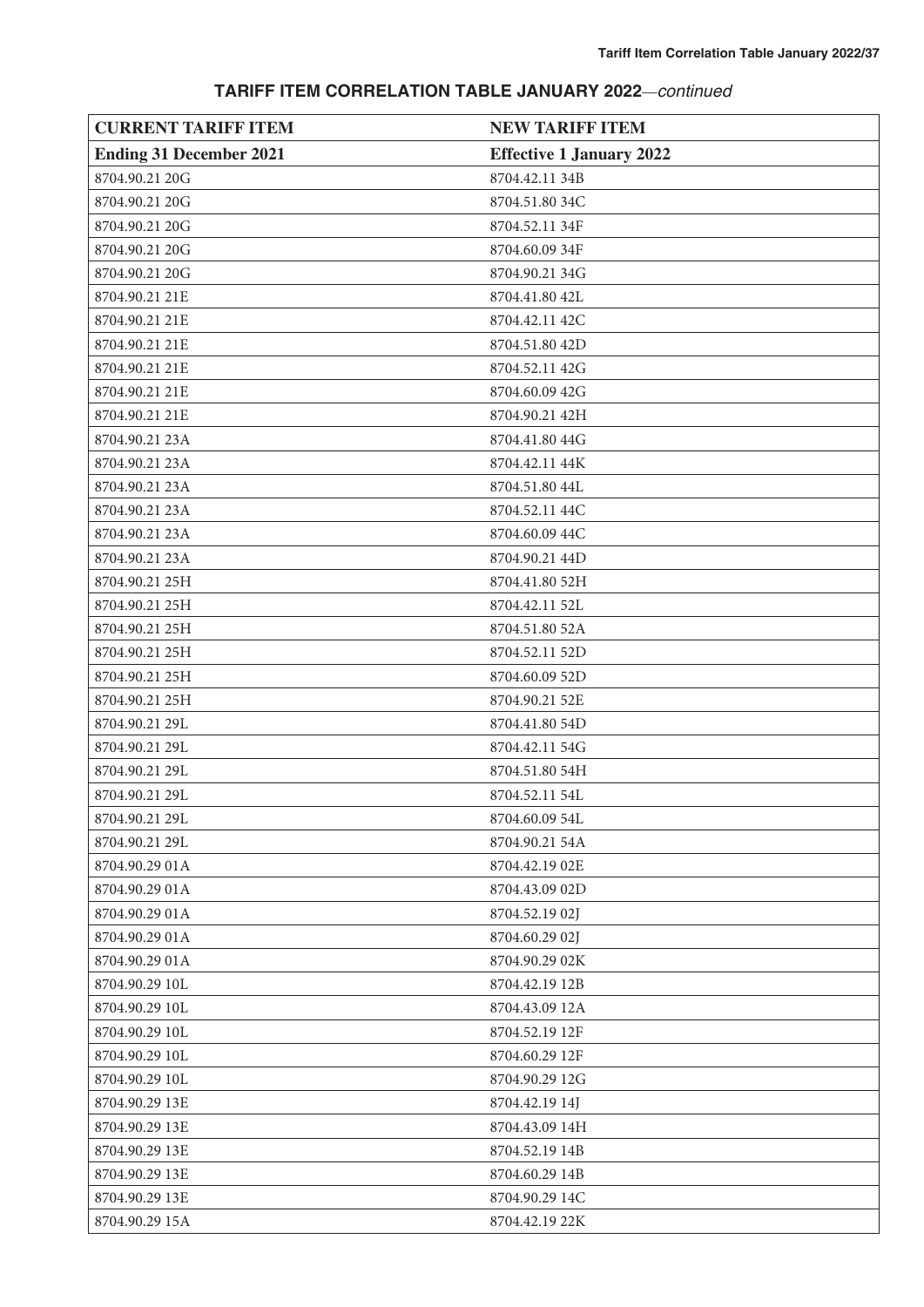| <b>CURRENT TARIFF ITEM</b>     | <b>NEW TARIFF ITEM</b>          |
|--------------------------------|---------------------------------|
| <b>Ending 31 December 2021</b> | <b>Effective 1 January 2022</b> |
| 8704.90.29 15A                 | 8704.43.09 22J                  |
| 8704.90.29 15A                 | 8704.52.19 22C                  |
| 8704.90.29 15A                 | 8704.60.29 22C                  |
| 8704.90.29 15A                 | 8704.90.29 22D                  |
| 8704.90.29 17H                 | 8704.42.19 24F                  |
| 8704.90.29 17H                 | 8704.43.09 24E                  |
| 8704.90.29 17H                 | 8704.52.19 24K                  |
| 8704.90.29 17H                 | 8704.60.29 24K                  |
| 8704.90.29 17H                 | 8704.90.29 24L                  |
| 8704.90.29 18F                 | 8704.42.19 32G                  |
| 8704.90.29 18F                 | 8704.43.09 32F                  |
| 8704.90.29 18F                 | 8704.52.19 32L                  |
| 8704.90.29 18F                 | 8704.60.29 32L                  |
| 8704.90.29 18F                 | 8704.90.29 32A                  |
| 8704.90.29 20H                 | 8704.42.19 34C                  |
| 8704.90.29 20H                 | 8704.43.09 34B                  |
| 8704.90.29 20H                 | 8704.52.19 34G                  |
| 8704.90.29 20H                 | 8704.60.29 34G                  |
| 8704.90.29 20H                 | 8704.90.29 34H                  |
| 8704.90.29 21F                 | 8704.42.19 42D                  |
| 8704.90.29 21F                 | 8704.43.09 42C                  |
| 8704.90.29 21F                 | 8704.52.19 42H                  |
| 8704.90.29 21F                 | 8704.60.29 42H                  |
| 8704.90.29 21F                 | 8704.90.29 42J                  |
| 8704.90.29 23B                 | 8704.42.19 44L                  |
| 8704.90.29 23B                 | 8704.43.09 44K                  |
| 8704.90.29 23B                 | 8704.52.19 44D                  |
| 8704.90.29 23B                 | 8704.60.29 44D                  |
| 8704.90.29 23B                 | 8704.90.29 44E                  |
| 8704.90.29 25J                 | 8704.42.19 52A                  |
| 8704.90.29 25J                 | 8704.43.09 52L                  |
| 8704.90.29 25J                 | 8704.52.19 52E                  |
| 8704.90.29 25J                 | 8704.60.29 52E                  |
| 8704.90.29 25J                 | 8704.90.29 52F                  |
| 8704.90.29 29A                 | 8704.42.19 54H                  |
| 8704.90.29 29A                 | 8704.43.09 54G                  |
| 8704.90.29 29A                 | 8704.52.19 54A                  |
| 8704.90.29 29A                 | 8704.60.29 54A                  |
| 8704.90.29 29A                 | 8704.90.29 54B                  |
| 8708.29.21 00L                 | 8708.22.01 00H                  |
| 8708.29.21 00L                 | 8708.29.21 10H                  |
| 8708.29.29 00A                 | 8708.22.05 00C                  |
| 8708.29.29 00A                 | 8708.29.29 10J                  |
| 8802.11.00 00L                 | 8802.11.00 10H                  |
| 8802.11.00 00L                 | 8806.10.00 10F                  |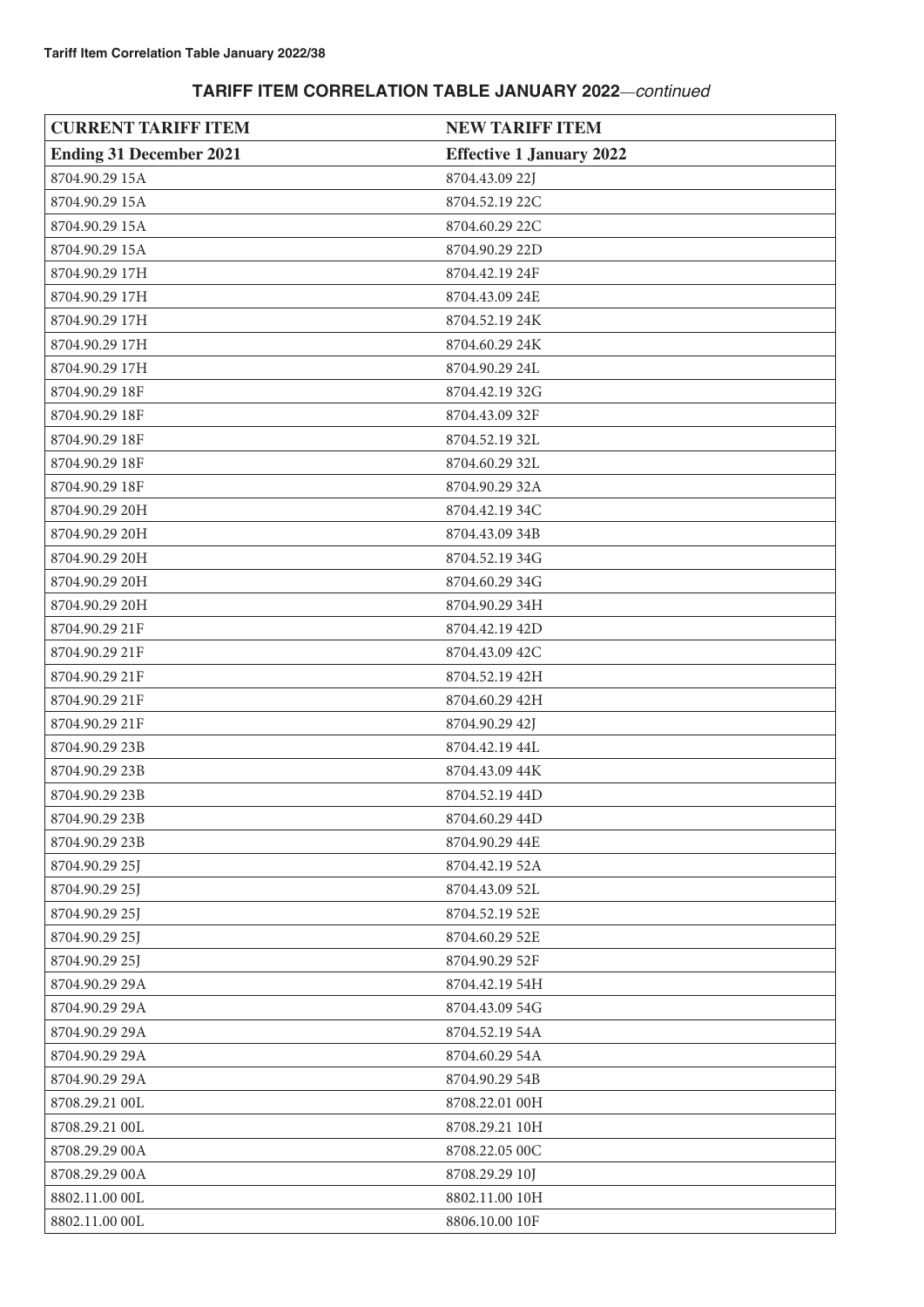# **CURRENT TARIFF ITEM NEW TARIFF ITEM Ending 31 December 2021 Effective 1 January 2022** 8802.11.00 00L 8806.10.00 20C 8802.11.00 00L 8806.21.00 00G 8802.11.00 00L 8806.22.00 00A 8802.11.00 00L 8806.23.00 00F 8802.11.00 00L 8806.24.00 00L 8802.11.00 00L 8806.29.00 00C 8802.11.00 00L 8806.91.00 00B 8802.11.00 00L 8806.92.00 00G 8802.11.00 00L 8806.93.00 00A 8802.11.00 00L 8806.94.00 00F 8802.11.00 00L 8806.99.00 00J 8802.12.00 00E 8802.12.00 10B 8802.12.00 00E 8806.10.00 10F 8802.12.00 00E 8806.10.00 20C 8802.12.00 00E 8806.29.00 00C 8802.12.00 00E 8806.99.00 00J 8802.20.00 10G 8802.20.00 20D 8802.20.00 10G 8806.10.00 10F 8802.20.00 10G 8806.21.00 00G 8802.20.00 10G 8806.22.00 00A 8802.20.00 10G 8806.23.00 00F 8802.20.00 10G 8806.24.00 00L 8802.20.00 10G 8806.29.00 00C 8802.20.00 10G 8806.91.00 00B 8802.20.00 10G 8806.92.00 00G 8802.20.00 10G 8806.93.00 00A 8802.20.00 10G 8806.94.00 00F 8802.20.00 10G 8806.99.00 00J 8802.20.00 19L 8802.20.00 30A 8802.20.00 19L 8806.10.00 20C 8802.20.00 19L 8806.21.00 00G 8802.20.00 19L 8806.22.00 00A 8802.20.00 19L 8806.23.00 00F 8802.20.00 19L 8806.24.00 00L 8802.20.00 19L 8806.29.00 00C 8802.20.00 19L 8806.91.00 00B 8802.20.00 19L 8806.92.00 00G 8802.20.00 19L 8806.93.00 00A 8802.20.00 19L 8806.94.00 00F 8802.20.00 19L 8806.99.00 00J 8802.30.00 10L 8802.30.00 20H 8802.30.00 10L 8806.10.00 10F 8802.30.00 19D 8806.29.00 00C 8802.30.00 19D 8806.99.00 00J 8802.30.00 19D 8802.30.00 30E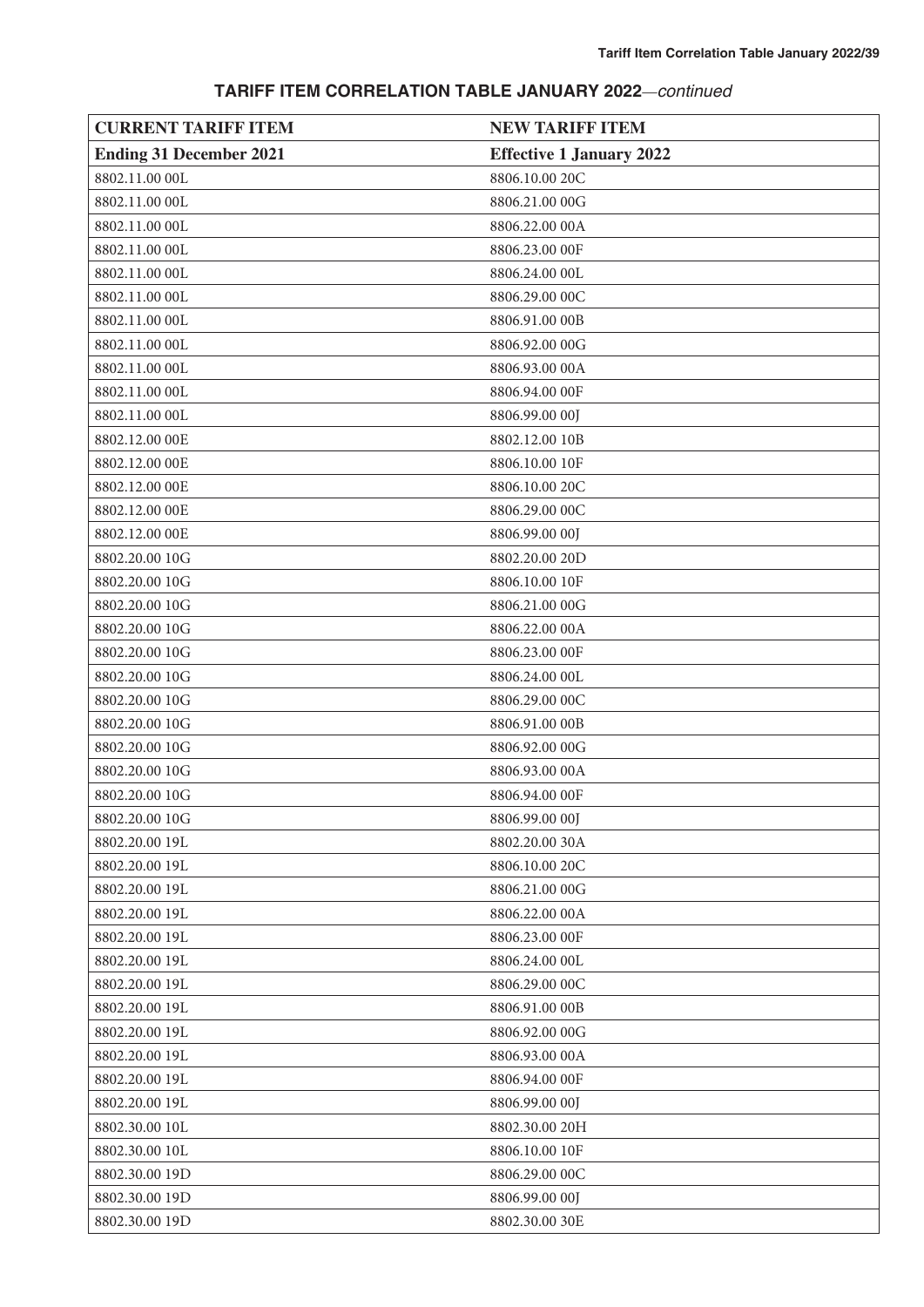| <b>CURRENT TARIFF ITEM</b>     | <b>NEW TARIFF ITEM</b>          |
|--------------------------------|---------------------------------|
| <b>Ending 31 December 2021</b> | <b>Effective 1 January 2022</b> |
| 8802.30.00 19D                 | 8806.10.00 20C                  |
| 8802.30.00 19D                 | 8806.29.00 00C                  |
| 8802.30.00 19D                 | 8806.99.00 00J                  |
| 8802.40.00 10D                 | 8802.40.00 20A                  |
| 8802.40.00 10D                 | 8806.10.00 10F                  |
| 8802.40.00 19H                 | 8806.29.00 00C                  |
| 8802.40.00 19H                 | 8806.99.00 00J                  |
| 8802.40.00 19H                 | 8802.40.00 30J                  |
| 8802.40.00 19H                 | 8806.10.00 20C                  |
| 8802.40.00 19H                 | 8806.29.00 00C                  |
| 8802.40.00 19H                 | 8806.99.00 00J                  |
| 8803.10.00 00D                 | 8807.10.00 00G                  |
| 8803.20.00 00H                 | 8807.20.00 00L                  |
| 8803.30.00 00A                 | 8807.30.00 00D                  |
| 8803.90.00 00C                 | 8807.90.00 00F                  |
| 8903.10.00 01J                 | 8903.11.00 00E                  |
| 8903.10.00 01J                 | 8903.19.00 10J                  |
| 8903.10.00 11F                 | 8903.12.00 10G                  |
| 8903.10.00 11F                 | 8903.19.00 20F                  |
| 8903.10.00 19A                 | 8903.12.00 20D                  |
| 8903.10.00 19A                 | 8903.19.00 30C                  |
| 8903.91.00 00D                 | 8903.21.00 00J                  |
| 8903.91.00 00D                 | 8903.22.00 00C                  |
| 8903.91.00 00D                 | 8903.23.00 00H                  |
| 8903.92.00 00J                 | 8903.31.00 00B                  |
| 8903.92.00 00J                 | 8903.32.00 00G                  |
| 8903.92.00 00J                 | 8903.33.00 00A                  |
| 8903.99.00 01J                 | 8903.93.00 10L                  |
| 8903.99.00 01J                 | 8903.99.00 10H                  |
| 8903.99.00 11F                 | 8903.93.00 20H                  |
| 8903.99.00 11F                 | 8903.99.00 20E                  |
| 8903.99.00 19A                 | 8903.93.00 30E                  |
| 8903.99.00 19A                 | 8903.99.00 30B                  |
| 9006.51.00 00B                 | 9006.53.00 20F                  |
| 9006.51.00 00B                 | 9006.53.00 30C                  |
| 9006.51.00 00B                 | 9006.59.00 30L                  |
| 9006.51.00 00B                 | 9006.59.00 40H                  |
| 9006.52.00 10D                 | 9006.59.00 30L                  |
| 9006.52.00 19H                 | 9006.59.00 40H                  |
| 9006.53.00 10J                 | 9006.53.00 20F                  |
| 9006.53.00 19B                 | 9006.53.00 30C                  |
| 9006.59.00 10F                 | 9006.59.00 30L                  |
| 9006.59.00 29G                 | 9006.59.00 40H                  |
| 9006.91.00 10D                 | 9006.91.00 12L                  |
| 9013.80.00 01K                 | 9013.80.00 20F                  |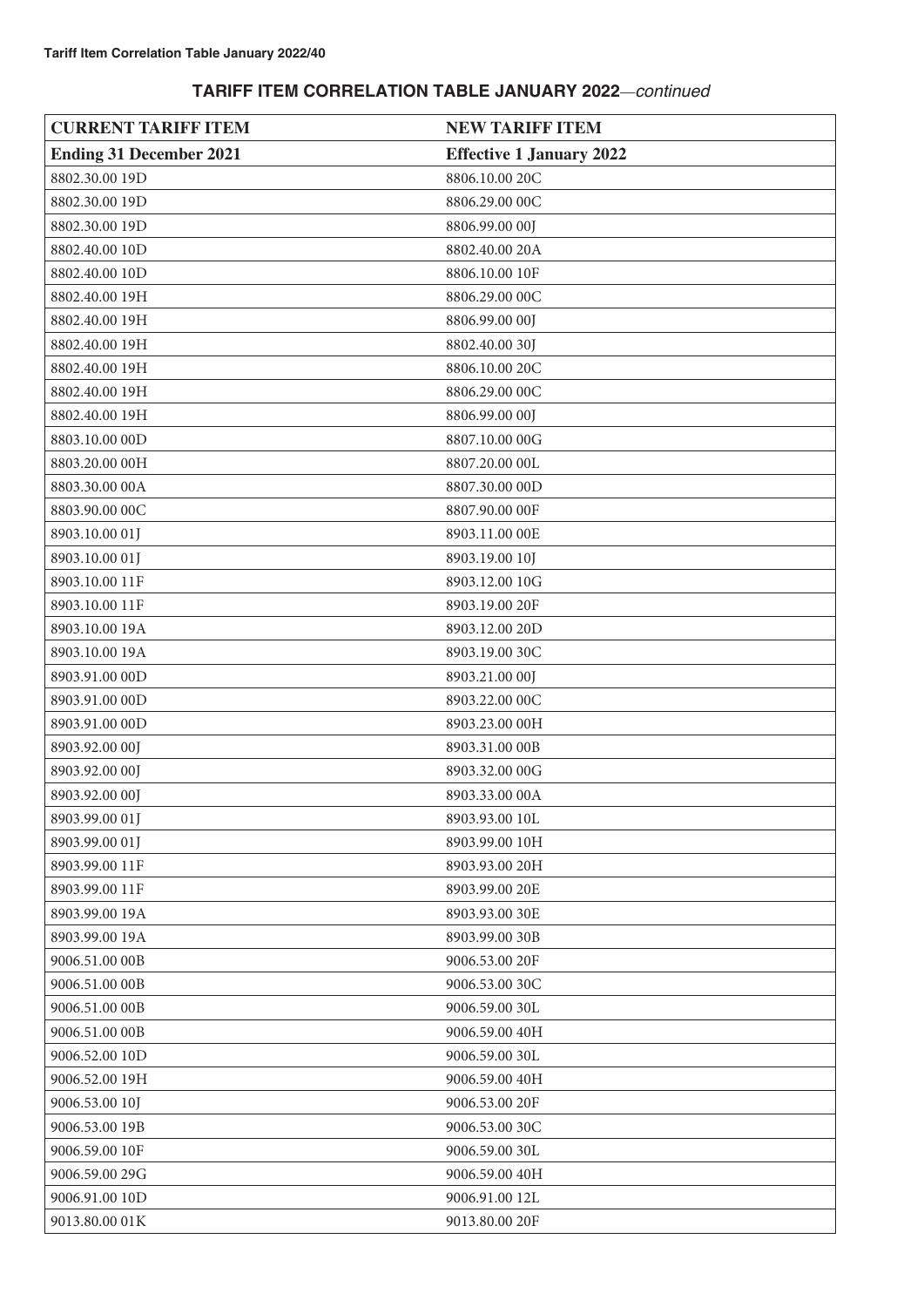| <b>CURRENT TARIFF ITEM</b>     | <b>NEW TARIFF ITEM</b>          |
|--------------------------------|---------------------------------|
| <b>Ending 31 December 2021</b> | <b>Effective 1 January 2022</b> |
| 9013.80.00 09E                 | 9013.80.00 20F                  |
| 9018.90.02 09B                 | 9018.90.02 10F                  |
| 9018.90.02 09B                 | 9022.21.00 10L                  |
| 9018.90.02 09B                 | 9022.29.00 10G                  |
| 9018.90.19 00J                 | 9018.90.19 10F                  |
| 9018.90.19 00J                 | 9022.21.00 10L                  |
| 9018.90.19 00J                 | 9022.29.00 10G                  |
| 9021.10.00 11B                 | 9021.10.20 10E                  |
| 9021.10.00 11B                 | 9021.10.20 12A                  |
| 9021.10.00 11B                 | 9021.10.20 18L                  |
| 9021.10.00 19H                 | 9021.10.20 20B                  |
| 9021.10.00 19H                 | 9021.10.20 22J                  |
| 9021.10.00 19H                 | 9021.10.20 28H                  |
| 9021.29.00 01K                 | 9021.29.20 10K                  |
| 9021.29.00 01K                 | 9021.29.20 12F                  |
| 9021.29.00 01K                 | 9021.29.20 18E                  |
| 9021.29.00 09E                 | 9021.29.20 20G                  |
| 9021.29.00 09E                 | 9021.29.20 22C                  |
| 9021.29.00 09E                 | 9021.29.20 28B                  |
| 9022.21.00 00C                 | 9022.21.00 10L                  |
| 9022.29.00 00K                 | 9022.29.00 10G                  |
| 9027.80.00 10J                 | 9027.89.00 10K                  |
| 9027.80.00 19B                 | 9027.81.00 00F                  |
| 9027.80.00 19B                 | 9027.89.00 20G                  |
| 9114.10.00 01J                 | 9114.90.00 20D                  |
| 9114.10.00 09D                 | 9114.90.00 20D                  |
| 9114.90.00 10G                 | 9114.90.00 30A                  |
| 9114.90.00 19L                 | 9114.90.00 40J                  |
| 9401.30.00 10B                 | 9401.31.00 10G                  |
| 9401.30.00 19F                 | 9401.31.00 20D                  |
| 9401.30.00 19F                 | 9401.39.00 00F                  |
| 9401.40.00 10F                 | 9401.41.00 10L                  |
| 9401.40.00 19K                 | 9401.41.00 20H                  |
| 9401.40.00 19K                 | 9401.49.00 00K                  |
| 9401.90.01 01A                 | 9401.99.01 10A                  |
| 9401.90.01 09G                 | 9401.99.01 20J                  |
| 9401.90.01 11J                 | 9401.99.01 30F                  |
| 9401.90.01 19D                 | 9401.99.01 40C                  |
| 9401.90.11 01G                 | 9401.99.11 10G                  |
| 9401.90.11 11D                 | 9401.99.11 20D                  |
| 9401.90.11 21A                 | 9401.99.11 30A                  |
| 9401.90.11 29G                 | 9401.99.11 40J                  |
| 9401.90.19 01H                 | 9401.91.00 10J                  |
| 9401.90.19 01H                 | 9401.99.19 10H                  |
| 9401.90.19 11E                 | 9401.99.19 20E                  |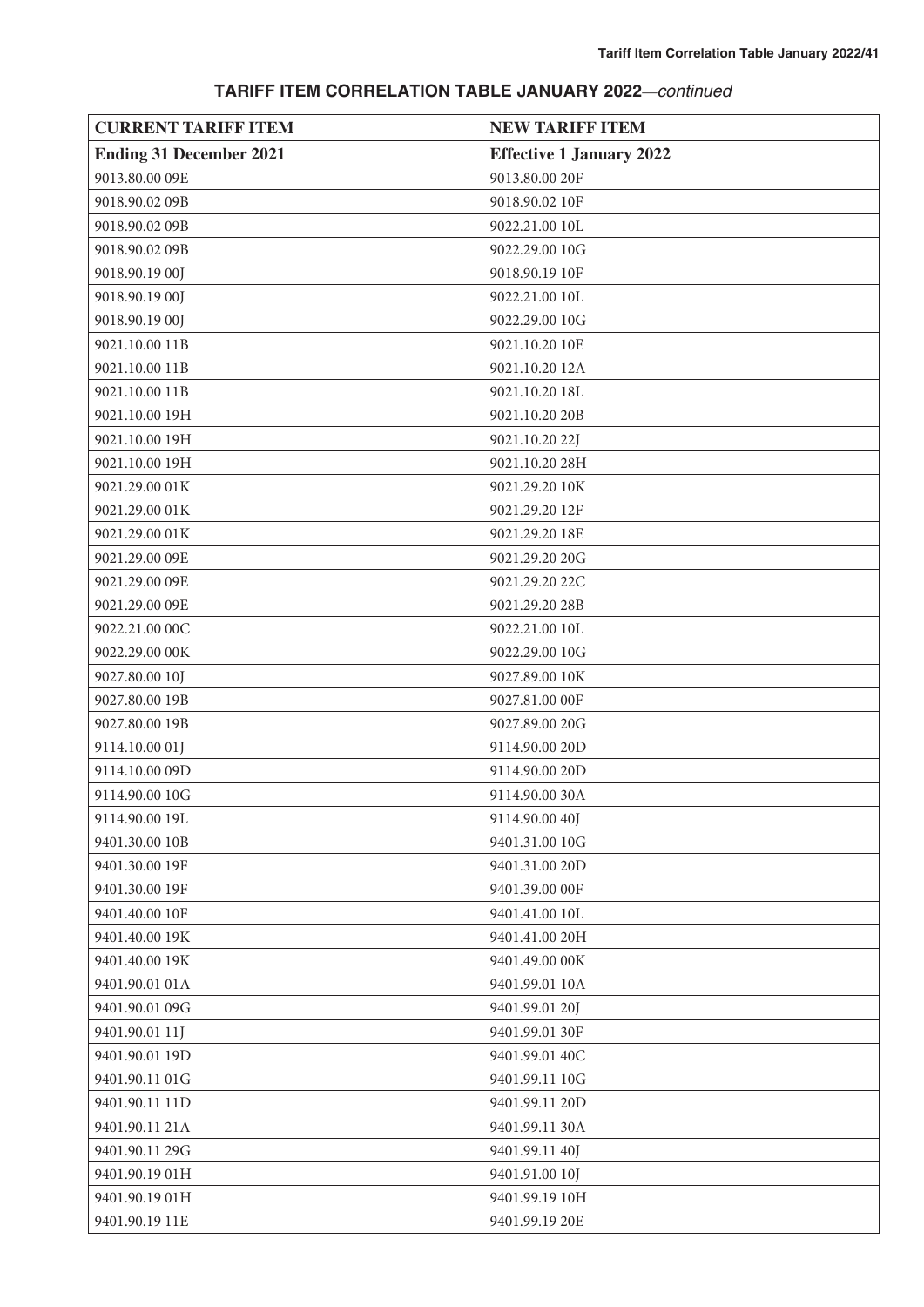| <b>CURRENT TARIFF ITEM</b>     | <b>NEW TARIFF ITEM</b>          |
|--------------------------------|---------------------------------|
| <b>Ending 31 December 2021</b> | <b>Effective 1 January 2022</b> |
| 9401.90.19 21B                 | 9401.91.00 20F                  |
| 9401.90.19 21B                 | 9401.99.19 30B                  |
| 9401.90.19 29H                 | 9401.91.00 30C                  |
| 9401.90.19 29H                 | 9401.99.19 40K                  |
| 9403.90.00 01A                 | 9403.99.00 10A                  |
| 9403.90.00 15A                 | 9403.91.00 10E                  |
| 9403.90.00 23B                 | 9403.91.00 20B                  |
| 9403.90.00 27E                 | 9403.99.00 20J                  |
| 9403.90.00 31C                 | 9403.91.00 30K                  |
| 9403.90.00 37B                 | 9403.91.00 40G                  |
| 9403.90.00 41L                 | 9403.99.00 30F                  |
| 9403.90.00 47K                 | 9403.99.00 40C                  |
| 9403.90.00 59C                 | 9403.99.00 50L                  |
| 9404.90.00 01K                 | 9404.40.00 10L                  |
| 9404.90.00 09E                 | 9404.40.00 12G                  |
| 9404.90.00 11G                 | 9404.40.00 30E                  |
| 9404.90.00 19B                 | 9404.40.00 32A                  |
| 9404.90.00 21D                 | 9404.40.00 20H                  |
| 9404.90.00 29K                 | 9404.40.00 22D                  |
| 9404.90.00 39G                 | 9404.40.00 40B                  |
| 9404.90.00 39G                 | 9404.90.00 40L                  |
| 9405.10.01 00G                 | 9405.11.01 00A                  |
| 9405.10.01 00G                 | 9405.19.01 00H                  |
| 9405.10.11 00B                 | 9405.11.05 00G                  |
| 9405.10.11 00B                 | 9405.19.05 00C                  |
| 9405.10.19 01A                 | 9405.11.10 10H                  |
| 9405.10.19 01A                 | 9405.19.10 10D                  |
| 9405.10.19 11J                 | 9405.11.10 20E                  |
| 9405.10.19 11J                 | 9405.19.10 20A                  |
| 9405.10.19 19D                 | 9405.11.10 30B                  |
| 9405.10.19 19D                 | 9405.19.10 30J                  |
| 9405.20.01 00L                 | 9405.21.01 00E                  |
| 9405.20.01 00L                 | 9405.29.01 00A                  |
| 9405.20.11 00F                 | 9405.21.05 00L                  |
| 9405.20.11 00F                 | 9405.29.05 00G                  |
| 9405.20.19 01E                 | 9405.21.10 10A                  |
| 9405.20.19 01E                 | 9405.29.10 10H                  |
| 9405.20.19 11B                 | 9405.21.10 20J                  |
| 9405.20.19 11B                 | 9405.29.10 20E                  |
| 9405.20.19 15E                 | 9405.21.10 30F                  |
| 9405.20.19 15E                 | 9405.29.10 30B                  |
| 9405.20.19 19H                 | 9405.21.10 40C                  |
| 9405.20.19 19H                 | 9405.29.10 40K                  |
| 9405.30.00 00H                 | 9405.31.00 00B                  |
| 9405.30.00 00H                 | 9405.39.00 00J                  |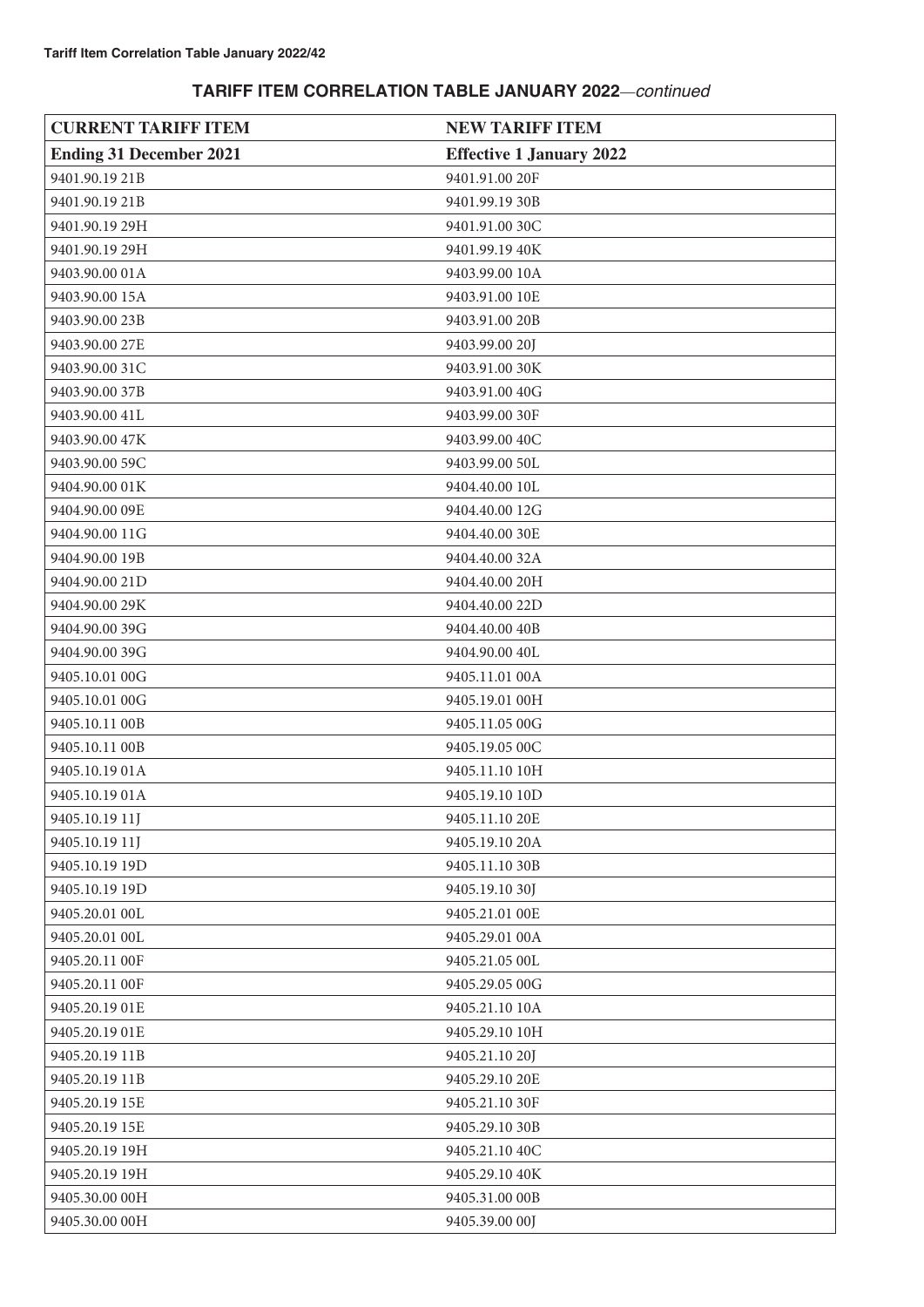| <b>CURRENT TARIFF ITEM</b>     | <b>NEW TARIFF ITEM</b>          |
|--------------------------------|---------------------------------|
| <b>Ending 31 December 2021</b> | <b>Effective 1 January 2022</b> |
| 9405.40.01 00H                 | 9405.41.01 00B                  |
| 9405.40.01 00H                 | 9405.42.01 00G                  |
| 9405.40.01 00H                 | 9405.49.01 00J                  |
| 9405.40.09 00J                 | 9405.41.05 00H                  |
| 9405.40.09 00J                 | 9405.42.05 00B                  |
| 9405.40.09 00J                 | 9405.49.05 00D                  |
| 9405.40.19 01B                 | 9405.41.10 10J                  |
| 9405.40.19 01B                 | 9405.42.10 10C                  |
| 9405.40.19 01B                 | 9405.49.10 10E                  |
| 9405.40.19 09H                 | 9405.41.10 20F                  |
| 9405.40.19 09H                 | 9405.42.10 20L                  |
| 9405.40.19 09H                 | 9405.49.10 20B                  |
| 9405.40.19 19E                 | 9405.41.10 30C                  |
| 9405.40.19 19E                 | 9405.42.10 30H                  |
| 9405.40.19 19E                 | 9405.49.10 30K                  |
| 9405.40.21 00J                 | 9405.41.20 00G                  |
| 9405.40.21 00J                 | 9405.42.20 00A                  |
| 9405.40.21 00J                 | 9405.49.20 00C                  |
| 9405.40.31 00D                 | 9405.41.30 00B                  |
| 9405.40.31 00D                 | 9405.42.30 00G                  |
| 9405.40.31 00D                 | 9405.49.30 00J                  |
| 9405.40.41 00K                 | 9405.41.40 00H                  |
| 9405.40.41 00K                 | 9405.42.40 00B                  |
| 9405.40.41 00K                 | 9405.49.40 00D                  |
| 9405.40.49 01J                 | 9405.41.50 10L                  |
| 9405.40.49 01J                 | 9405.42.50 10E                  |
| 9405.40.49 01J                 | 9405.49.50 10G                  |
| 9405.40.49 09D                 | 9405.41.50 20H                  |
| 9405.40.49 09D                 | 9405.42.50 20B                  |
| 9405.40.49 09D                 | 9405.49.50 20D                  |
| 9405.50.01 00A                 | 9405.50.01 10J                  |
| 9405.50.09 01L                 | 9405.50.09 11H                  |
| 9405.50.09 09F                 | 9405.50.09 19C                  |
| 9405.50.11 00G                 | 9405.50.11 10D                  |
| 9405.50.21 00B                 | 9405.50.21 10K                  |
| 9405.50.31 00H                 | 9405.50.31 10E                  |
| 9405.50.39 00J                 | 9405.50.39 10F                  |
| 9405.60.01 00E                 | 9405.61.01 00K                  |
| 9405.60.01 00E                 | 9405.69.01 00F                  |
| 9405.60.11 00L                 | 9405.61.03 00B                  |
| 9405.60.11 00L                 | 9405.69.03 00J                  |
| 9405.60.21 00F                 | 9405.61.05 00E                  |
| 9405.60.21 00F                 | 9405.69.05 00A                  |
| 9405.60.29 01E                 | 9405.61.10 10F                  |
| 9405.60.29 01E                 | 9405.69.10 10B                  |